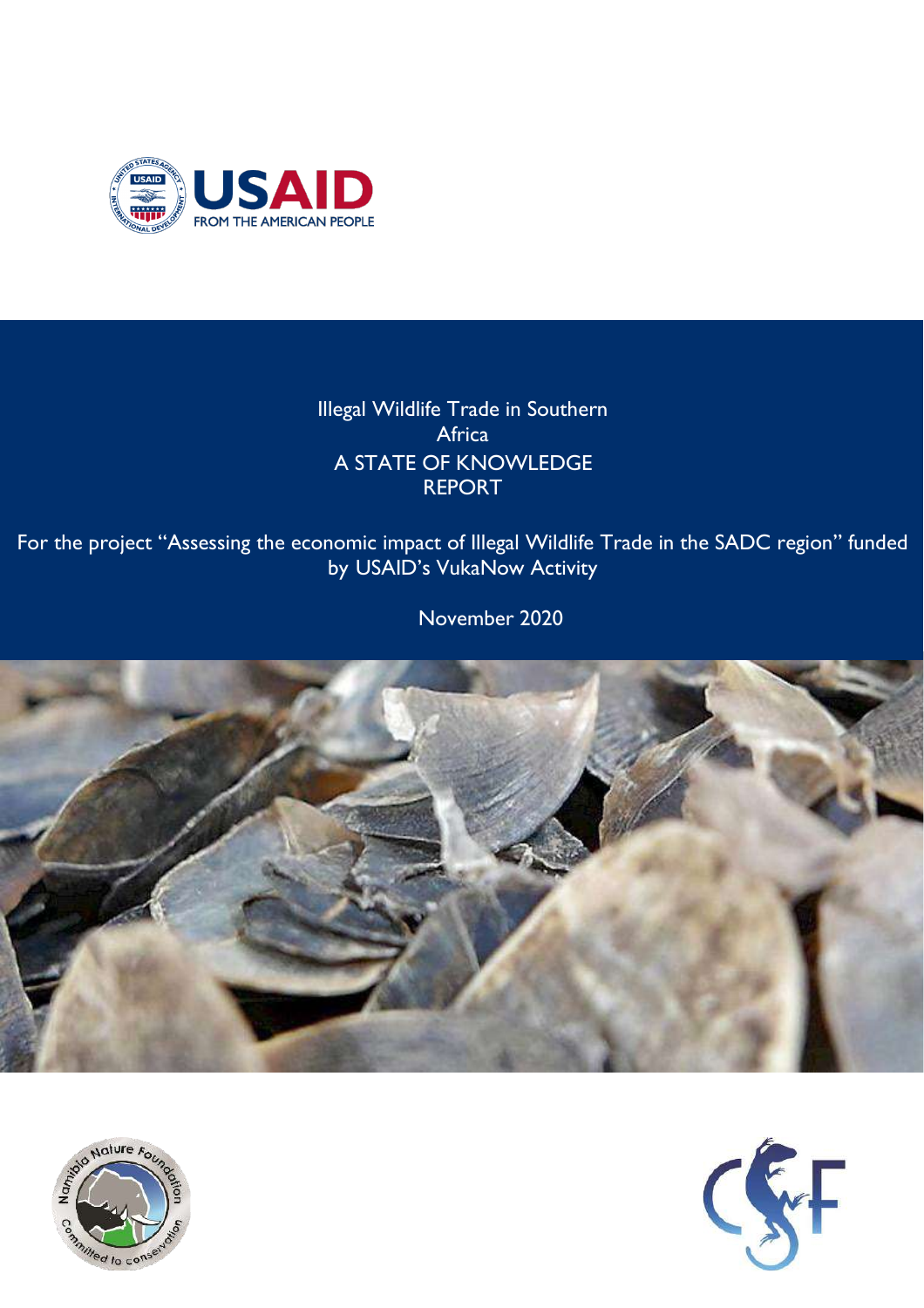Authors: Juliette Perche (NNF), Tega Shivute (Independent Consultant), and Nahas Enkono (NNF). Reviewers: Tania Briceno, Jane Kwenye, and Angus Middleton.

Contract No. 72067418C00005 United States Agency for International Development (USAID)/Southern Africa USAID Contracting Officer's Representative: Jane Ashley Netherton

#### Disclaimer:

This publication was produced for review by the United States Agency for International Development. It was prepared by Chemonics International Inc. The authors' views expressed in this publication do not necessarily reflect the views of the United States Agency for International Development or the United States government.

This Project is supported by the VukaNow Project of the US Agency for International Development (USAID), funded by Chemonics International Inc.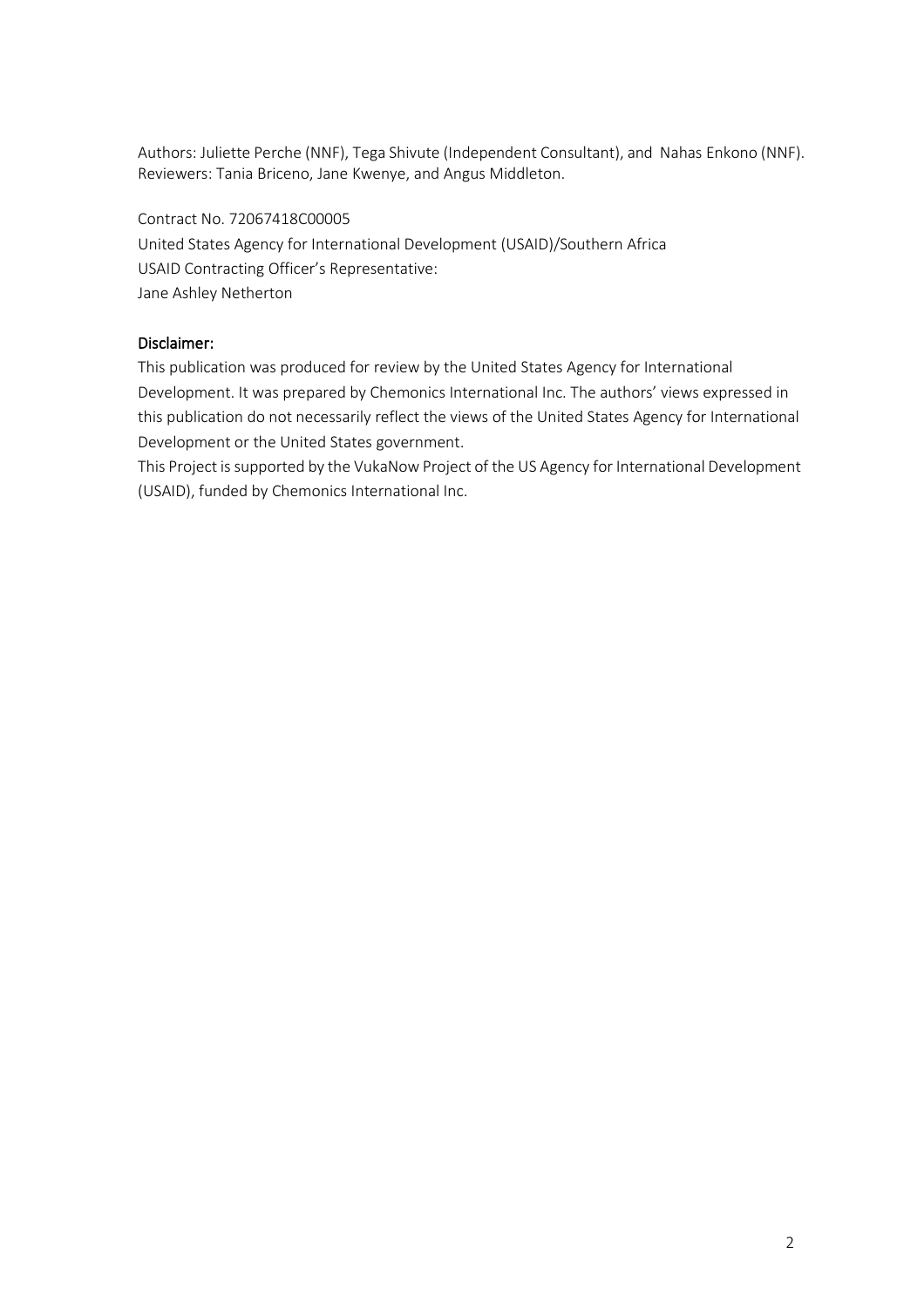## Acronyms

| <b>AED</b>      | African Elephant Database                                       |
|-----------------|-----------------------------------------------------------------|
| AERSG           | African Elephant and Rhino Specialist Group                     |
| AfESG           | African Elephant Specialist Group                               |
| <b>ANAC</b>     | National Administration of Conservation Areas (Mozambique)      |
| AWF             | African Wildlife Foundation                                     |
| <b>BDF</b>      | Botswana Defence Force                                          |
| CAMPFIRE        | Communal Areas Management Programme for Indigenous Resources    |
| CAR             | Central African Republic                                        |
| CBNRM           | Community Based Natural Resource Management                     |
| <b>CITES</b>    | Convention on International Trade in Endangered Species         |
| <b>DCPI</b>     | Directorate of Priority Crime Investigations (SA)               |
| <b>DEA</b>      | Department of Environmental Affairs                             |
| <b>DNPW</b>     | Department of National Parks and Wildlife (Malawi)              |
| <b>DNPWLM</b>   | Department of National Parks and Wildlife Management (Zimbabwe) |
| <b>DRC</b>      | Democratic Republic of Congo                                    |
| <b>DWNP</b>     | Department of Wildlife and National Parks (Botswana)            |
| EIA             | Environmental Investigation Agency                              |
| <b>EMI</b>      | Environmental Management Inspectors (South Africa)              |
| <b>ETIS</b>     | Elephant Trade Information System                               |
| EWT             | <b>Endangered Wildlife Trust</b>                                |
| FATF            | Financial Action Task Force of the OECD                         |
| <b>GEF</b>      | <b>Global Environment Facility</b>                              |
| <b>ICCWC</b>    | International Consortium on Combating Wildlife Crime            |
| <b>IFF</b>      | <b>Illicit Financial Flows</b>                                  |
| <b>IUCN</b>     | International Union for the Conservation of Nature              |
| <b>IUCN/SSC</b> | <b>IUCN/Species Survival Commission</b>                         |
| <b>IWT</b>      | Illegal Wildlife Trade                                          |
| <b>KNP</b>      | <b>Krueger National Park</b>                                    |
| LEAP            | SADC Law Enforcement and Anti-Poaching Strategy                 |
| <b>MATT</b>     | Multi-Agency Task Team (Tanzania)                               |
| <b>MEFT</b>     | Ministry of Environment, Forestry and Tourism (Namibia)         |
| <b>MIKE</b>     | Monitoring the Illegal Killing of Elephant                      |
| NAMPOL          | Namibian Police Force                                           |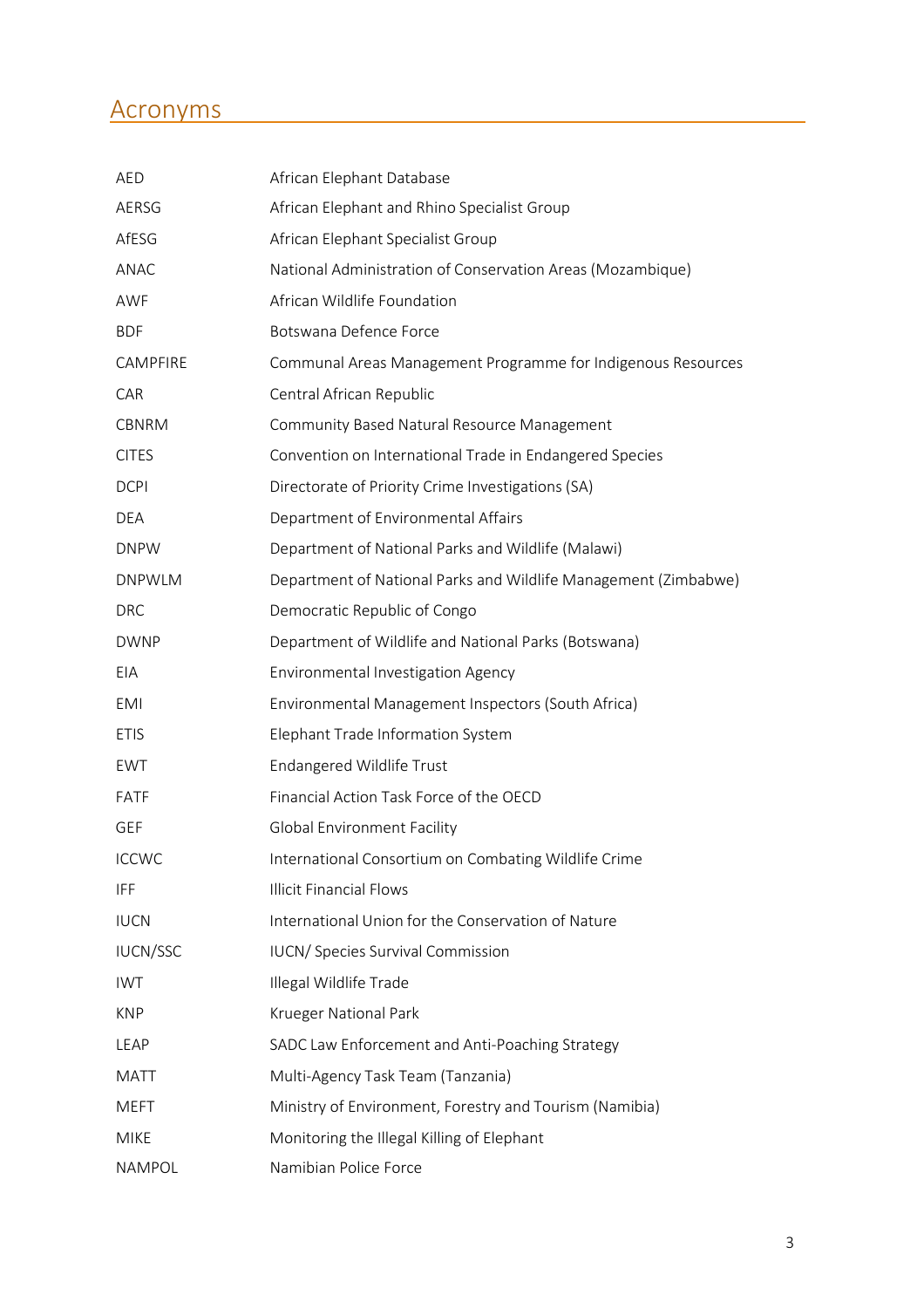| <b>NDF</b>    | Namibian Defense Force                                                  |
|---------------|-------------------------------------------------------------------------|
| <b>NGO</b>    | Non-Governmental Organization                                           |
| <b>NIAP</b>   | National Ivory Action Plan (Tanzania)                                   |
| <b>NTSCIU</b> | National and Transnational Serious Crimes Investigation Unit (Tanzania) |
| <b>NWCRU</b>  | National Wildlife Crime Reaction Unit                                   |
| OECD          | Organization for Economic Cooperation and Development                   |
| <b>PIKE</b>   | Proportion of Illegal Killing of Elephants                              |
| <b>PWA</b>    | Parks and Wildlife Act (Zimbabwe)                                       |
| <b>RESG</b>   | Rhino and Elephant Security Group (INTERPOL)                            |
| SADC          | Southern African Development Community                                  |
| SANBI         | South African National Biodiversity Institute                           |
| SANParks      | South Africa National Parks                                             |
| SAPS          | South African Police Service                                            |
| <b>SRT</b>    | Save the Rhino Trust                                                    |
| <b>TAWA</b>   | Tanzania Widlife Association                                            |
| <b>TOPS</b>   | Threatened or Protected Species regulations                             |
| <b>UNODC</b>  | United Nations Office on Drugs and Crime                                |
| <b>UNWTO</b>  | United Nations World Trade Organisations                                |
| <b>USAID</b>  | US International Aid Agency                                             |
| <b>WCO</b>    | World Customs Organization                                              |
| <b>WCP</b>    | Wildlife Crime Prevention program (Zambia)                              |
| <b>WCPU</b>   | Wildlife Crime Prevention and Coordination Unit                         |
| <b>WCS</b>    | Wildlife Conservation Society                                           |
| <b>WWF</b>    | World Wildlife Fund                                                     |
| ZSL           | Zoological Society of London                                            |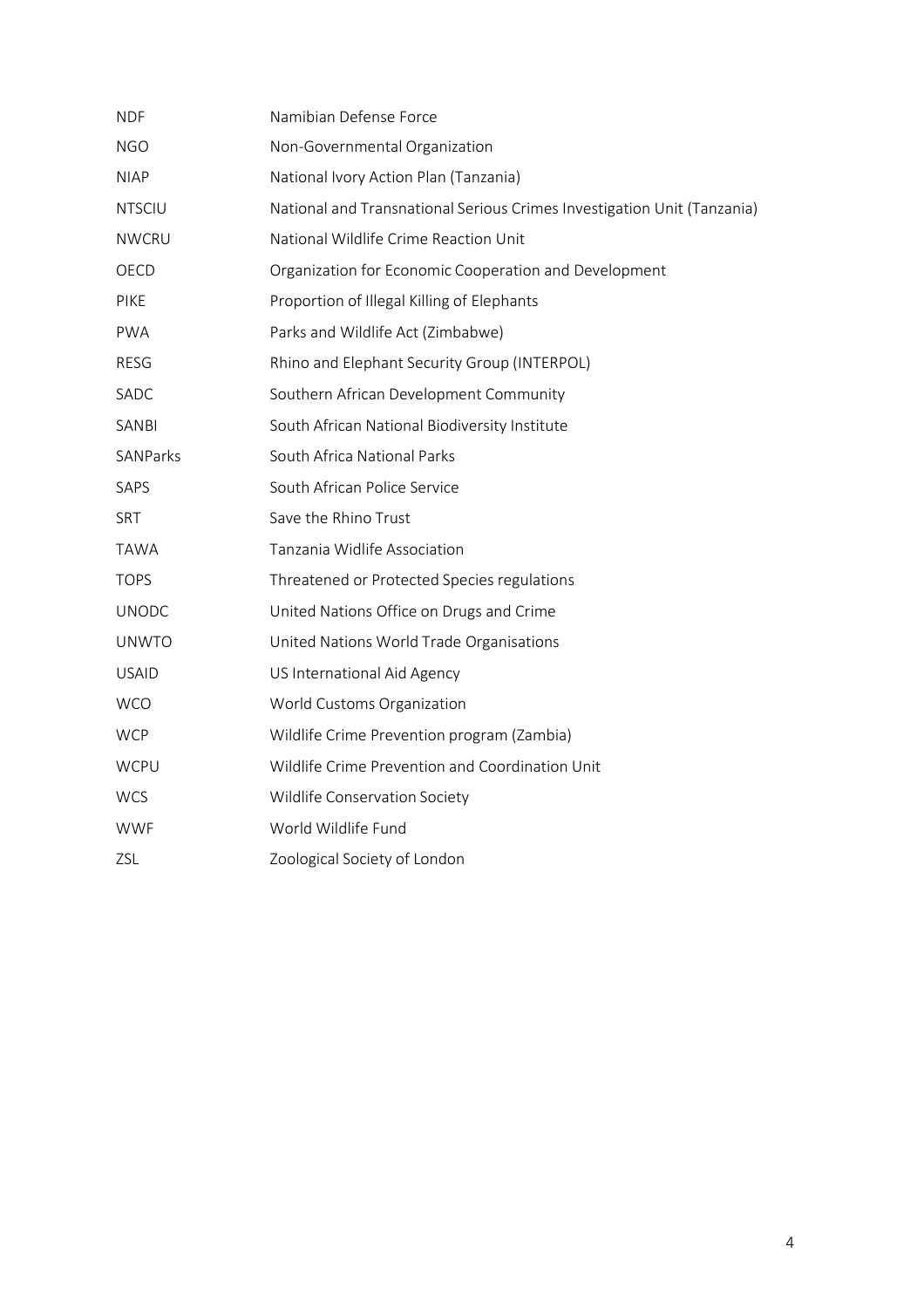## Table of contents

| a. |                                                                                        |  |
|----|----------------------------------------------------------------------------------------|--|
|    |                                                                                        |  |
|    | Drivers: Poverty, lack of alternative livelihoods, subsistence and income generation17 |  |
|    |                                                                                        |  |
|    |                                                                                        |  |
|    |                                                                                        |  |
|    |                                                                                        |  |
|    |                                                                                        |  |
| b. |                                                                                        |  |
|    |                                                                                        |  |
|    |                                                                                        |  |
|    |                                                                                        |  |
|    |                                                                                        |  |
| a. |                                                                                        |  |
|    |                                                                                        |  |
|    |                                                                                        |  |
|    |                                                                                        |  |
| b. |                                                                                        |  |
|    |                                                                                        |  |
|    |                                                                                        |  |
|    |                                                                                        |  |
|    |                                                                                        |  |
|    |                                                                                        |  |
| C. |                                                                                        |  |
|    |                                                                                        |  |
|    |                                                                                        |  |
|    |                                                                                        |  |
| a. |                                                                                        |  |
|    | Highlights from national legal frameworks to combat the IWT in key SADC countries40    |  |
|    |                                                                                        |  |
| b. | Enforcement and Prevention: Anti-poaching and anti-trafficking on the ground43         |  |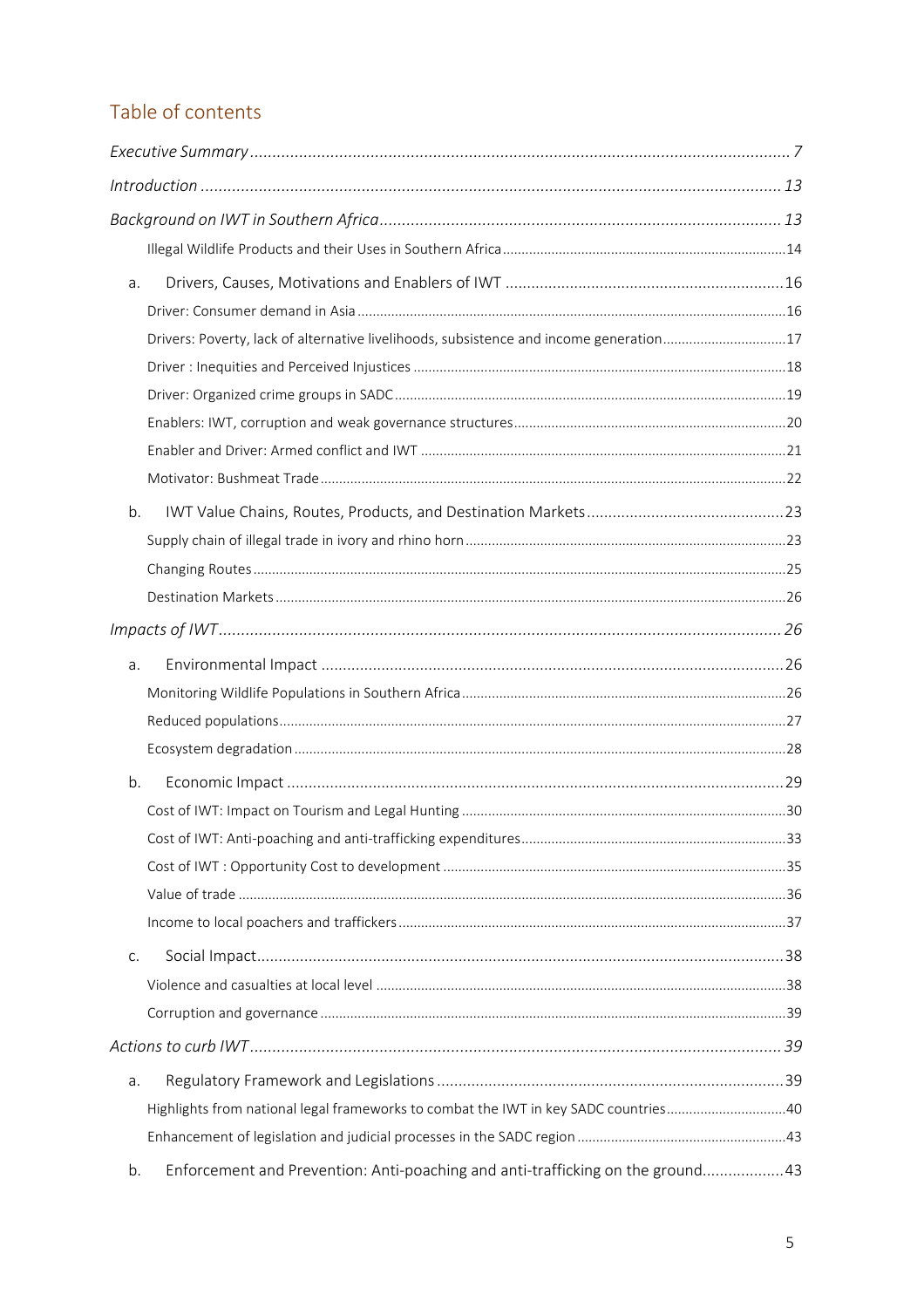| C. | Community-based: wildlife-based livelihoods, wildlife utilization rights 47     |  |
|----|---------------------------------------------------------------------------------|--|
| d. |                                                                                 |  |
|    |                                                                                 |  |
|    |                                                                                 |  |
|    | Raising awareness and understanding among the judiciary and customs officers 50 |  |
|    |                                                                                 |  |
|    |                                                                                 |  |
|    |                                                                                 |  |
|    |                                                                                 |  |
|    |                                                                                 |  |
|    |                                                                                 |  |
|    |                                                                                 |  |
|    |                                                                                 |  |
|    |                                                                                 |  |
|    |                                                                                 |  |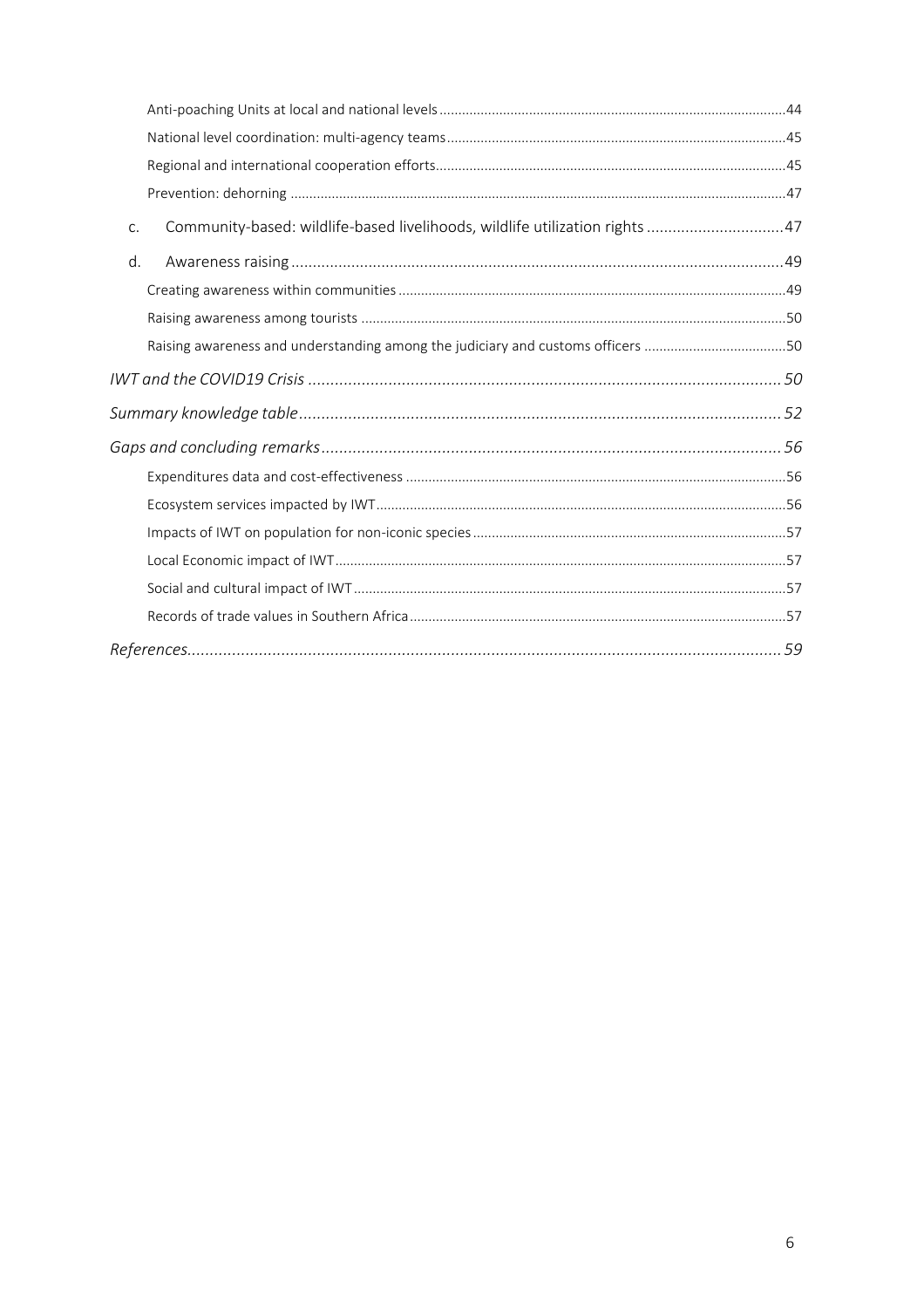## <span id="page-6-0"></span>Executive Summary

This State of Knowledge review was undertaken with the aim of understanding what data and information is available on illegal wildlife trade (IWT) that would allow for analyses of economic impacts of IWT at national and regional levels in southern Africa. It also aims to increase the accessibility to existing knowledge on IWT in southern Africa and constitutes the base for future country studies and regional assessments of the costs and benefits of IWT in the region.

#### Causes and drivers of IWT

Our review of existing literature and knowledge on IWT in southern Africa suggests that extensive knowledge has been accumulated on the drivers, causes and motivations of poaching and IWT in southern Africa. There is a consensus in the literature that IWT is largely driven by consumer demand in Asia (Lawson & Vines 2014; Miliken 2014; Moneron et al. 2017; Nellemann et al. 2013; Outhwaite & Brown 2018; UNODC 2020; UNODC 2013a; Price 2017; WWF 2012). Poverty and lack of employment are also assessed as major drivers of IWT, with strong correlation between poverty levels and poaching found by Hauenstein (2019), and the poacher's profile usually being from the lower-income bracket with no or unstable employment (Moneron et al. 2020). However, literature also warns against overlookingthe components of identity and protests against what is considered unjust regulations as another driver of poaching in certain areas (Duffy et al. 2015, Harrison et al. 2015). The intricacies of corruption,weak governance, and armed conflict are also well understood although further studies and investigations would be required to understand these dynamics better at national and local levels.

## Main supply chains and routes in southern Africa

It appears from the available literature that the main products illegally traded in southern Africa are rhino horn, ivory, and pangolins. Other products also traded to a lesser degree or impacting only a few countries include leopard skins, lion bones, and abalone, as well as plants such as cycads and succulents. Local trade in bushmeat is also highlighted as a major threat to wildlife in some countries in southern Africa such as Mozambique and Zambia. TRAFFIC has a number of reports on illicit ivory, pangolin, rhino horn, and abalone supply chains which are described in Miliken (2014); Miliken and Shaw(2012); Heinrich et al. (2017); Okes et a. (2018); and Moneron et al. (2017). UNODC's 2020 World Wildlife Crime Report also highlights trade routes for IWT of endangered species. All literature indicates that the trade pattern for both legal and illegal wildlife from different African countries to Asia is quite distinct. In Africa, Nigeria has emerged as a key source/transit country for many of the shipments. Similarly, Viet Nam has emerged as a key destination country for shipments of ivory and pangolin scales(UNODC 2020). The majority of ivory seizures are traced back to Tanzania and northern Mozambique (including Selous and Ruaha), and Central and West Africa (north-east Gabon, northwest Congo, and south-east Cameroon). The majority of rhino horn shipments originate in southern Africa, particularly Mozambique, Namibia, South Africa, and Zimbabwe (Moneron et al., 2017).

## Environmental impacts of IWT

The main environmental impact of IWT studied is evidently the decrease in wildlife populations related to increased poaching of certain species. Available data from CITES' MIKE database for elephants, the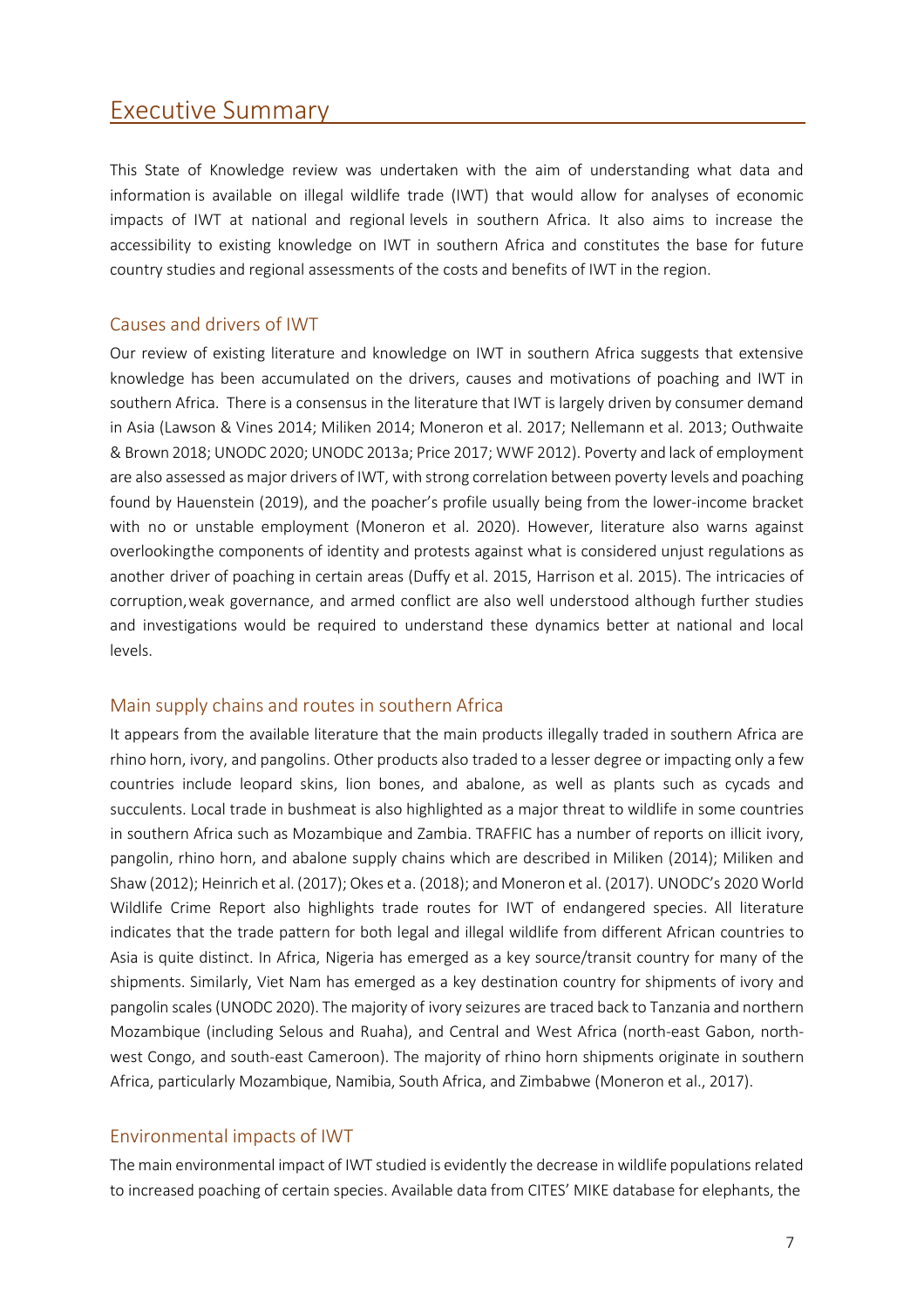African Elephant Database, and data collected by IUCN's African Rhino Specialist Group (AfRSG) and Pangolin Specialist Group, are the main sources of up to date and accessible information on population trends and poaching events in southern Africa. At national and even local levels, NGOs, governments, and national parks also try to monitor population trends, but this information can be harder to access. Evidence on the impact of IWT on rhino and elephants in southern Africa is well documented, while it is more difficult to find information for other species including pangolins.

The loss of certain species to IWT also triggers losses in the ecosystem services these species provide, potentially leading to a degradation of some ecosystem functioning in southern Africa. Although it is well known that wildlife provides key ecosystem services such as biological control of pests and disease, food web functions, and landscape management, there is only little research available that highlights the potential threats to ecosystems functioning and degradation of ecosystem services related to increased poaching in specific landscapes of southern Africa.

#### Economic impacts of IWT

Comprehensive assessments of the full economic costs of IWT are not available for southern African countries but some studies do provide qualitative and some quantitative evidence of what the source and scale of economic losses are due to IWT.

Although there is little discussion on the negative impact of poaching on tourism and legal hunting, there is only a very limited number of studies quantifying the costs associated with these impacts in southern Africa. This research only found two major studies that provide clear quantitative evidence at regional level. Smit and Porsch (2015) estimate that a 1% reduction in rhino population would incur a loss of up to €1 billion per year in South Africa, up to €56 million in Namibia, and up to €68 million in Zimbabwe. Naidoo et al. (2016) estimated that southern African protected areas lose on average US\$13 million per year due to elephant poaching. In Tanzania, the average total tourism benefits lost due to elephantpoaching are estimated between 4% and 11% of the total revenue from all visitors to protected areas (estimated at \$5–\$15 million per year) (Naidoo et al. 2016). At local level, a study from Lindsey et al. (2011) providesestimates of lost income from legal hunting in the conservancy of Savé Valley in Zimbabwe. They estimate that illegal killing of wildlife for trade incurred financial losses of about US\$25,000 per year in potential meat sales and US\$43,000 per year of lost potential income from trophy hunts of high value species.

There are also no integrated assessments of the costs incurred by IWT through the public and private expenditures in security, protection and other activities meant to curb IWT. Integrated data and information on expenditures to fight IWT from different sources is rarely compiled at national or regional level. Local estimates of spending on security and protection can be collected at national level among NGOs, government agencies, and private game reserve owners. Some aggregation of expenditures can be found for specific institutions or groups of institutions. For instance, a World Bank database from 2018 shows project-level funding information over the period 2010-2018 for recipient countries in Africa and Asia, including a full coverage of SADC countries. They estimate donor funding in IWT at US\$392 million for countries in southern Africa over that period. This review found very limited evidence and scientific studies on the real costs of protecting wildlife. A study from Leader-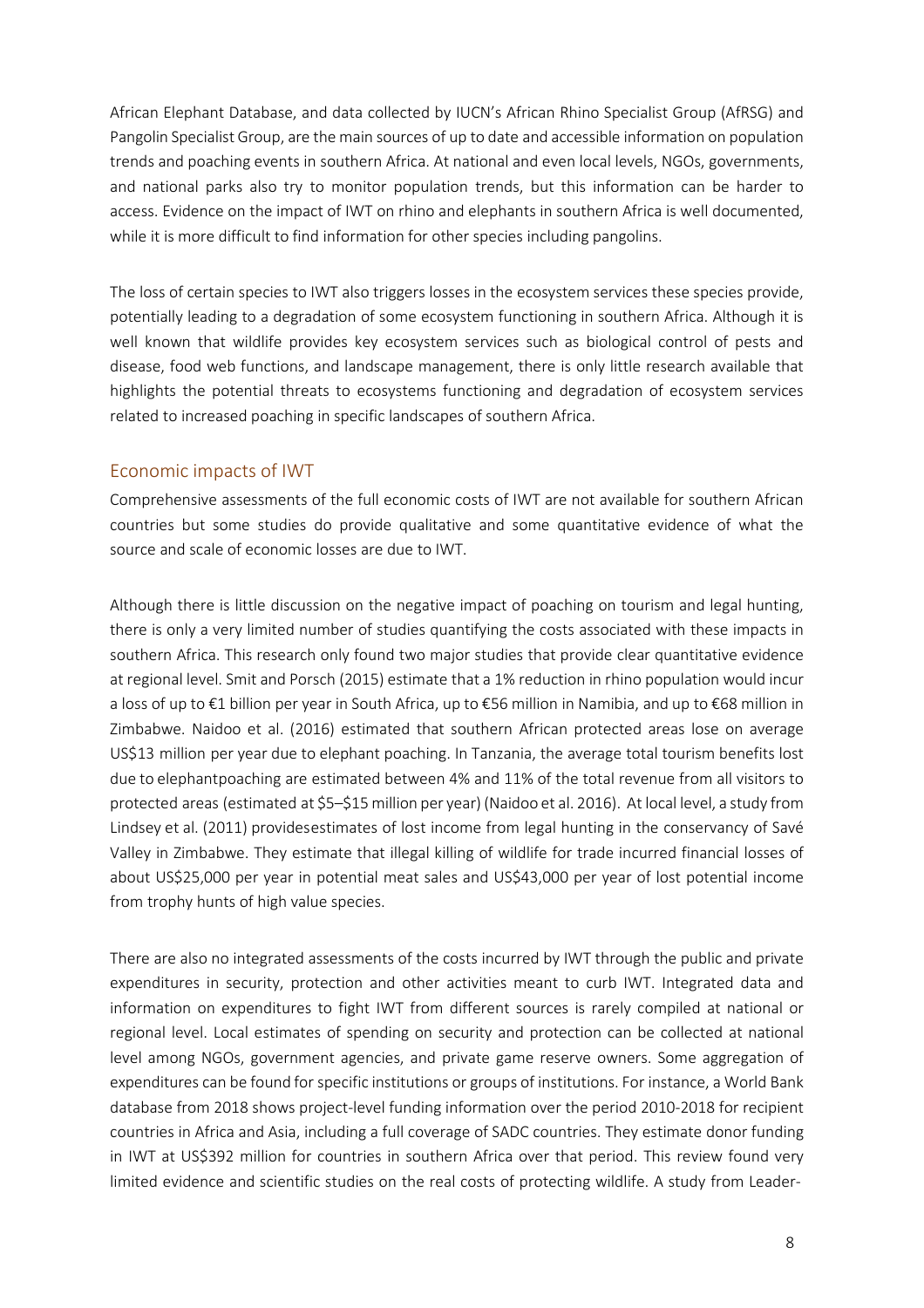Williams and Albon (1988); Leader-Williams et al. (1990); and Leader-Williams (1993), is still used as the main reference for an estimate of the cost of anti-poaching to achieve a zero decline of elephants, with optimal spending levels between US\$350 and US\$700 per km2 (adjusted to 2020 prices).

The value of IWT flows is also hard to assess and only a few quantification attempts have been made. Martin and Stiles (2017) estimates the average value of illicit financial flows from IWT in southern Africa is about US\$165million per year. Abalone meat was the highest-valued commodity with an illegal trade value of US\$94 million. The illegal trade in rhino horn was estimated at US\$43 million, and illegal ivory trade at US\$38 million. The prices of different products vary widely between countries and stages within the supply chains, usually the income raised by foot soldiers and poachers is a small fraction of the end market price but still significant relatively to rural income levels (US\$150 to US\$200 per kilogram of ivory in Zimbabwe, US\$100 per hunt in Zambia) (Brown 2007 in Lindsey et al. 2015, FCN 2020). Local-level economic impacts of IWT are not well understood and would require further research.

## Social impacts of IWT

The social impacts of IWT appear to have received only limited attention in the accessible literature. There is only limited understanding of the impact on individuals, communities, and societies as a whole.IWT causes significant human and social capital losses at local level for both poachersand law enforcement officers. Nature reserves in southern Africa are being militarized at a fast rate due to increasing rhino poaching, and occurrence of heavily armed poachers supported by organizedcrime syndicates. These impacts are disproportionally affecting the poorest and most marginalized groups in society, who are at the frontline of poaching on both sides (OECD, 2012). Interviews and national newspapers report casualties in many countries among both rangers and poachers.

#### Actions to curb IWT

A wide array of efforts is carried out across southern Africa by governments, NGOs, and private stakeholders to curb IWT. We have identified five main categories of actions (i) legislations and regulations, (ii) law enforcement and protection on the ground, (iii) coordination and intelligence at national and international levels, (iv) community-based development and benefit sharing from wildlife, and (v) awareness-raising among different target groups.

In the SADC region, many countries have robust legislation in place that is theoretically capable of combating wildlife crime, however, implementation of these legislations is often poor (Price 2017a). Substantial differences exist across SADC countries in terms of the severity of penalties for violating local wildlife law. Countries with particularly stringent fines and/or lengthy jail sentences for a wide variety of wildlife offences include Namibia, South Africa, Zambia, and Zimbabwe. Some countries have recently amended or updated their principal legislations. Price (2017a) provides a detailed overview of different legal frameworks in place at regional and national level in sub-Saharan Africa.

Law enforcement and prevention efforts are key to short and medium-term actions against IWT at national and regional levels. In the SADC region, governments, NGOs, and private actors get involved in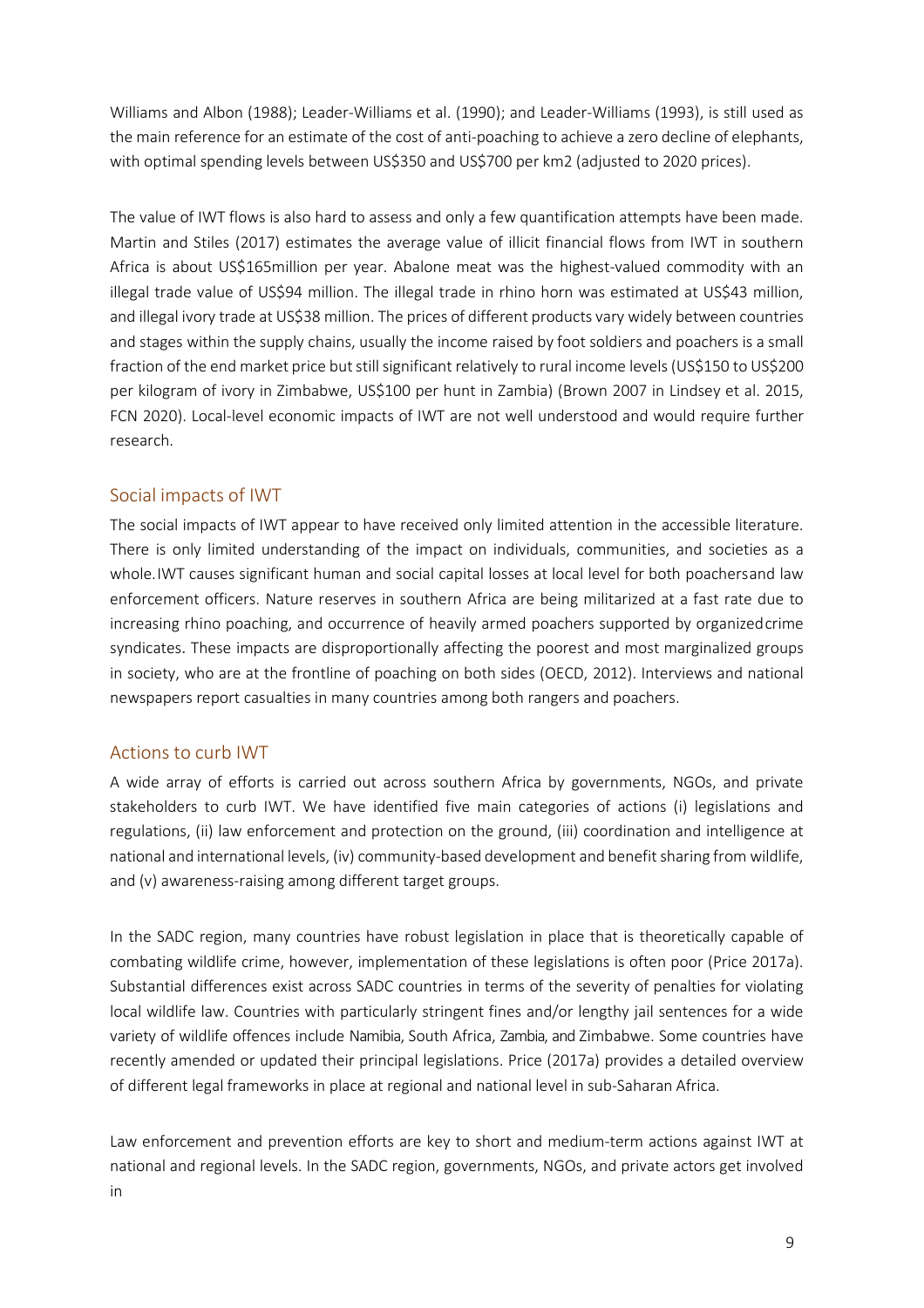local, national, and regional actions through the establishment of anti-poaching units, intelligence enhancement, and cooperation around investigations, as well as prevention measures. Most countriesin SADC have established systems of protections in and around conservation areas through the creation of anti-poaching units (APU), which come in addition to traditional park rangers and game guards already patrolling in specific areas. APUs usually patrol and de-snare in dedicated areas on foot, by vehicle, or sometimes by air with helicopters. Some are also now supported by sniffer dogs. These units can be directly linked to government forces and have prosecution powers, but they can also be the result of private initiatives from volunteers and NGOs or private security companies, supporting public services on the ground. Some of these units involve members of nearby communities, or former poachers and have proven to be an empowering structure for some community groups, especially all-women units.

Anti-poaching and anti-trafficking activities require an extensive amount of communication and cooperation to ensure effective actions. Some countries in southern Africa have taken this step by establishing information sharing systems and multi-agency task forces coordinating actions and centralizing information. This isthe case in Malawi, Namibia, South Africa, and Tanzania, which all have multi-agency teams ensuring cooperation between police forces, relevant ministries, and the judiciary among others. Cooperation between countries in SADC and beyond is also a key step to curtailing cross-border networks carrying IWT. Platforms such as SADC and the Kavango-Zambezi (KAZA) TFCA are promoting multilateral coordination, while bilateral agreements are also developing in the region. SADC has developed a Law Enforcement and Anti-Poaching (LEAP) strategy signed by most of its members. The KAZA TFCA has also established protocols for coordination and joint actions between members countries. Some countries have also established bilateral agreements of cooperation such as Mozambique and South Africa among others.

Another common action to prevent or mitigate poaching risks is the dehorning of rhinos. Dehorning is currently used in many game reserves across South Africa and conservation areas in Namibia. These actions are, however, costly and prove to have mixed results depending on poachers' behaviors and communication about dehorning activities deterring poaching motivations.

Many experts argue that a key component of reducing wildlife crime also lies in creating an environment where a live animal can generate benefits and is therefore valued by local people. It is also essential to try and reduce the need to resort to poaching for income generation, by creating alternative opportunities. Some countries in southern Africa have engaged in such programs with success, for example Namibia and Zimbabwe, where community-based conservation entities have a utilization right over wildlife under specific conditions. In Mozambique, some trials have also been undertaken for community-based conservation at Marromeu National Reserve, where wildlife tourism has created a significant number of jobs and generated revenue directly to communities.

The last set of actions identified focuses on awareness raising activities, which are undertaken by most actors of the fight against IWT. Campaigns can target local communities living with wildlife to increase their understanding of the detrimental impact of poaching on their livelihoods, but also to raise awareness on regulations in place and penalty levels. Awareness can also be raised among tourists at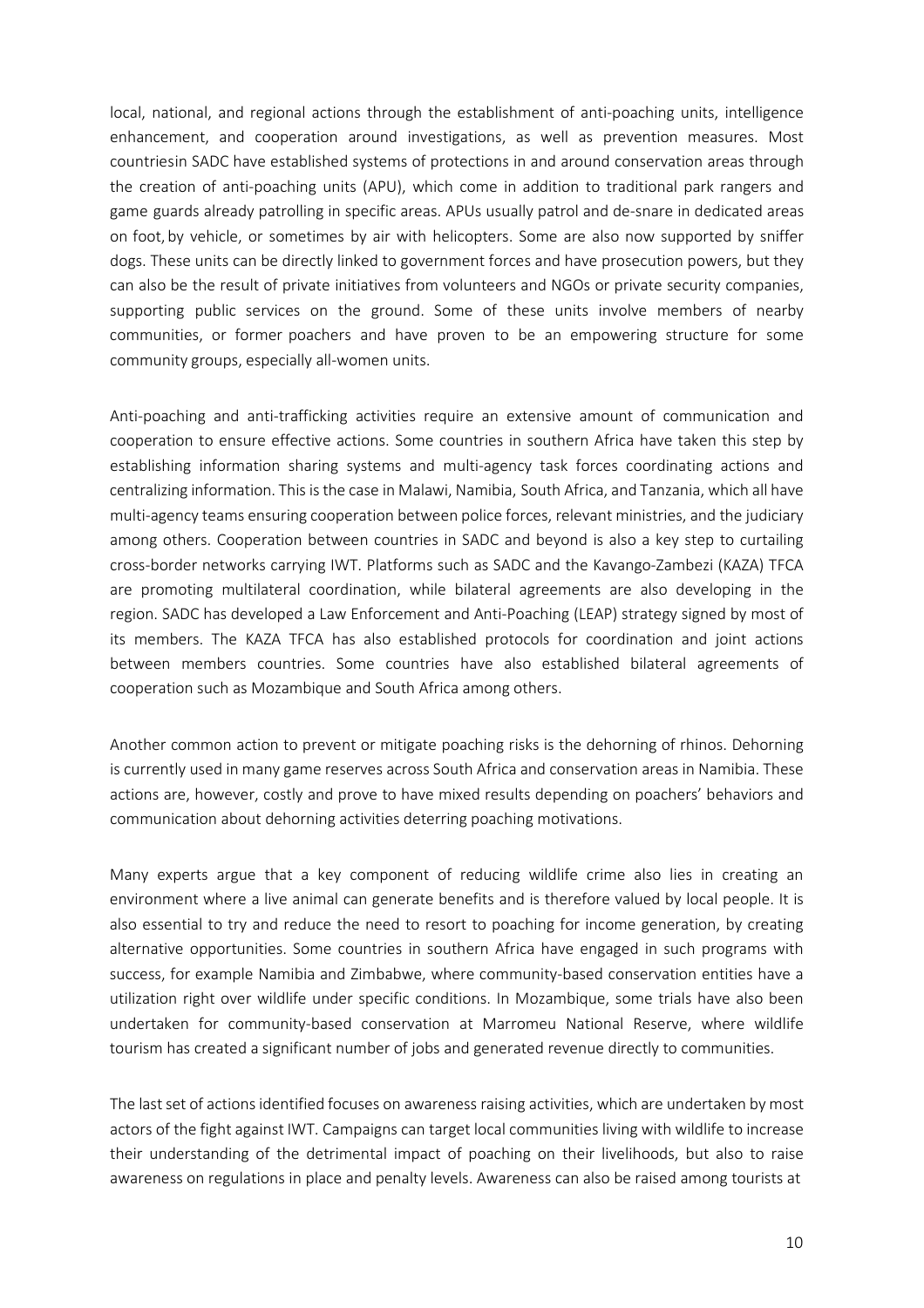airports and key tourism hotspots. Finally, many programs include raising awareness on wildlife crime and its impacts among the judiciary to ensure effective prosecutions after arrests.

## COVID-19 and IWT

As a result of the COVID-19 pandemic in 2020, most countries in southern Africa closed their borders for an extended period of time, and established country-wide lockdowns and curfews, leading to a drasticdecrease in economic activity. Tourism has been one of the most affected sectors by these measures,and the global halt in international travel worldwide.

The impacts of these events on wildlife crime and IWT are yet to be clearly established, however two main factors of disturbance and change can be identified: the closing of borders, which increases difficulty for any kind of illegal trade, and the sudden drop in tourism and trophy hunting income to local communities. The impacts across SADC countries appear to be diverse. A survey conducted by the IUCN among protected areamanagers reports that 70% of surveyed protected areas in eastern and southern Africa stated that COVID-19 had an impact on their capacity to monitor IWT as well as conduct regularfield patrols. Eighty percent stated that the crisis had an impact on their capacity to carry out investigations and intelligence gathering (Waithaka, 2020).

## Identified gaps

Although the issue of IWT raises a lot of attention and funding across southern Africa, a great deal of information and data remains missing to understand the dynamics of IWT as well as the cost effectiveness of actions undertaken to curb it at regional and national levels. This report highlights six main areas where information and data are limited and therefore limit the capacity to assess and better understand the costs and benefits of curbing IWT in southern Africa:

- Expenditures and cost-effectiveness of measures to curb IWT: transparent and integrated records of expenditures of all actors involved in the fight against IWT over time would be invaluable to better understand the costs associated with IWT at national and regional levels. Atthis stage, no cost-benefit analysis of different measures to curb IWT could be found for activities in African countries. Such analysis at national and regional level could shed light on the real costs of combating wildlife crime and the potential benefits from behavior change that supports the reduction in wildlife crime.
- Identification and quantification of ecosystem services impacted by IWT: It appears from this review that there is only limited research available that highlights the potential threats to ecosystems functioning and degradation of ecosystem services related to increased poaching in specific landscapes of southern Africa. The identification of ecosystem services affected by IWT and its impact on the environment is usually limited to wildlife tourism and legal hunting, with little assessment of the impact of IWT on other key ecosystem services such as biological control of pests and disease, waste and nutrient cycling, food web functions, and landscape management. Moreover, the quantification of these impacts on ecosystem services appears under-researched.
- Impacts of IWT on population for non-iconic species: The population trends in rhino and elephants and the impacts of poaching events on these trends are well understood in southern Africa. However, it is not the case for many illegally traded species.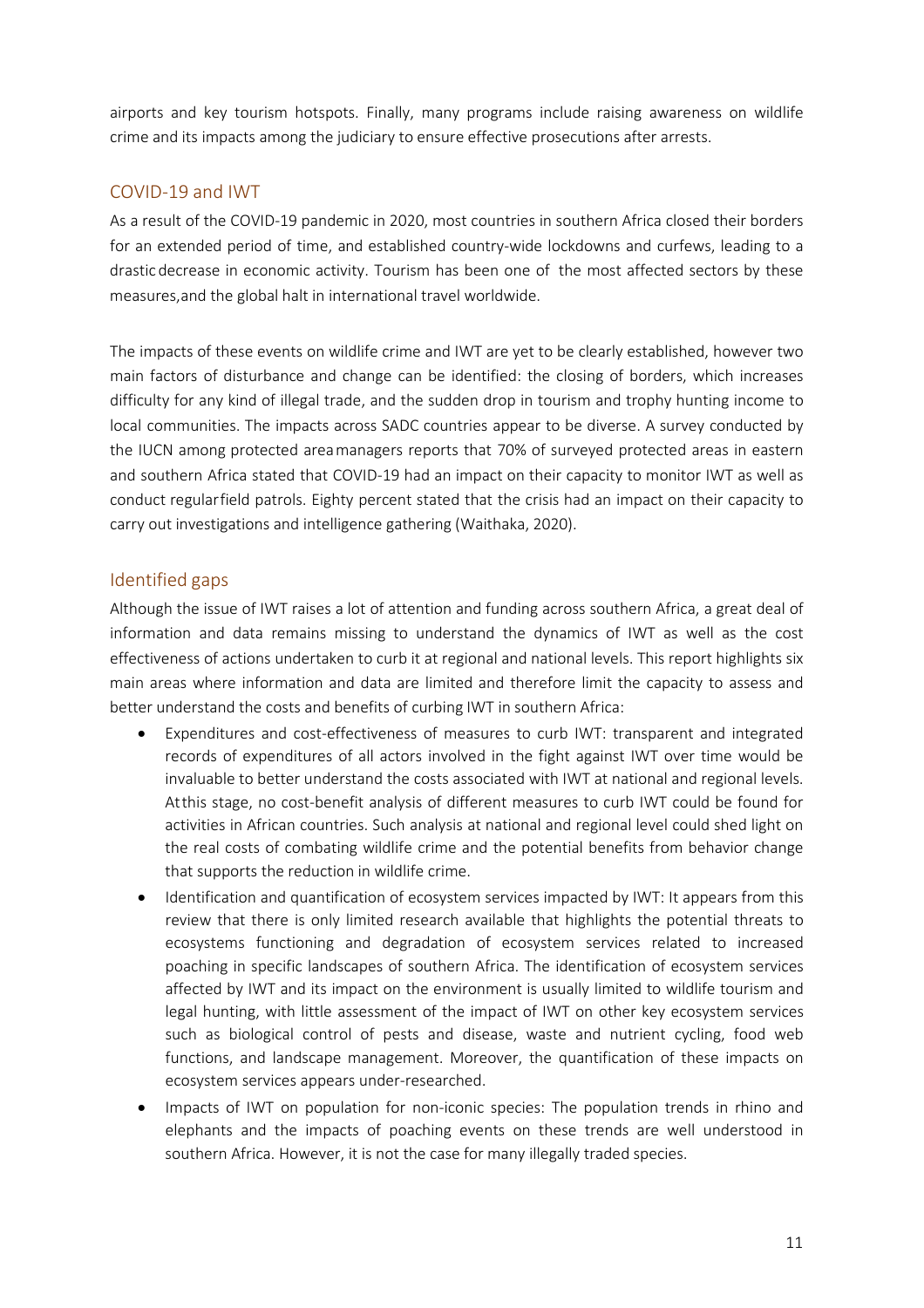- Local economic impact of IWT: The knowledge and understanding of economic impacts of poaching and IWT at local level remains limited. Further research should be conducted to assess and compile knowledge on the income generated from IWT by local poachers across southern Africa. It would also be key to quantify the long-term local economic impacts that IWT can have for the communities living in areas with high level of poaching.
- Social and cultural impact of IWT: Very limited academic research is available on the social and cultural impacts of IWT on local and national communities in southern Africa, although many records show highly detrimental effects among rangers and poachers, as well as amonglocal communities living in high-risk areas.
- Records of trade values in southern Africa: The value of different illegal wildlife products along the supply chain in southern Africa is particularly hard to access, with limited information on prices and volumes traded. Some organizations and institutions do try and keep records of poachers' statements on product prices; such knowledge should be compiled to allow for a mapping price variations within and between countries, and better understand economic incentives along the supply chains.

Overall, although a lot of knowledge has been accumulated on IWT in southern Africa, much effort is needed in generating further quantitative knowledge necessary to understand to carry out economic assessments of IWT in different countries in the region. Some countries and institutions however do appear to hold valuable information and data which would need to be compiled and integrated at national and regional level. Further research and understanding of the quantitative impacts of IWT on ecosystem services is also key to understand the costs of IWT to local, regional, and international communities. Finally, efforts to assess the cost-effectiveness of different measures to curb IWT, although underway in many institutions, should be supported by a systematic compilation and integration of expenditure data from different actors in the fight against IWT.

This state of knowledge report provides a basis for a national cost-benefit analysis of IWT and highlights the potential limitations such as the quantification of ecosystem services impacts of IWT as well as the quantification of benefits associated with non-iconic species where little information is available.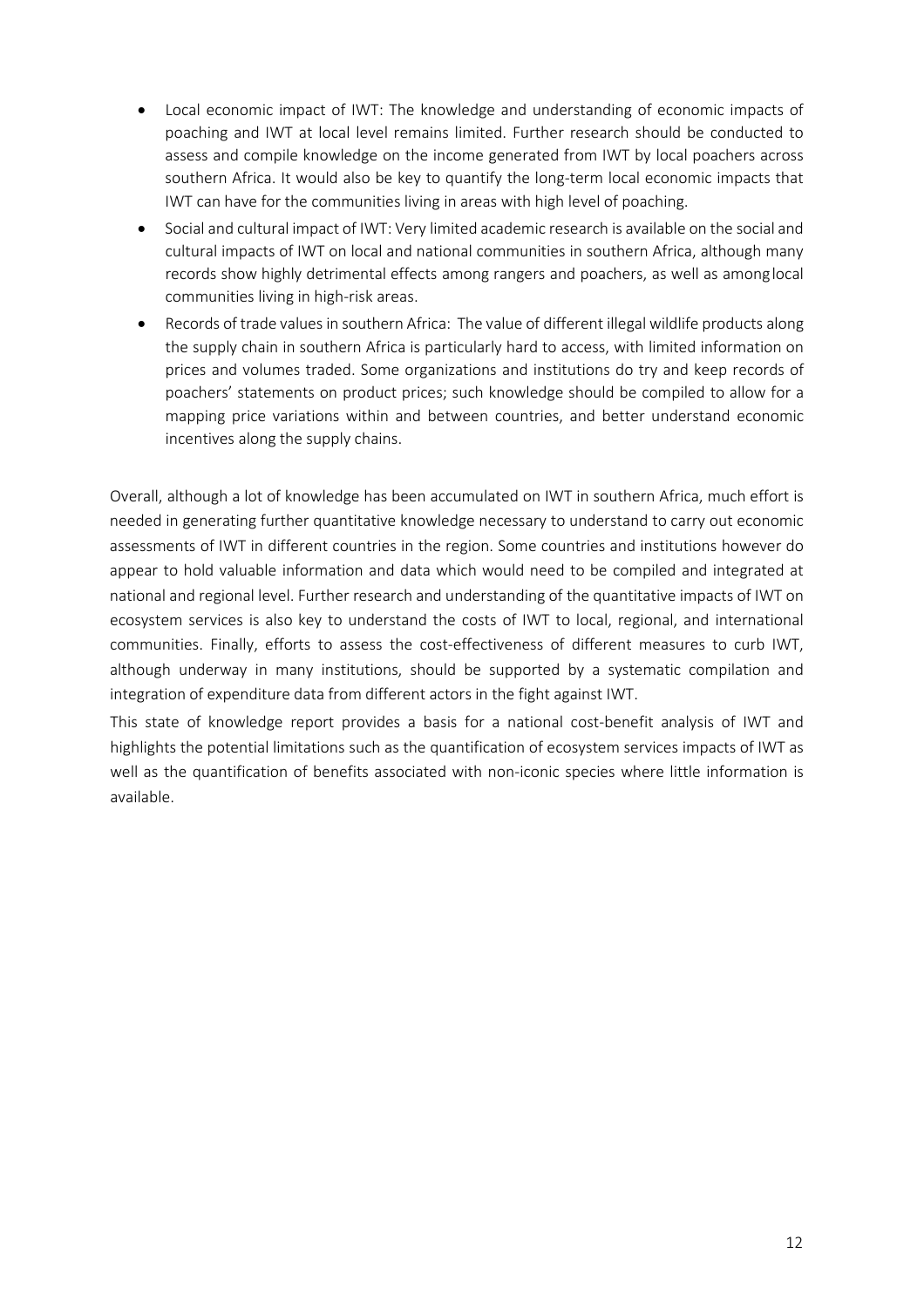# <span id="page-12-0"></span>Introduction

The illegal trade in wildlife from and between countries in southern Africa has become a major business, potentially generating billions of US dollars every year. This globally connected trade has implications at local, national, and regional levels, causing the drastic decrease in some species populations, and an increase in violence and corruption, all detrimental to people and economies in southern Africa. Illegal wildlife trade (IWT) in southern Africa is a subject widely studied as the region is home to the species most traded and most at threat from IWT: the African elephant, the black and white African rhinos, and the African pangolins. However, this knowledge is often scattered between institutions and countries.

This State of Knowledge review was conducted with the aim to increase accessibility to existing knowledge on IWT in southern Africa but also to understand what data and information is available on IWT that would allow for analyses of economic impacts of IWT at national and regional levels in southern Africa. Knowledge on the economic impact of IWT remains scarce. This State of Knowledge report aims at providing a clear overview of the current state of knowledge of IWT routes, products, and impacts in SADC countries. This report was conducted by an extensive desk review of existing literature on the causes and impacts of IWT in southern Africa. It also looks into existing initiatives and actions promoted to curb IWT.

This report and its attached literature database constitute a base for future research highlighting and prioritizing gaps to be filled to increase the understanding of IWT economics in the region.

# <span id="page-12-1"></span>Background on IWT in Southern Africa

The surge of IWT is devastating wildlife populations, causing significant biodiversity losses, and threatening peace, security, and livelihoods. IWT remains a serious transnational crime that continues to threaten some of Africa's most iconic species: elephants,rhinos and pangolins, as well as lesser-known species such as abalone.

Substantial qualitative research has been carried out on IWT in SADC countriesas well as the main destination markets in Asia. Institutions such as International Union for Conservation of Nature (IUCN), Institute of Development Studies (IDS), World Wildlife Fund (WWF), Organization for Economic Co-operation and Development (OECD), International Institute for Environment and Development (IIED), and Chatham House<sup>1</sup> have produced a wide range of publications covering the IWT of endangered species. The World Customs Organization (WCO) publishes a yearly Illicit Trade Report<sup>2</sup> which includes trends in trafficking of environmental products

<span id="page-12-2"></span><sup>1</sup> Also known as the Royal Institute of International Affairs. https:/[/www.chathamhouse.org/about-us](http://www.chathamhouse.org/about-us)

<span id="page-12-3"></span><sup>2</sup> World Customs Organization (WCO) Illicit Trade Report 2019. <http://www.wcoomd.org/->

<sup>/</sup>media/wco/public/global/pdf/topics/enforcement-and-compliance/activities-and-programmes/illicit-tradereport/itr\_2019\_en.pdf?db=web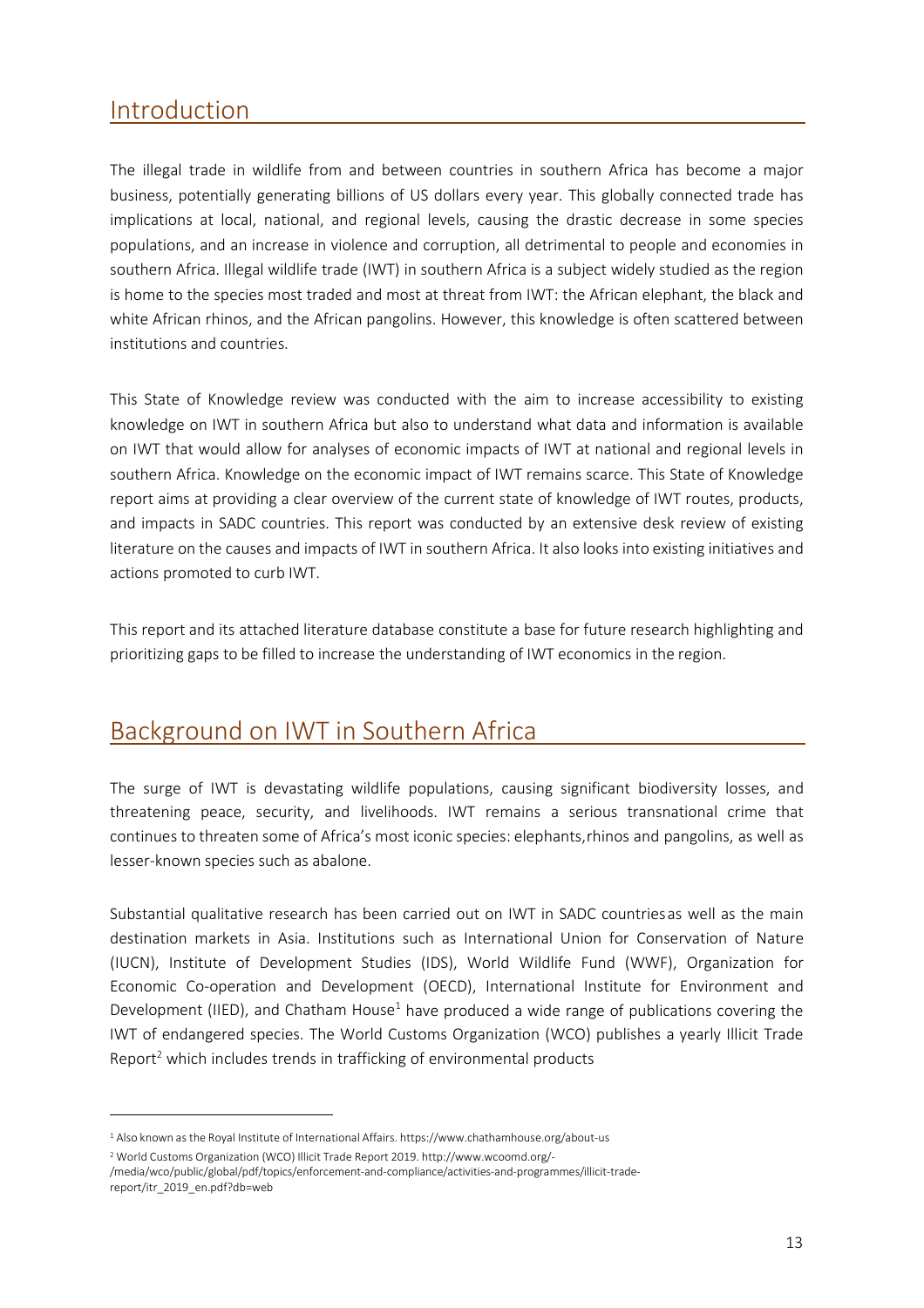based on the voluntary submissions of seizure data and case studies by Member Customs administrations world-wide. The Oxford Martin Programme<sup>3</sup> focuses on understanding and addressing the consumer demand aspect of the illegal and unsustainable wildlife trade.

TRAFFIC plays a leading role in carrying out research, investigations, and analysis of IWT and has produced a significant amount of documentation on threatened animal species, trends in IWT; and studies on countries with high risk for, and high prevalence of IWT (such as studies that focus on IWT in the Democratic Republic of Congo (DRC), South Africa, and Tanzania). The United Nations Office on Drugs and Crime's (UNODC) Transnational Organized Crime Threat Assessments in both East Asia and the Pacific (2013a), and East Africa (2013b); and their World Wildlife Crime Reports (2017 & 2020) are also key sources of information on IWT. This section presents information from key publications of IWT in the SADC region and main destination markets.

#### <span id="page-13-0"></span>Illegal Wildlife Products and their Uses in Southern Africa

Trade in illegal wildlife is diverse; and within each sub-region in Africa, there is a great deal of variation in trade. CITES-listed exports from West Africa are characterized by live reptiles and arachnids, whereas North African trade focuses on live European Eels and their meat, and southern Africa exports a vast array of live birds and plants. African animals and plants end up being sold in markets across the globe, from Asia, to Europe, and America. Between 2006 and 2015, 41 African countries exported CITES<sup>4</sup>-listed wildlife species and commodities to Asia, which included<sup>5</sup>:

- 32 tons of elephant tusks, raw and worked ivory;
- 330 rhino horns and 152 pieces of horn;
- 36 tons of pangolin scales; and
- 942 kg of bones, 101 skins (leopards, zebra), and 79 claws from large cats (lions etc.)

In Asian countries, elephant ivory and rhino horn are used for medicinal products and consumer goods (jewelry, antiques, arts, crafts, and décor items, including traditional libation bowls etc.) (WWF, 2012). Although the medicinal properties of most traditional medicines using ingredients from endangered wildlife have been scientifically refuted, these medicines continue to be used (UNODC 2013 and UNODC, 2020). For SADC, the illegal wildlife trade in elephant ivory and rhino horn is a significant problem since the region holds the largest number of elephants and rhino in the world (IUCN, 2016). Elephant ivory and rhino horn together made up 42.4% of total wildlife seizures in 2014-2018 (UNODC, 2020). The African elephant (*Loxodonta africana)* is an endangered species listed under Appendix I<sup>6</sup> in the CITES treaty since 1990, except for the populations in South Africa, Botswana, Namibia, and Zimbabwe where they are listed under Appendix I[I7](#page-13-5) . The black rhino (*Diceros bicornis),* only found in Africa, is critically endangered and has been under CITES Appendix I since 1977. The white rhino (*Ceratotherium simum*) is listed under Appendix I all over the world except for South Africa and Swaziland.

<span id="page-13-1"></span><sup>3</sup> The Oxford Martin Programme on the Illegal Wildlife Trade. https:/[/www.illegalwildlifetrade.net/about/](http://www.illegalwildlifetrade.net/about/)

<span id="page-13-2"></span><sup>4</sup> Convention on International Trade in Endangered Species

<span id="page-13-3"></span><sup>5</sup> A TRAFFIC Programme Newsletter,"Reducing Trade Threats to Africa's wild species and ecosystems" (ReTTA)

<span id="page-13-4"></span><sup>6</sup> Appendix I lists the most endangered animal and plant species and prohibits these species from any commercial trade

<span id="page-13-5"></span><sup>&</sup>lt;sup>7</sup> Appendix II lists species that are not necessarily now threatened with extinction, but that may become so unless trade is closely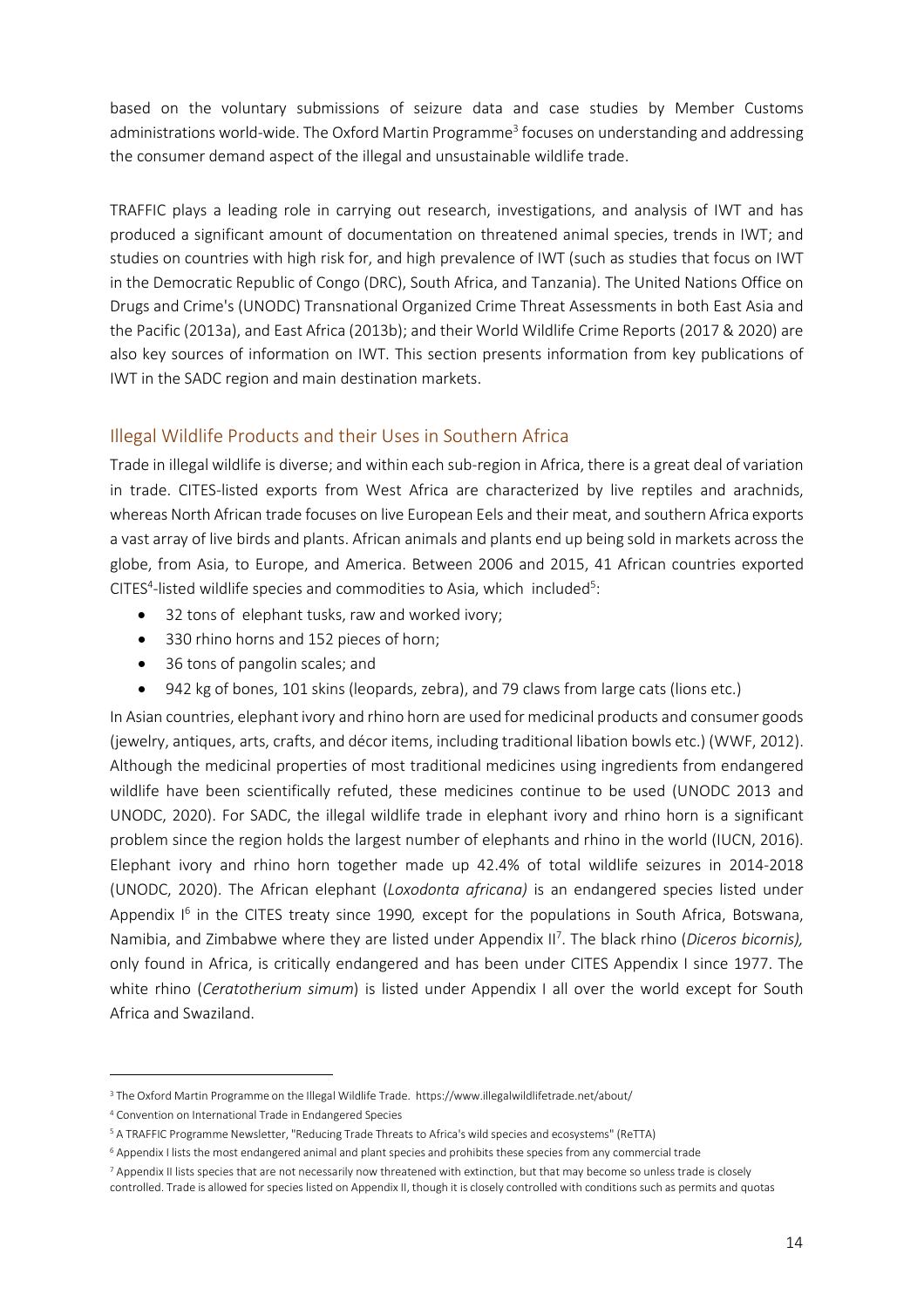Another species at high risk of illegal trade is the pangolin. The demand for pangolins as 'luxury' wild meat and for traditional medicine is driven by increasing consumer affluence mainly in China, Hong Kong (China), Taiwan (Province of China) and Viet Nam (UNODC, 2013). Pangolin meat is considered a delicacy, and a source of protein. Pangolins are also attributed to have a medicinal/tonic value, and theirscales are used in traditional medicines. All parts of the pangolin's body, but particularly its scales, areused for a variety of purposes in traditional medicines or for ornamentation. Pangolin skins are processed into leather products. Between 2014 and 2018, seizures of pangolin scales increased tenfold (UNDC 2020). [8](#page-14-0) (Heinrich et al., 2017).

Less well known than rhinos, elephants and pangolins is a South African marine mollusk, abalone (*Haliotis midae),* which has seen an increase in trade*.* It is a highly sought-after seafood delicacy, produced and harvested worldwide for predominantly East Asian markets where it is consumed as a high-value delicacy. Abalone is an endemic species that was once exceptionally abundant in South Africa, but has been subjected to unsustainable levels of illegal harvesting in the last 20 years (de Greef, 2015). Over 2000–2016, global imports of *H. midae* have increased by an average of 8% per annum (Okes et al., 2018).

African lions (*Panthera leo*) are also becoming a species of concern, with an increased interest in the bone trade which has spurred a rise in the South African lion and tiger breeding industry (UNODC, 2020). The African lion is hunted for trophies, but also increasingly for their bones as a supplement to tiger bones. Lion bones are used in the production of products marketed for medicinal use or tonics in China and as an ingredient in "bone strengthening wine" (UNODC, 2020). Between 2007 and 2017, about half the legal live trade, over 80% of the trophies, and virtually all the skeletons, bones, and bodies of lions were exported from South Africa. UNODC fieldwork in South Africa suggests that exporters sometimes illegally combine tiger bones with lion bone exports, the two being difficult to distinguish. Examples of illegal trade in tiger bone from South Africa to Asia have been detected (UNODC, 2020).

The illegal trade in plants continues unabated with more than 365 protected plant species openly traded via Amazon and eBay (IUCN, 2018). Southern Africa has the richest and most diverse succulent flora in the world (Newton & Chan, 1998). They are in demand within the global horticultural industry as ornamental plants as well as rural communities for medicinal properties (Newton & Chan, 1998.) South Africa has a well-established industry of artificially propagated plants, although the 1970s saw the destruction of the *lithops pseudotruncatella* subsp. *voulkii and Lithops julii s*ubsp. *fulleri var. Rouxii (*succulents). The destinations for South Africa's succulent plant exports are Europe, the United States and Asia.

South Africa is also a global hotspot for the overharvesting of cycads (*Stangeria a*nd *Encephalartos spp*.), which are believed to be the most endangered group of species on the planet (IUCN, 2018). Cycads are among the oldest living seed plants, and are in demand to supply private horticultural collections (TRAFFIC, 2011). The International Union for the Conservation of Nature (IUCN) classified the *Encephalartos* genus as threatened with extinction, while four other species no longer exist

<span id="page-14-0"></span><sup>8</sup> The IUCN Red List of Threatened Species. https:/[/www.iucnredlist.org](http://www.iucnredlist.org/)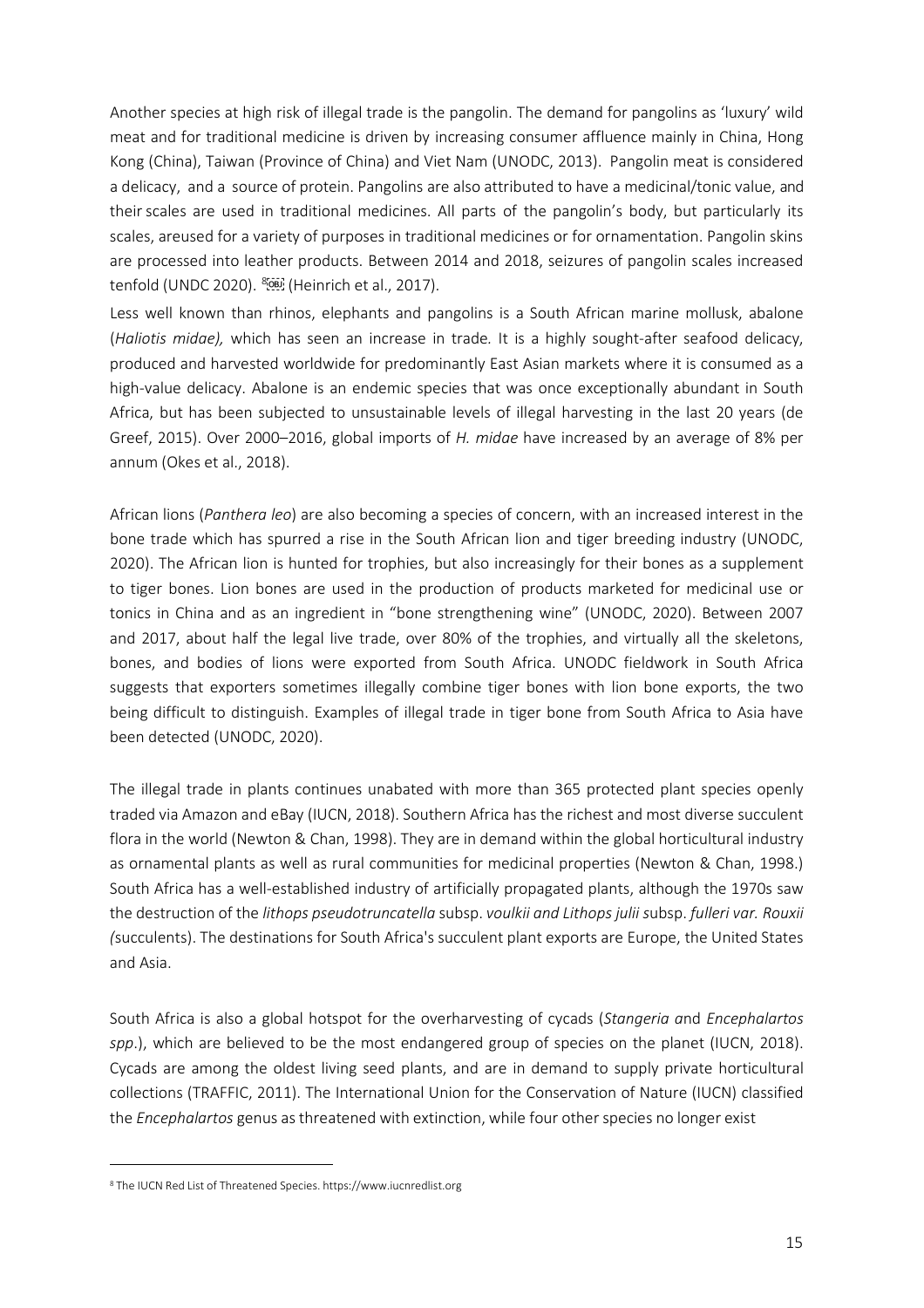in the wild (TRAFFIC, 2011a). Illegal trade threatens two-thirds of the species. Thirty-one percent of the country's species are classified as Critically Endangered (TRAFFIC, 2011b). The illegal trade in cycads (*Stangeria and Encephalartos spp*.) is said to be the main threat to the survival of cycads in the wild in South Africa.

Some of the wildlife traded in the largest quantities were species that received little political attention within CITES, including reptiles, crocodilians, lizards, snakes, tortoises, and more specifically: Leopard Tortoises, Ball Pythons, and African Spurred Tortoise (*Centrochelys sulcata)* (Outhwaite & Brown, 2018). Reptiles dominated trade in live animals: the most common species being Leopard Tortoise (*Stigmochelys pardalis)* and Nile Crocodile (*Crocodylus niloticus)*. Reptile species are primarily traded for décor or fashion, for food, tonics, or medicine, and for the pet trade and breeding. Live reptile seizures meant for the pet trade are becoming far more common than seizures of reptile skins (UNODC, 2020).Reptiles and amphibians destined for the pet or leather goods trade are sourced from Africa. (UNODC, 2020). The three largest markets for illegally traded reptile (UNODC, 2020) that appear in the seizure records are:

- Reptile skin or shells used in the décor or fashion industries;
- Reptile meat organs, or venom consumed as a food, tonic or medicine;
- Live reptiles used as pets, for zoos, or breeding.

## a. Drivers, Causes, Motivations and Enablers of IWT

<span id="page-15-0"></span>It should be noted that there are several terms that are used to describe, or define, the underlying causes of IWT such as "drivers, causes, motivations, enablers, facilitators" etc. Price (2017b) makes a distinction between "economic drivers of the IWT" - which includes poverty, demand, and livelihoods;and "enabling factors" of the IWT - which includes governance, regulatory frameworks, and law enforcement. Other papers cite "ideal contexts" such as the presence of armed non-state actors in source countries which fuels IWT (Lawson and Vines 2014). It is important to make these distinctionsin order to design appropriate policies, strategies, and programs to mitigate IWT. For the purposes of this paper, 'causes of IWT' will be aggregated under an umbrella to include "causes, drivers, motivations and enablers".

#### <span id="page-15-1"></span>Driver: Consumer demand in Asia

IWT is a highly lucrative business, with wildlife products commanding high prices on illicit international markets. There is a consensus in the literature that IWT is largely driven by consumer demand in Asia (Lawson & Vines 2014; Miliken 2014; Moneron et al. 2017; Nellemann et al. 2013; Outhwaite & Brown 2018; UNODC 2020; UNODC 2013a; Price 2017b; WWF 2012). Economic growth, population growth, a growing middle class, and burgeoning affluence has led to rising demand for exotic and luxury products, including wildlife products in Asia (Nellemann et al. 2013; UNODC 2013; UNODC 2020). Consumption for some goods is driven by complex forces such as lifestyle and recreational choices, individual aspirations, as well as desire for individual, social, and corporate status (Burgess et al. 2018). China is the region's largest economy and simultaneously the largest consumer market for wildlife. Most wildlife is consumed as food or as ingredients in traditional medicines,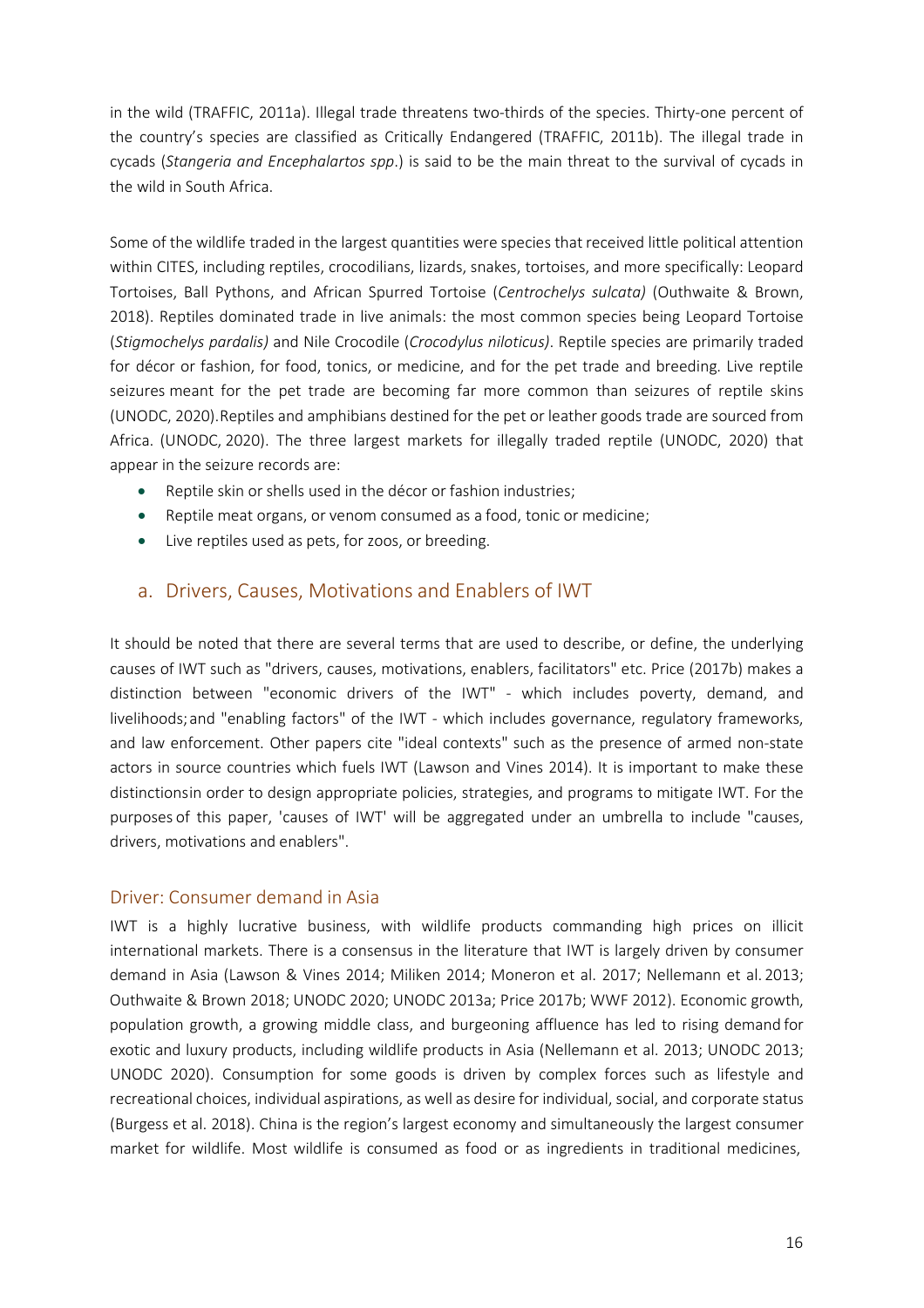although beliefs about the medicinal properties of wildlife and wildlife species are unverified (UNODC, 2013; Nellemann, 2013; Burgess et al., 2018).

#### <span id="page-16-0"></span>Driver: Poverty, lack of alternative livelihoods, subsistence, and income generation

The poverty-IWT nexus is a complex issue although there seems to be consensus in the literature that it is one of the drivers of IWT. It is essential to differentiate between hunting for subsistence; local poachers and footsoldiers, who often belong to vulnerable sections of society; and traffickers related to crime syndicates who can belong to wealthy and powerful sections of society. It should also be noted that communities that live either inside or on the edge of national parks do not form homogenous groups, and poachers and villagers do not all benefit equally from poaching (Hübschle-Finch, 2016). Furthermore, the root causes of poaching touch on the colonial history in southern Africa where it is argued that land expropriation, and loss of hunting and other land use rights were implemented during the colonial and apartheid eras, which contributed to the marginalization of people living in or near protected areas.

Hauenstein (2019) conducted a quantitative analysis which tested whether local conditions in different sites and in different years can explain variation in poaching rates between and within elephant populations, and concludes that annual poaching rates in 53 sites strongly correlate with poverty. The proxies that were used in the study were infant mortality rates (IMR) and poverty density of ivory demand. Similarly, the SADC Anti-Poaching Strategy (2016-2021) also notes that infant mortality emerged in successive MIKE<sup>9</sup> analyses as the strongest indicator linking high levels of poverty with high levels of elephant poaching. More recently the proportion of people living in extreme poverty (defined as people living with less than US\$ 1.25 per day) in and around MIKE sites was tested and found to be as strong a predictor of PIKE (Proportion of Illegally Killed Elephants)<sup>10</sup> at the site level as the infant mortality rate (SADC 2015).

These macro-level conclusions are supported by micro-level research from specific locales around SADC. Lunstrum's research (2020) focuses on the Mozambican borderlands adjacent to Kruger National Park in South Africa, and concludes that economic factors including poverty are central drivers of rhino poaching. Calvo (2015) presented evidence that economic pressures are behind poaching in the Ruvuma landscape<sup>11</sup>, where poaching is the main source of income for local communities. Lindsey et al. (2011) conducted a study around Savé Valley Conservancy in the South-East Lowveld of Zimbabwe to investigate the dynamics and underlying causes of the bushmeat trade, and found that bushmeat hunting is conducted mainly by unemployed young men to generate cash income, used mostly to purchase food. Bushmeat is mainly sold to people with cash incomes in

<span id="page-16-1"></span><sup>9</sup> *Monitoring the Illegal Killing of Elephants (MIKE) is a* site-based monitoring of elephant mortality used to provide information needed for elephant range States and the Parties to CITES to make appropriate management and enforcement decisions. https://cites.org/eng/prog/mike/index.php/portal

<span id="page-16-2"></span><sup>10</sup> Proportion of Illegally Killed Elephants (PIKE) provides a sensitive measure of poaching trends, and is calculated as the number of illegally killed elephants found divided by the total number of elephant carcasses encountered by patrols or other means, aggregated by year for each site.

<span id="page-16-3"></span><sup>&</sup>lt;sup>11</sup> This region straddles northern Mozambique and southern Tanzania, and incorporates the Selous Niassa Wildlife Protection Corridor (SNWPC), and the Quirimbas Niassa Corridor (QNC).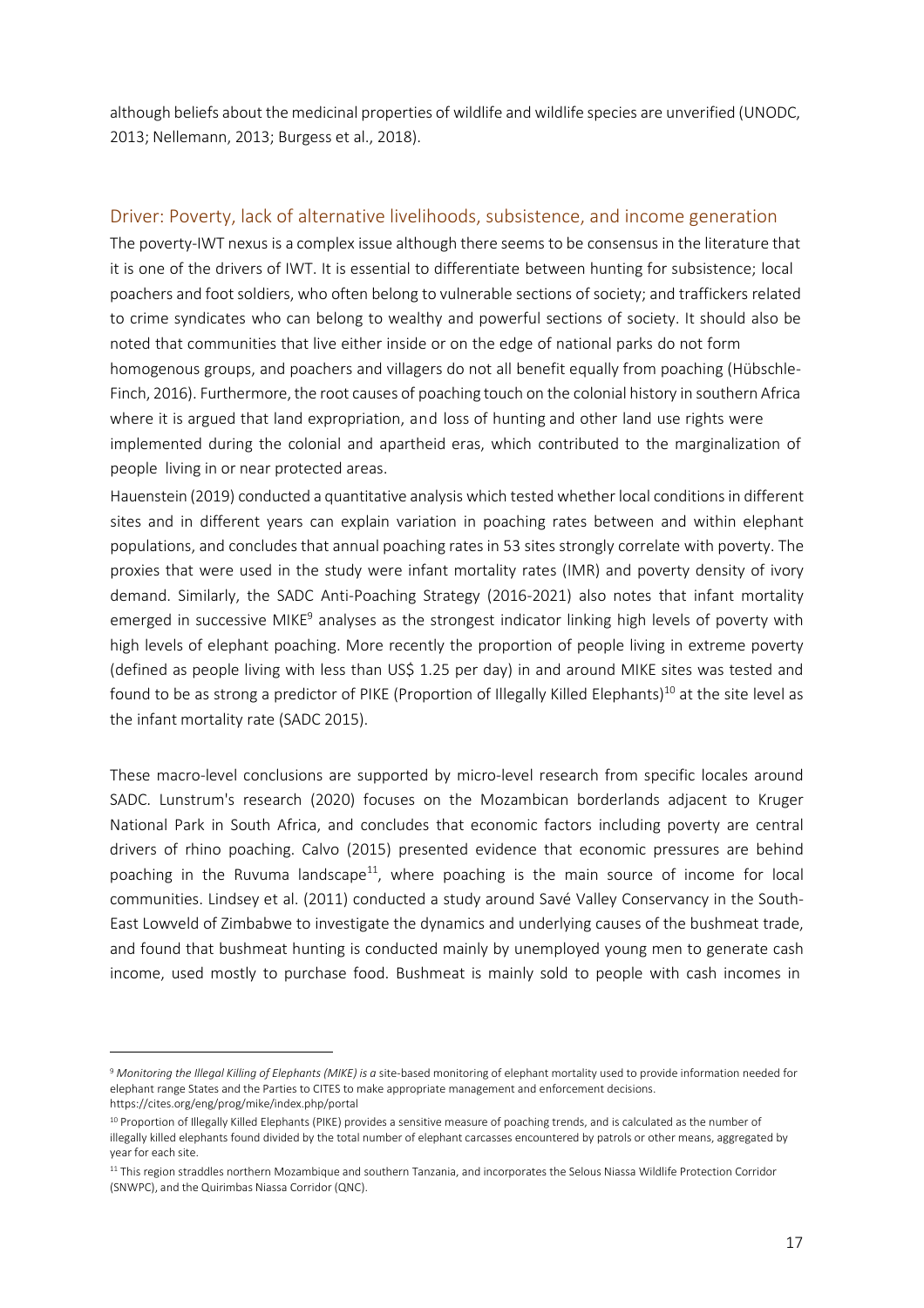adjacent communal lands and population centers, and is popular by virtue of its affordability and availability.

Moneron et al. (2020) draw similar conclusions in their study of criminal behavior and IWT. They show that 74% of surveyed convicted poaching offenders in South Africa were either unemployed or informally employed prior to their arrest; and all but four offenders surveyed had at least one dependent reliant on them for financial support. Moreover, many offenders perceived themselvesas "poor" $^{12}$ , reporting that their household income was not enough, that they were only able to afford day to day basics, and that they struggled to make ends meet. While the majority of offenders exhibited the above characteristics (incomplete education, insecure employment status, and families financially dependent on them), there were some offenders for whom this was not true. These offenders were more educated (17%), having completed secondary schooling or higher, some were also formally employed (25%), and they did not consider themselves to be "poor" or "struggling financially" (26%).

Other studies, while not focused on SADC countries, provide some interesting insights, and call for a more nuanced approach to studying the IWT-poverty nexus. Duffy et al. (2015) found there is a need for a better understanding of what poverty is and what motivates people to hunt illegally. They further posit that the definition of poverty is itself flawed; that illegal wildlife hunting may not simply be a way of averting want and deprivation, but may be a means of seeking and affirming identity, status, lifeways, custom, and local prestige, and multidimensional factors such as voice, prestige, and status should be taken into consideration (Duffy et al. 2015). Moreover, it is essential to differentiate motivations of local poachers and foot soldiers, who often belong to vulnerable sections of society, and traffickers related to crime syndicates who can belong to wealthy and powerful sections of society.

Harrison et al. (2015) focuses on Uganda and concludes that poaching is sometimes conducted to meet basic subsistence needs by illegally harvesting resources from protected areas. These resources can either be used directly to meet household needs (bushmeat and honey), or be sold to generate income with which to pay for resources. Another driver was to generate income above and beyond basic needs (commercial). Some may turn to wildlife crime because they feel unable to access legitimate or high-paying employment. Price (2017b) cautions that individuals from poor communities would *not* engage in the poaching of commercially valuable species unless there was demand from wealthier communities.

#### <span id="page-17-0"></span>Driver: Inequities and perceived injustices

Price (2017b) mentions that although not a driver, colonial history should be taken into consideration since some communities do not benefit from revenues accrued from wildlife in protected areas (or private reserves), which creates strained relations with the wildlife sector. In some cases, such relations are worsened by heavy-handed anti-poaching efforts and historical grievances over the loss of land.In such instances, illegal hunting may be practiced as a form of protest. Hübschle (2017) has a similar

<span id="page-17-1"></span> $12$  The word "poor" here is taken from the offenders' own words and does not reflect any measurement against any defined poverty lines used by the World Bank or others.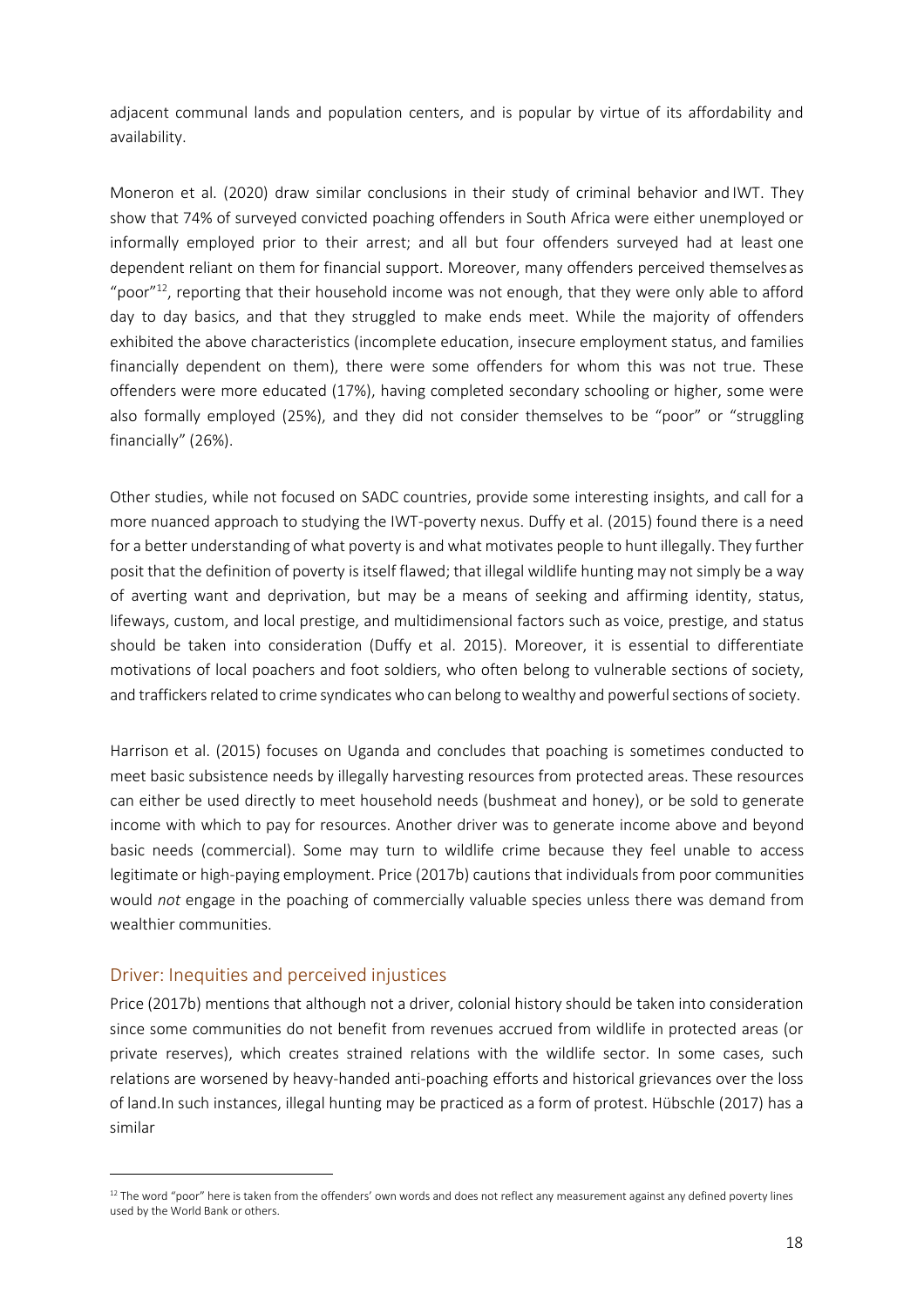thesis that states that the lack of engagement with the historical context of land expropriation, loss of hunting and other land use rights, as well as the forced removals during the colonial and apartheid regimes is a gap in the literature. This is also echoed by Harrison et al. (2015) who found that one of the five main drivers of wildlife crime in Uganda is perceived injustice. There were a number of ways in which local people perceived themselves to be unjustly treated by protectedarea authorities. Their responses to this injustice may include targeted retaliation at individual animals or species, and general disregard for protected area rules and regulations. Some communities are often marginalized from the benefits derived from wildlife in protected areas (or private reserves), which creates strained relations with the wildlife sector. A more recent example in Angola showcasesthe importance of community involvement and consultation before establishing a protected area. After the end of the civil war Angola gazetted a number of protected areas without prior consultationswith communities living on-site, creating justifications for non-compliance and no consideration for environmental laws at local level (Panthera, pers. comm., 2020).

#### <span id="page-18-0"></span>Driver: Organized crime groups in SADC

The information on organized crime in the SADC region is quite general. In recent years, wildlife crime has grown into a significant and specialized area of transnational organized crime, driven by high demand particularly from East Asia (Price, 2017b). Such crime overlaps with other criminal activities, includingthe illicit trade in arms, money-laundering, and drug-smuggling (Lawson & Vines, 2014). A broad discussion is provided below.

Little is known about the profits made by organized crime groups from illicit wildlife trafficking. Some estimate between US\$5 - 20 billion per annum (Miliken, 2014). The World Bank (2019) estimates that the economic value of IWT globally ranges between \$7 -23 billion per year). UNODC estimates that illicit income generated by ivory was estimated to be  $US\frac{5}{400}$  (310 – 570) million and the income generated by rhino horn US\$230 (170 – 280) million in between 2016 and 2018 (UNODC, 2020). Governments lose millions of dollars per year in potential fiscal revenues as a result of organized crimes. These foregone taxes also represent opportunity costs for governments if efforts to reduce the illegal activities cost less than the amount ultimately collected (World Bank, 2020).

Seizures of large-scale ivory are indicative of the presence of organized crime in the illicit ivory trade. Firstly, because they comprise anywhere from one-half ton to over seven tons of ivory in a single consignment, they involve a far greater and sustained level of finance to undertake and the development of procurement networks from elephant poaching in protected areas to orchestrated thefts of government-held ivory stocks (Miliken, 2014). Secondly, they entail a more sophisticated degree of planning, organization, and intelligence to instigate, including investment in the development of local poaching and transport networks for sourcing sustained volumes of contraband ivory; the procurement of specialized equipment (such as shipping containers with hidden compartments), transport, storage and staging facilities; the creation of "dummy" companies and other forms of business fraud to mask the true identity of those involved; facilitation of networking and, as opportunistically required, corruption with political, regulatory or law enforcement authorities to prevent legal interventions; and utilization of money laundering, tax evasion and other forms of economic subterfuge to hide profits and other evidence of financial dealings. Thirdly, these criminal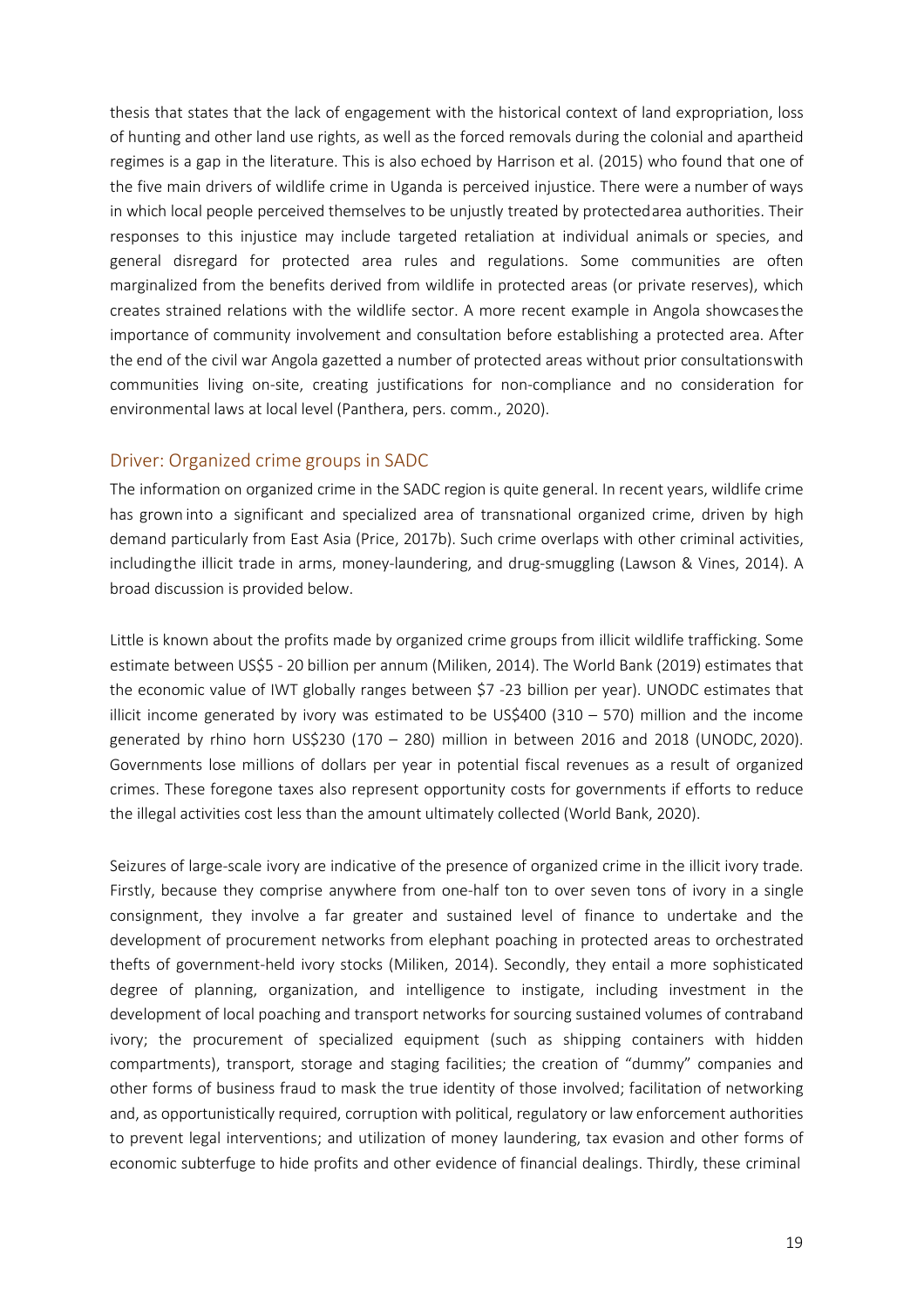operations exhibit special knowledge and connections linking African source countries with Asian enduse markets so that illicit ivory readily moves into black markets or, whenever feasible, legallysanctioned trade channels. It is believed that currently most of these transnational syndicates function as Asian-run, Africa-based operations (Miliken, 2014).

#### <span id="page-19-0"></span>Enablers: IWT, corruption and weak governance structures

Corruption is a severe threat to wildlife conservation globally and is a main enabler of wildlife crime. It has negative impacts on conservation by reducing the effectiveness of conservation programs, reducing law enforcement and political support, and establishing incentives for the overexploitation of resources. It undermines the effectiveness and legitimacy of laws and regulations and can be an indicator of the presence of organized crime groups. Corruption in wildlife trade can take many forms and can take place at sourcing, transit, and export stages, and involve both the public and private sectors. It can be ad hoc, involving smaller amounts of money, and lower-level officials, or systemic, involving larger amounts of money, and higher-level officers (UNODC, 2020).

There is a wide range of corrupt practices that have been identified in IWT including bribery of military, poachers, rangers, administrative government officials, police, and border officials (UNODC 2020). Another is the mishandling of evidence which is the single most important factor in losing wildlife crime cases in some countries (SADC, 2015). Bribes can also be offered by a trader to obtain a fraudulent export permit that falsely verifies wild animals as captive- bred.

#### **Box 1: Forms of Corruption**

#### *What forms of corruption occur?*

- (a) **Abuse of office**  Officials abusing their authority, for example to influence processes forallocating access rights, or when checking permits.
- (b) **Bribery**  The explicit exchange of money, gifts in kind, or favors as payment for access rights or permits that should legally be free or should be allocated on terms other than willingness to pay.
- (c) **Conflicts of interest** Officials have a personal stake in who receives rights or permits.
- (d) **Elite capture**  Economic, political, and social elites gain control of decision-making processesor institutions to skew policies governing access or permitting in their favor.
- (e) **Extortion**  Demand of a bribe or favor by an official for doing his or her duty, or where force or threats are used by individuals such as harvesters or traders to obtain access rights or permits.
- (f) **Fraud** Issuance and use of illegitimate permits such as fake, counterfeit, fraudulent, expiredor forged documents. Commonly obtained by corrupting officials through bribery.
- (g) **Nepotism/Cronyism**  Preferential issuance of access rights or permits to family members,friends or associates based on social ties rather than merit or competitiveness.
- (h) **Private sector corruption**  The abuse of professional obligations within a corporation or othernon-governmental entity for private gain. This includes individuals or groups from the private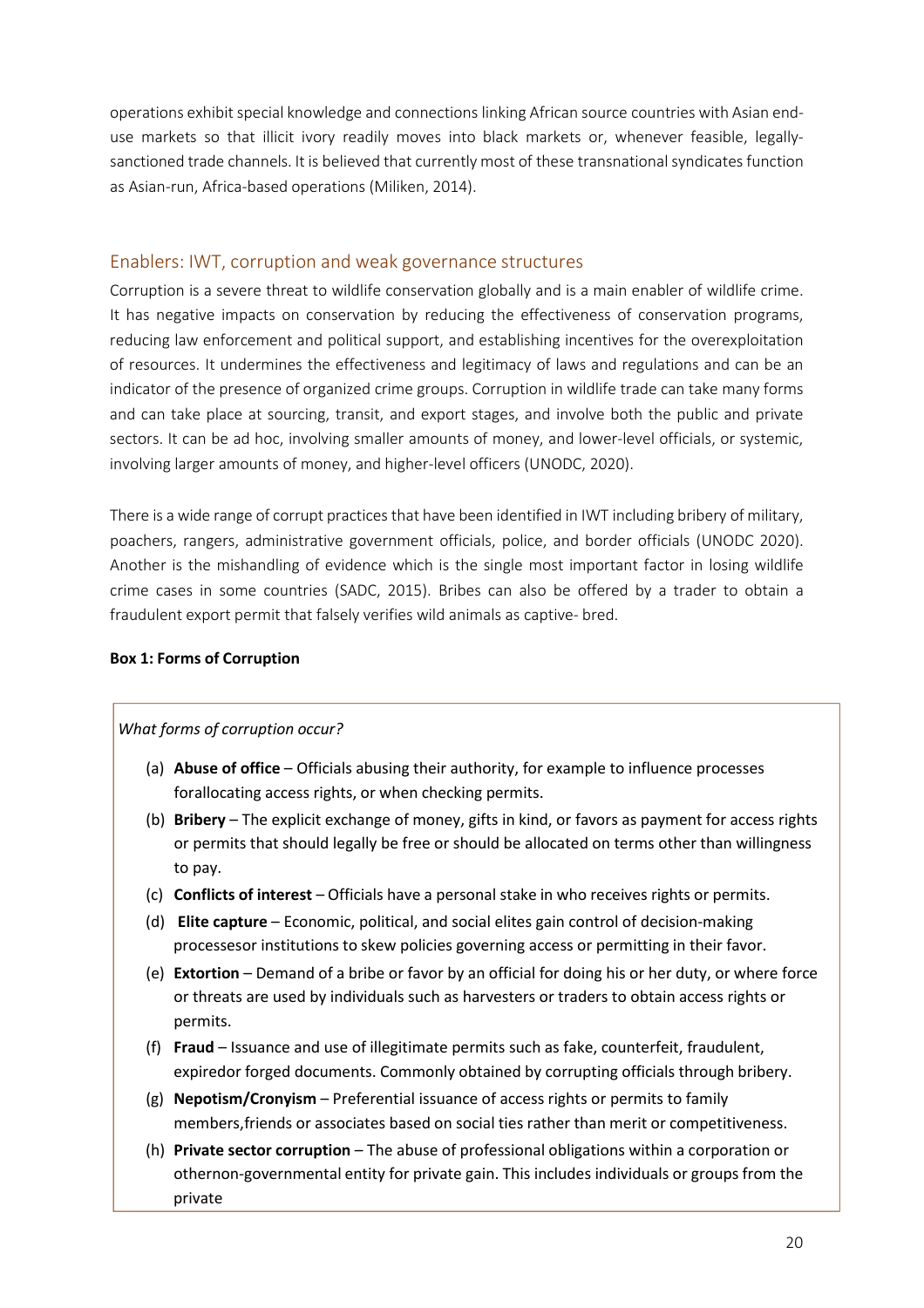sector influencing officials to take decisions and actions that constitute abuses of entrusted power.

These actions can take place at the administrative ("petty") or political ("grand") level, with the difference often determined by the scale of benefits to those participating in the corrupt action and the commensurate loss of public benefits.

Corrupt actions often take place at the interface of government and private actors, but corruption solely within the private sector is also possible. An example of the latter may be collusion among companies to drive down prices paid for access rights.

#### *Note: information above derived from Outhwaite, 2020*

According to Milliken and Shaw (2012), Asian operatives involved across the illegal rhino horn trade have exploited South Africa's 'unusually high' levels of crime and institutional corruption to establish an extremely sophisticated criminal enterprise linking key demand countriessuch as Viet Nam to South Africa. Similarly, the relative attraction of eastern Africa as a transit area is a product of corruption. The countries of eastern Africa are well aware of this challenge, which is both a product of and a contributor to the lack of public sector capacity, particularly law enforcement capacity (UNODC, 2013b).

High poaching levels are more prevalent in countries where governance is weaker, and vice versa. This is likely to be a causal relationship, with poor governance facilitating the illegal killing of elephants and movement of illegal ivory, be it through ineffective law enforcement or active aiding and abetting by unscrupulous officials (SADC, 2015). At the national level, the strongest correlate of  $PIKE^{13}$  is governance, as measured by Transparency International's Corruption Perceptions Index (CPI) or the World Bank's Worldwide Governance Indicators.

## <span id="page-20-0"></span>Enabler and Driver: Armed conflict and IWT

Armed conflict is absent for the most part from the SADC region although instability and the presence of armed non-state actors in some source countries facilitates poaching. The SADC country most at risk for armed conflict as a driver of IWT is the DRC, and the spillover effects into neighboring Tanzania. In DRC, ivory poaching is centered in the Garamba-Bili-Chinko landscape of southeast Central African Republic (CAR) and northeast DRC, referred to as Garamba-Bili-Chinko or GBC (Ondoua et al., 2017), where rebels from the Sudan People's Liberation Army (SPLA) track and poach elephants (Wyatt & Kushner, 2015). The Lord's Resistance Army (LRA) also trade ivory in this region for resources such as food, medicine, weapons, and ammunition (Wyatt & Kushner, 2015). Ivory flows through the DRC, Uganda, and to the transit hotspot of Mombasa, to the coast in Kenya ready for shipment to Asia (Lawson & Vines, 2014).

<span id="page-20-1"></span><sup>13</sup> Proportion of illegally killed elephants (PIKE)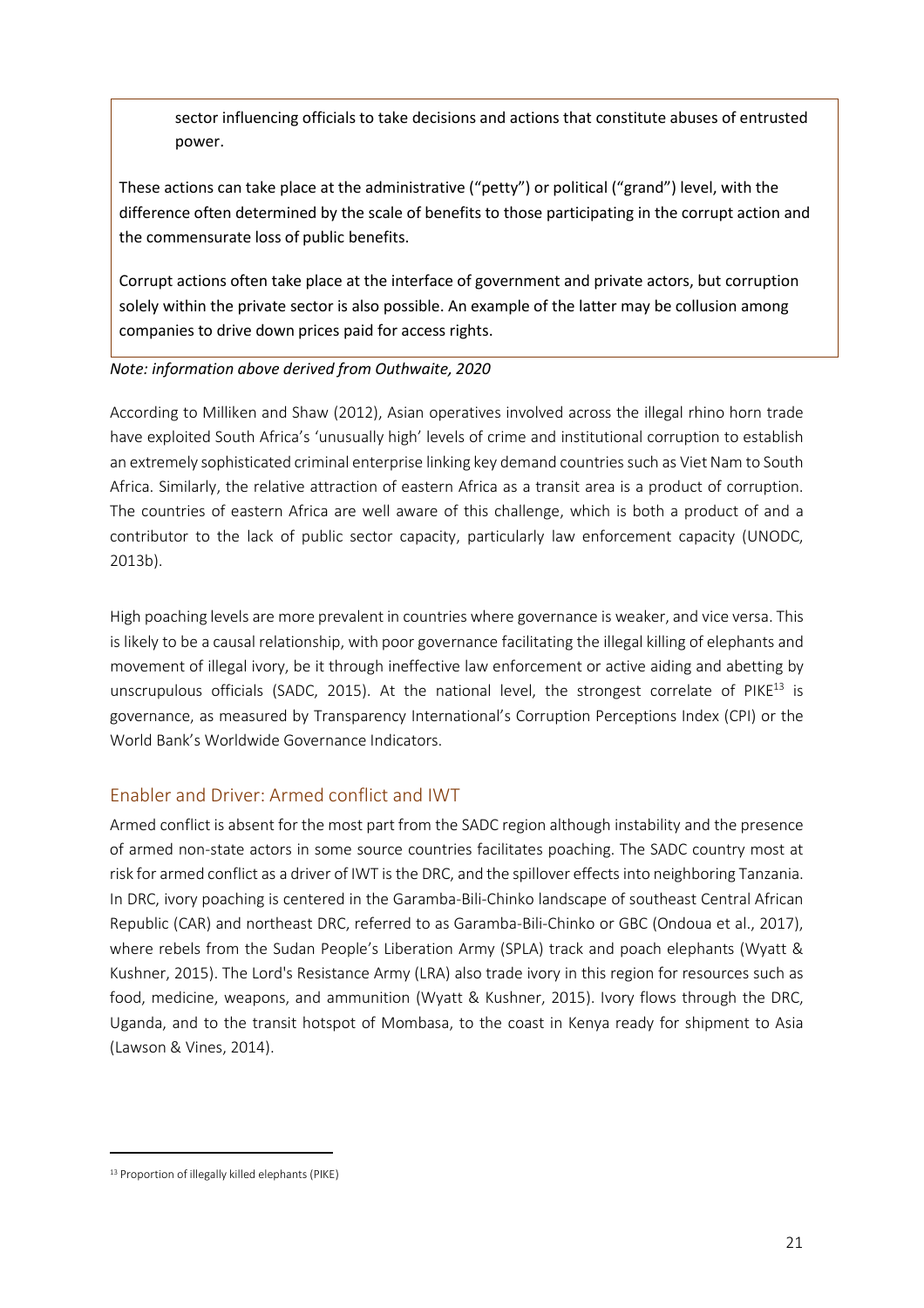Illegal hunting appears to spike during periods of political instability or poor governance, due to breakdowns in law enforcement and elevated reliance by people on natural resources for survival (Price, 2017b). In Garamba NP in DRC, bushmeat hunting increased fivefold during periods of armed conflict and by 2013 the park's population of 22,000 elephants had decreased by 90% to around 2,000 animals (Nellemann et al., 2014). Lacking infrastructure and a strong state presence, the region has a limited formal economy. Similarly, Mozambique's wildlife was decimated during and after the country's civil war (1977-1992) for ivory and meat to buy guns and ammunition (Quammen, 2019).

In DRC, the lack of governance has exposed people and resources to exploitation by various armed groups, and the lack of law enforcement has rendered the wildlife in this landscape an easy target for well-equipped poachers and armed groups. The combined impacts of the activities of armed groups, the illegal trade in wildlife, and illicit cross-border movements have resulted in instability. Currently, CAR and the DRC rank 4th and 7th on the Fragile States Index respectively<sup>14</sup>. In addition, CAR and the DRC rank in the bottom end of Transparency International's Corruption Perceptions Index (they rank 91 and 88 of 100, respectively). Corruption and the flow of arms are two additional major impediments to law enforcement that must be tackled by governments in the region for wildlife conservation efforts to succeed. Regarding the proliferation of guns, especially semi-automatic firearms, numerous reports have been published on the risks and availability of small arms in CAR and the DRC (Ondoua et al., 2017).

## <span id="page-21-0"></span>Motivator: Bushmeat trade

The illegal trade in bushmeat represents a severe conservation threat in several African countries. It is the single most important cause of wildlife declines in most of Africa. Central and western Africa are arguably the most affected with demand greatly outweighing the sustainable level of production of the forest ecosystems. Hunting and the sale of bushmeat also represent an important survival strategy for significant numbers of people in rural forest areas of west and central Africa (Lindsey & Bento, 2012). In countries with high levels of urbanization (e.g., Dar es Salaam, Nairobi, Lusaka, Maputo), the demand for bushmeat is high as it is consumed as a "luxury" item in urban areas (SADC, 2015). In rural areas, often close to wildlife source populations, bushmeat is preferred because it is normally cheaper than alternatives. In urban areas, demand for bushmeat is driven by preference for its taste, and may be seen as a way of preserving traditions, it is commonly more expensive than other types of protein (Lindsey et al., 2015; UNODC, 2016). The prevalence and impacts of the illegal trade in bushmeat are under-appreciated in southern Africa despite indications that it constitutes a serious conservation threat in parts of the region.

In southern Africa, the bushmeat problem, while still less acute than that found elsewhere in Africa, is rapidly growing and impacting on wildlife populations in and around protected areas. Poaching and hunting for bushmeat are exacerbated by poverty, and recent studies suggest that the killing of elephants for their meat will grow as other kinds of bushmeat and protein sources become scarcer (Nellemann et al., 2013). Key drivers of the bushmeat trade in the southeast Lowveld include: poverty, unemployment, food shortages, settlement of wildlife areas by impoverished communities that

<span id="page-21-1"></span><sup>14</sup> <http://fundforpeace.org/fsi/data/>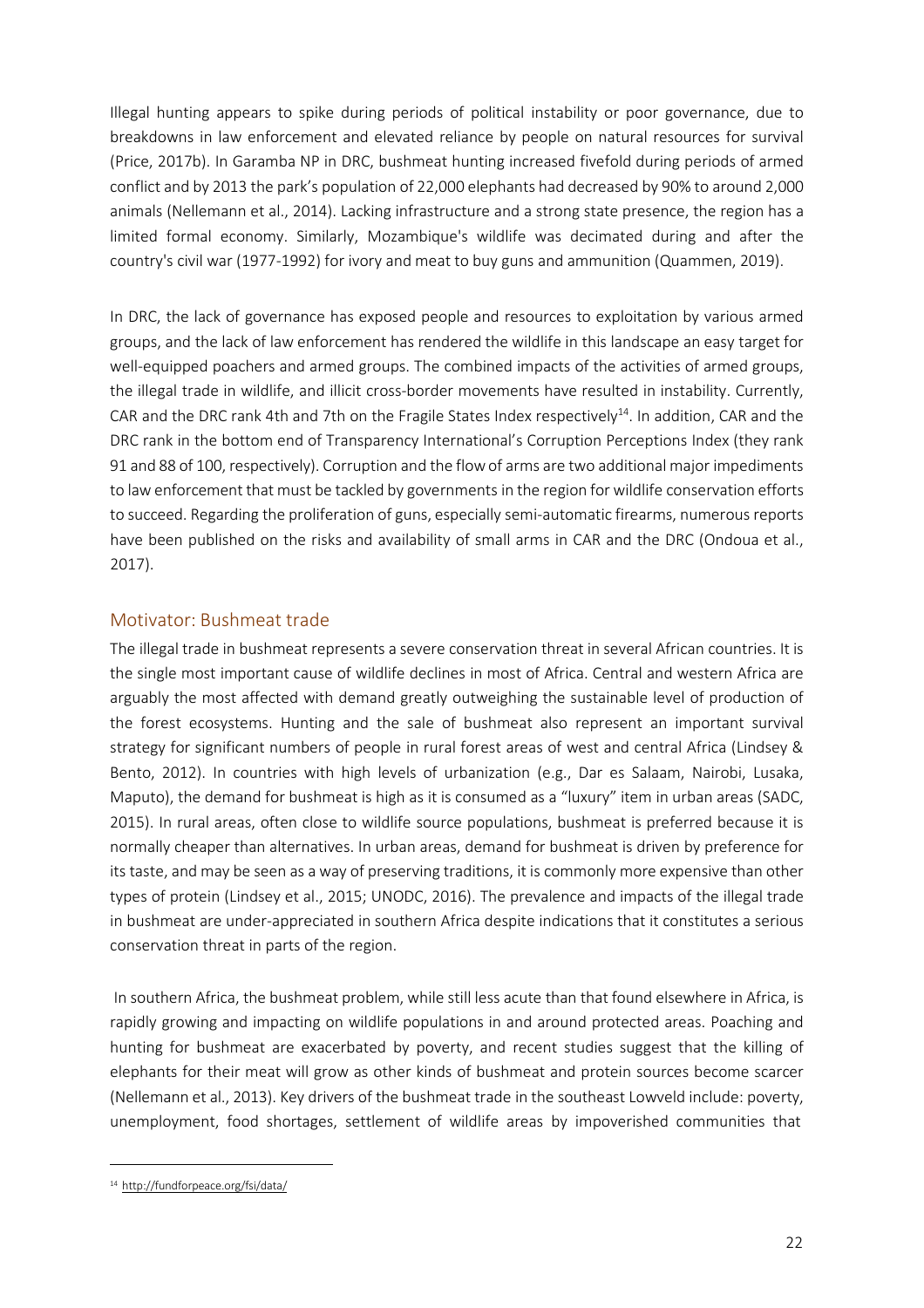provided open access to wildlife resources, failure to provide stakes for communities in wildlife-based land uses, absence of affordable alternative protein sources, inadequate investment in anti-poaching in areas remaining under wildlife management, and weak penal systems that do not provide sufficient deterrents to illegal bushmeat hunters (Lindsey et al., 2011).

While this research is not based in the SADC region, Harrison et al. (2015) looks at livelihoods and poaching in Uganda where many protected areas are the traditional homelands of various groups such as the Batwa in Bwindi Impenetrable National Park and the Batooro of Katonga Wildlife Reserve. Because people have traditionally lived in certain areas, they have traditional uses for the resources, including bushmeat, found there, some of which can no longer be found outside the protected areas.

## b. IWT Value Chains, Routes, Products, and Destination Markets

<span id="page-22-0"></span>TRAFFIC has a number of reports on illicit ivory, pangolin, rhino horn, and abalone supply chains which are described in Miliken (2014); Miliken and Shaw (2012); Heinrich et al. (2017); Okes et a. (2018); and Moneron et al. (2017). UNODC (2020) also published the World Wildlife Crime Report that highlighted trade routes for IWT of endangered species. All literature indicates that the trade pattern for both legal and illegal wildlife from different African countries to Asia is quite distinct (UNODC, 2013). Traffickers move wildlife products by land, sea, and air, often concealed in legitimate cargo (UNODC, 2020).

In 2019 and in the first half of 2020, several major seizures of ivory, rhino horn, pangolin and rosewood were recorded. There also appears to be geographic consolidation of trafficking routes across several markets, with Nigeria emerging as a key source/transit country for many of the shipments noted above. Similarly, Viet Nam has emerged as a key destination country for shipments of ivory and pangolin scales, although the domestic market for both commodities appears to be limited (UNODC 2020). The majority of ivory seizures were traced back to two broad elephant populations: one extending from central Tanzania to northern Mozambique (including Selous and Ruaha), and one centered on the TRIDOM area (north-east Gabon, north-west Congo, and south-east Cameroon). Theyalso align with the trafficking data, discussed below, which indicate East African (Mombasa) and WestAfrican (Lagos) hubs for illicit trade (UNODC, 2020).

Trade chains for IWT may include both domestic and international specialists involved in storage, handling, transport, manufacturing, industrial production, marketing and retailing of wildlife products (UNODC, 2013).

## <span id="page-22-1"></span>Supply chain of illegal trade in ivory and rhino horn

The illegal supply chain for ivory and rhino horn describes the processes and actors involved in sourcing, manufacturing, trafficking, and selling products to end consumers. While there are some differences between the rhino horn and ivory trades, the general set-up of the illegal supply chain appears to be comparable. The levels may vary case by case in composition and nature, and some products may not be handled by all levels when arriving at their end consumer. (UNODC, 2020).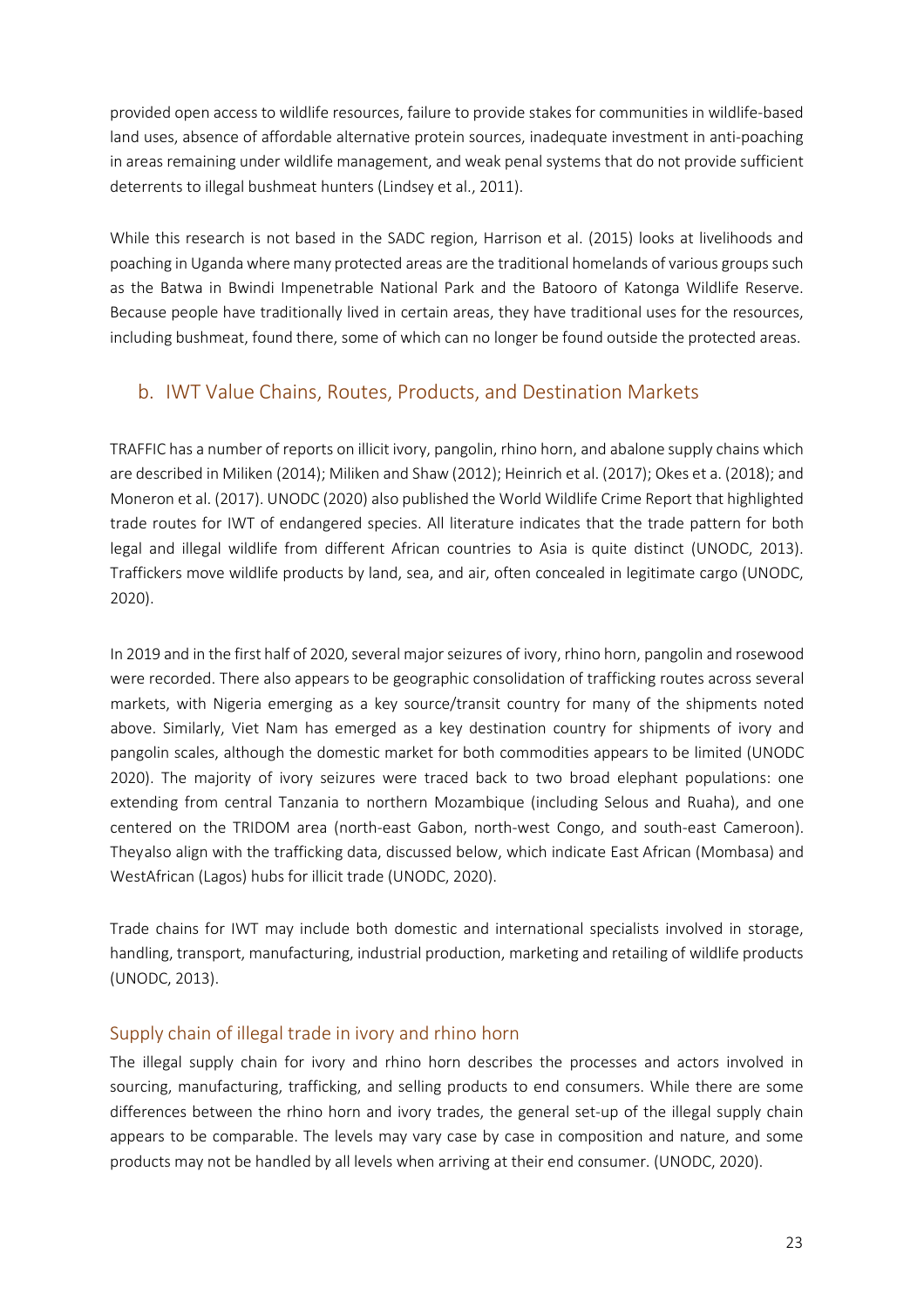The illicit supply chains start with poaching. Most of the ivory and rhino horn on illicit markets come from (newly) illegally killed animals and some – comparatively small – amounts from other sources such as stockpile thefts or theft from natural mortalities. Between 2006 and 2017, 86% of the recorded rhino poaching incidents took place in South Africa (UNODC, 2020), which was home to 75% of the African rhino population in 2017. Other countries of origin of illegally sourced rhino horn were for example Kenya, Namibia, and Zimbabwe. Countries in East Asia and the Pacific can playone or more roles (source, transit, and destination) in the illegal international wildlife trade.

Once poached, the horn and tusks are collected and further trafficked. These products are passed on or sold to local traders and then to intermediaries who compile and organize larger shipments at the national level or subregional level. Typically, these shipments are then trafficked by internationally connected individuals or groups to destination markets in Asia, where wholesale and retail traders sell final products to end-consumers (UNODC, 2020). Citizens of destination countries in Asia are often heavily engaged within Africa in rhino horn and ivory trafficking. They play major roles in the acquisition and transport of rhino horn out of Africa to Asian destinations.

According to UNODC World WISE seizure data from 2015-2019, most ivory tusk shipments were destined to Viet Nam (42%), China (34%) and Cambodia (12%). For rhino horn, based on a longer time period from 2002 to 2019, the main destinations were similar, with Viet Nam (41%), China (39%), Malaysia (5%) and Thailand (3%) (UNODC, 2020).



*Figure 1 : Trafficking flow map - Elephant ivory (2014-2018)*

*Source: World Wildlife Crime Report, UNODC 2020*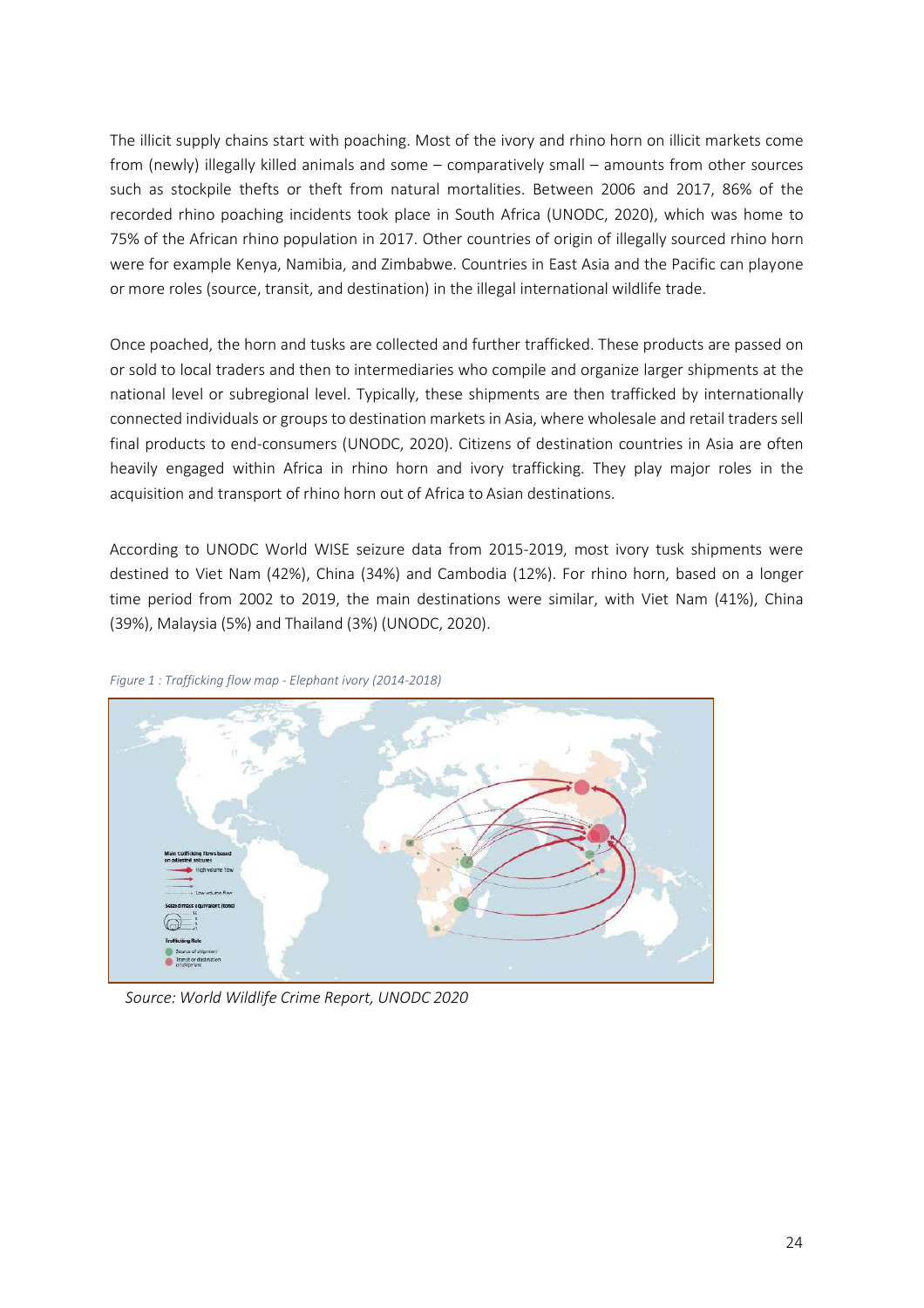*Figure 2 : Trafficking flow map - African rhinoceros horns (2014-2018)*



*Source: World Wildlife Crime Report, UNODC 2020*

## <span id="page-24-0"></span>Changing Routes

Trafficking routes are in constant flux with traffickers seeking out emerging transit opportunities. For the SADC region, Mozambique and Tanzania were key exporters of ivory between 2000 and 2008. South Africa was the most prominent transit country owing to one exceptional 7.1 ton movement of ivory from Malawi through the port of Durban to Singapore, and then reportedly for onward shipment to Japan (Milliken, 2014). In the period 2009-2011, there is a shift to the Indian Ocean ports of Dar es Salaam and Zanzibar in Tanzania, with most of the Tanzanian trade initially directed to Malaysia as the principal transit country, but some shipments also going to the Philippines, another transit country, whilst other consignments were sent directly to China (Milliken, 2014). Trade out of Mombasa, Kenya also firmly develops during this period with multiple shipments being sent to Malaysia, Viet Nam, Cambodia, and the United Arab Emirates as transit countries; these consignmentswould probably ultimately be destined for either Thailand or China. In the most recent period, 2012-2013, Tanzania is still heavily involved in the trade, but Kenya's port of Mombasa becomes the leading conduit through which major flows of ivory repeatedly exit Africa (a development that coincides witha Presidential election in that country).

The majority of rhino horn shipments originate in southern Africa, particularly Mozambique, Namibia, South Africa, and Zimbabwe (Moneron et al., 2017). Countries or territories that have been used as export or transit points for the illegal rhino horn trade include Cambodia, Ethiopia, the EU, Hong Kong, Indonesia, Kenya, Malaysia, Qatar, Singapore, Thailand, and the United Arab Emirates. Countries such as Ethiopia and Kenya play a pivotal role as transit countries in Africa as they have direct links to Asian countries through their international ports and airlines. OR Tambo International Airport— Africa's largest airport and a key hub for international and domestic travel from Johannesburg— accounted for the bulk (86%) of rhino horn seizures reported at South African airports. For destination countries in Asia, Viet Nam's Noi Bai International Airport in Hanoi and Tan Son Nhat International Airport in Ho Chi Minh City—key links in the illicit supply chain—have recorded 16 and 12 seizures, respectively. Hong Kong International Airport and Beijing Capital International Airport in China have also reported more than 10 seizures of rhino horn since 2010 (Moneron 2017).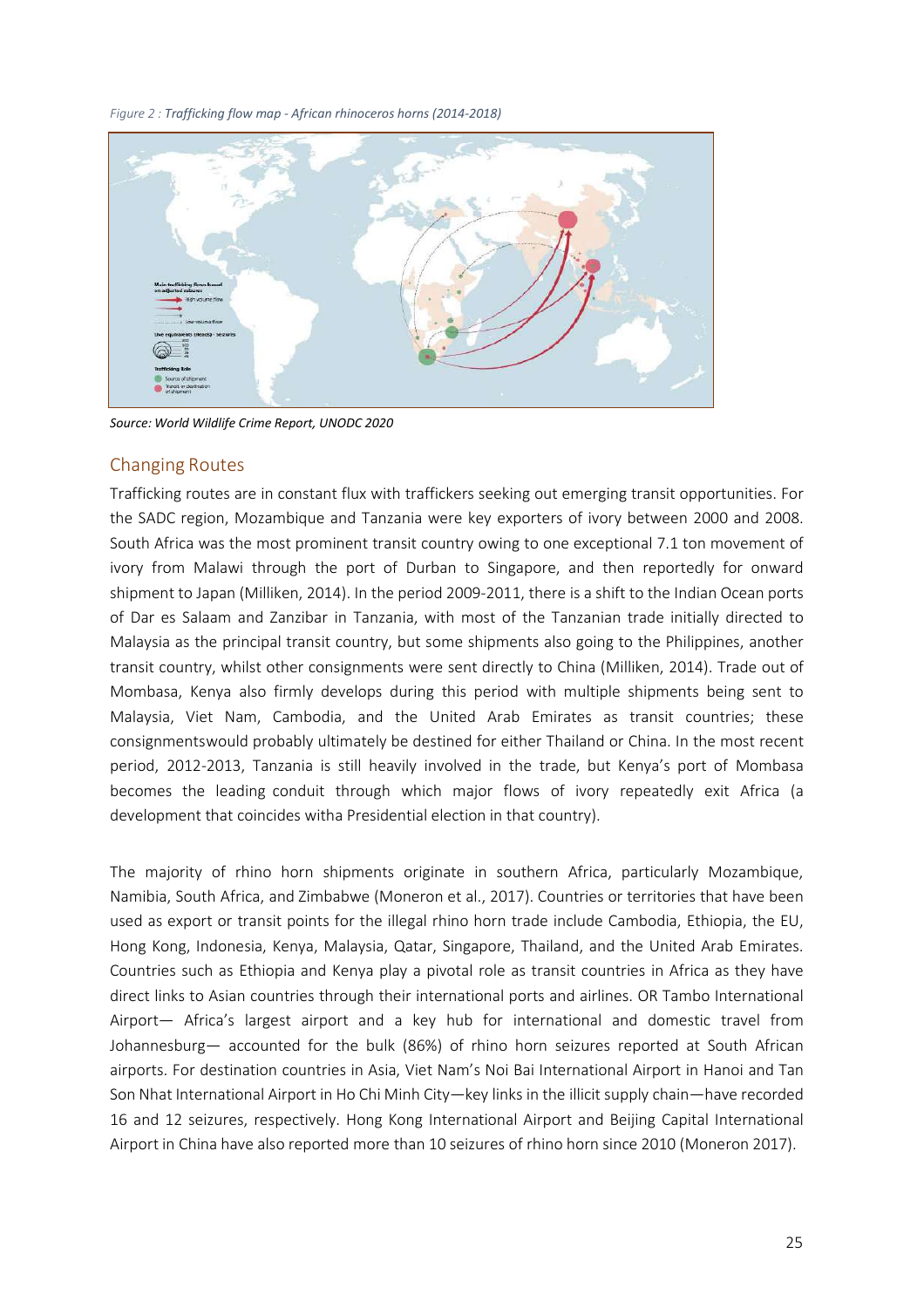## <span id="page-25-0"></span>Destination Markets

TRAFFIC has published a number of research papers on markets for elephant ivory, rhino horn, and pangolin, many of which are located in Asia. These include: *Study widens insight into illicit ivory trade in Indonesia, Thailand and Viet Nam* (Indraswari, et al. 2020), *Southeast Asia: At the heart of wildlife trade* (Krishnasamy & Zavagli 2020), *An assessment of the illegal ivory trade in Viet Nam* (Stiles 2008), *The Elephant Ivory Trade in Thailand* (Stiles 2009), *The State of Wildlife Trade in Macau* (Lau & To 2019), I*n Transition: Bangkok's ivory market* (Krishnasamy et al. 2016), *Deadly Messaging: Ivory Trade in China's Social Media* (Guan and Xu 2015); and *From Tusk to Trinket: Persistent illegal ivory markets in Viet Nam (Nguyen* et al*. 2018),* to name a few.

TRAFFIC has also produced publications on ivory markets in SADC markets such as: Ivory Markets in Central Africa. Market Surveys in Cameroon, Central African Republic, Congo, Democratic Republic of the Congo and Gabon: 2007, 2009, 2014/2015 (Nkoke et al., 2017) , and L*e marché de l'ivoire d'éléphant à Kinshasa, RD Congo: 2015-2016.* (Mashini et al., 2017). While the illicit trade is ultimately driven by demand, the easy availability of illegal ivory exacerbates it. Ivory can be found openly on display in markets and shops in many African cities, such as Khartoum, Kinshasa, Lagos, and Luanda, as well as in certain Asian cities (ETIS, 2012). Most of these markets operate with impunity due to lack of law enforcement action, and often in blatant disregard of national legislation prohibiting trade in illegal ivory. A series of studies of African ivory markets supports the notion that increased national control over domestic markets weakens these markets, while poor law enforcement allows them to grow (Mubalama, 2005; Martin & Milliken, 2005; Vigne & Martin, 2008; Latour & Stiles, 2011; Randolph & Stiles, 2011; Stiles 2011; Martin & Vigne 2011a). In China, although a regulated and legal market for ivory exists, gaps in enforcement result in the wide availability of illegal ivory (Martin & Vigne 2011). These markets are now reaching their target consumers more directly, given the increasing numbers of Chinese citizens living or working in Africa, whether on short term contracts for infrastructure projects and resource extraction or as long-term residents who frequently travel between Africa and Asia (Milliken, 2012).

# <span id="page-25-2"></span><span id="page-25-1"></span>Impacts of IWT

## a. Environmental Impact

The direct impact of IWT on the environment is usually a drastic reduction in the populations of specific species. However, monitoring this impact can be challenging for species such as pangolins, about whichlittle is known. Reduction in certain species population such as predators and large mammals has further impacts on ecosystem functioning, as some key services provided by these species might go missing and create imbalances within the ecosystem. This in turn can lead to a biodiversity loss muchgreater than just the species traded.

## <span id="page-25-3"></span>Monitoring Wildlife Populations in Southern Africa

Population monitoring is necessary to manage and conserve threatened wildlife populations. There are a number of organizations that are dedicated to these efforts. Globally, the Convention on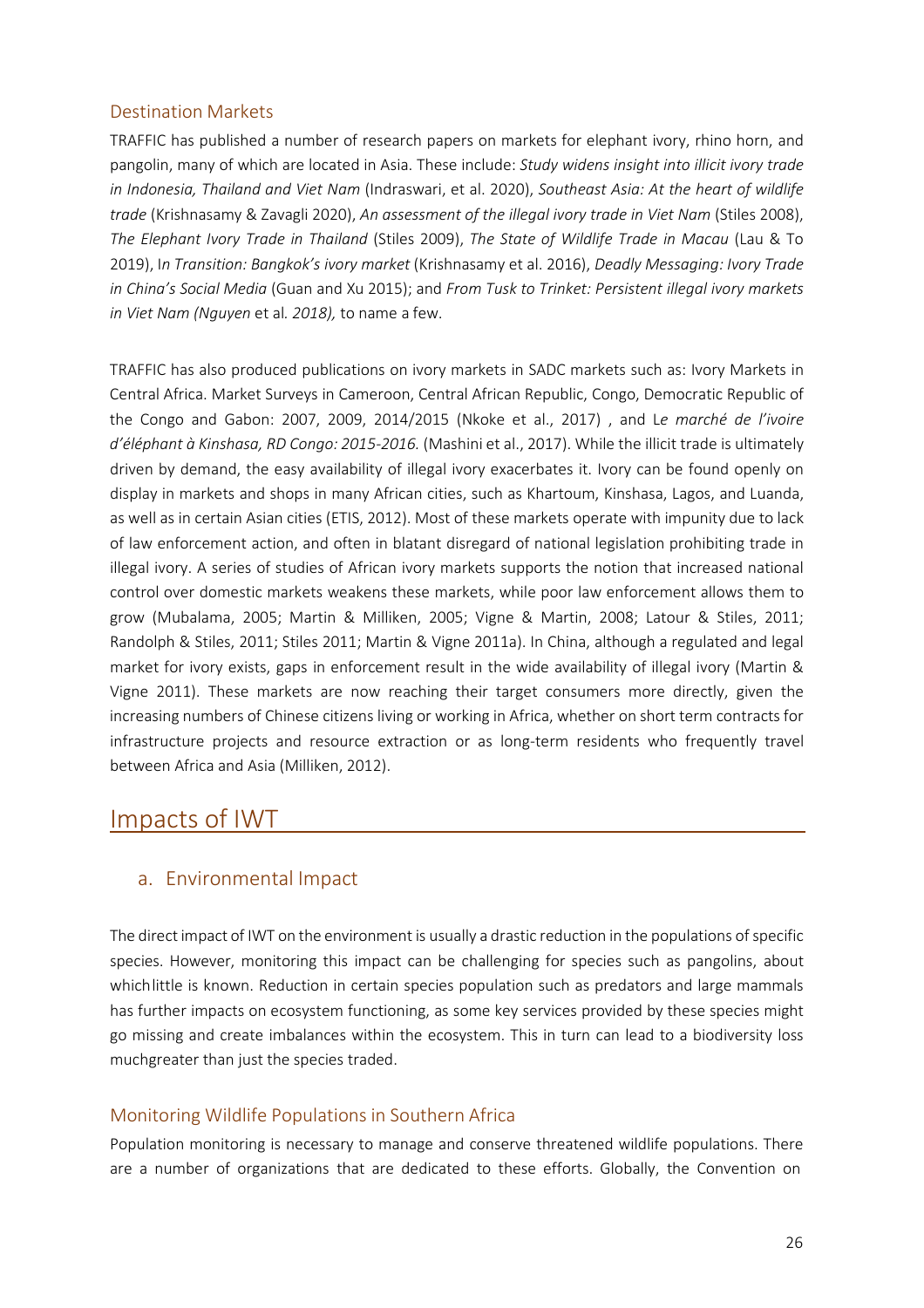International Trade in Endangered Species of Wild Fauna and Flora (CITES) monitors elephant mortality on sit[e15.](#page-26-1) This program is called *Monitoring the Illegal Killing of Elephants (*MIKE). Proportion of illegally killed elephants (PIKE) is the "share of the detected elephant carcasses that have been illegally killed" and it is calculated at the subregional and continental levels. The official CITES data on elephant ivory seizures are maintained by TRAFFIC in the Elephant Trade Information System (ETIS). UNODC monitors and maintains the World Wildlife Seizures (World WISE) database of seizures of illegal wildlife.

The [African Elephant Database \(AED\) s](http://www.elephantdatabase.org/)tores data on the conservation status of African elephants – their numbers(abundance) and distribution (range) (IUCN 2016). The database is a collaborative effort between governments, conservation agencies and researchers and has been managed and maintained by the African Elephant Specialist Group (AfESG)(IUCN). The African Rhino Specialist Group (AfRSG) and Pangolin Specialist Group are two of many Species Survival Commissions (SSC) of the IUCN that lead efforts to save endangered and threatened species from poaching and illegal trade, collecting available data and information.

At the national level, some countries carry out systematic wildlife counts and analyze trends of wildlife populations in public, private, and community conservation areas (for example Namibia and South Africa). In some countries this monitoring is less systematic, with ad-hoc wildlife counts in some national parks, often depending on available donor support (for instance in Zambia and Zimbabwe)<sup>16</sup>. The illegal ivory trade has been identified as one of the main causes of declines in elephant populations in both Africa and Asia. Wildlife is further threatened by habitat loss, deforestation, illegal hunting, encroaching agriculture, transhumance, and industrialization. Eastern Africa has been the region most affected by poaching, having experienced an approximately 50% population decline (IUCN 2016). IWT,through its impact on wildlife populations, triggers ecosystem service losses, biodiversity losses, and losses of social capital (jobs and livelihoods etc.).

## <span id="page-26-0"></span>Reduced populations

Elephant poaching is now at its highest rate in 20 years. During a period of uncontrolled legal ivory trade from 1979 to 1989, Africa's elephant population more than halved from 1.3 million to 600,000. Over half of this continental decline can be attributed to the losses in Tanzania where the estimated population declined from 135,853 in 2006 to 50,433 in 2015. The elephant populations in the Selous and Ruaha reserves in Tanzania alone declined by nearly 75,000 elephants between 2006 and 2013 (UNODC 2020). A worldwide ban on ivory trade was approved by CITES in 1989, resulting in a dramatic fall in poaching levels for the immediate few years afterwards (Lawson & Vines 2014). Forest elephants throughout Central Africa have suffered a serious decline during the past decade, with the most catastrophic drop occurring in DRC [\(Maisels](http://www.plosone.org/article/info%3Adoi%2F10.1371%2Fjournal.pone.0059469) et al., 2013).

Botswana, Namibia, South Africa, Zambia, and Zimbabwe [host](https://www.worldwildlife.org/magazine/issues/winter-2018/articles/the-status-of-african-elephants) about 70% Africa's elephants, and are behind efforts to get a CITES agreement on a legal and highly regulated trade of ivory. It estimates that

<span id="page-26-1"></span><sup>15</sup>Convention on International Trade in Endangered Species of Wild Fauna and Flora (CITES) [website]. *Monitoring the Illegal Killing of Elephants (MIKE).* https://cites.org/eng/prog/mike/index.php/portal

<span id="page-26-2"></span><sup>&</sup>lt;sup>16</sup> For more details please refer to the Summary Knowledge Table at the end of this report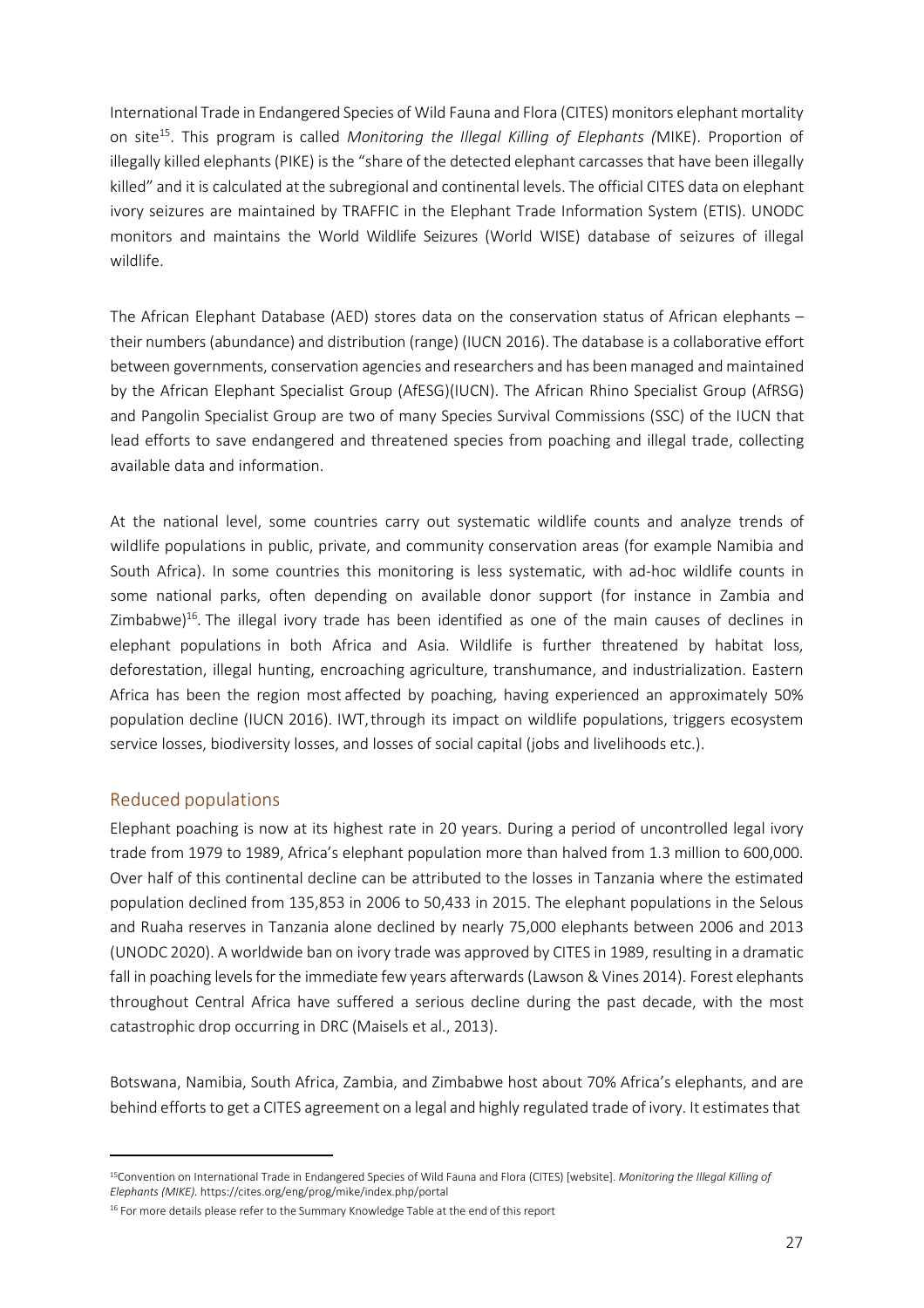between the 2007 and 2016 status reports, there has been a reduction of 118,000 elephants on the African continent, with populations in southern Africa declining by almost 30,000 (IUCN 2016). SADC estimates that there are 350,088 elephants in the SADC region as a whole.

African rhinos differ from African elephants in that there are far fewer of them, and they are far more concentrated geographically. South Africa alone was home to 75% of the African rhino population in 2017 (UNODC 2020). South Africa has been and remains the epicenter of rhino killing in Africa (Milliken 2014). Eighty-six percent of the recorded rhino poaching incidents between 2006 and 2017 took place in South Africa, which was home to 75% of the African rhino population in 2017 (UNODC 2020). Over the past50 years, Africa's rhinos have faced two catastrophic crises. From the 1960s through the early 1990s, relentless poaching of rhinos was rampant. Between 1960 and 1995, large-scale poaching caused a dramatic 98% collapse in numbers. The majority of Africa's (black and white) rhinos are conserved by just three SADC range states: Namibia, South Africa, and Zimbabwe (SADC, 2015). Seventy-five percent of the remaining rhinos can be found in just one: South Africa - mostly white rhinos. Drought and poaching have caused South Africa's rhino population to decline since 2012, however, driving down the overall continental population. More recently, it has been estimated that more than 7,100 rhinoshave been killed illegally by poachers in Africa over the past decade (Moneron et al., 2017). The black rhino (*Diceros bicornis*) specifically was the world's most abundant of rhino species but relentless hunting and poaching of the species, and land clearing for settlement and agriculture, have reduced numbers to a critically endangered state with only 4,880 individuals in the wild (Lawson and Vines 2014). White rhinos are listed as 'Near Threatened' on the International Union for Conservation of Nature (IUCN) Red List of Threatened Species.

Pangolins are currently the most heavily trafficked wild mammals in the world (Heinrich et al., 2017), however detailed data on their population trends in southern Africa is lacking to understand the impact of this trade on the species. Between 2014 and 2018, seizures of pangolin scales increased tenfold (UNODC, 2020). The reasons for this increase are unclear. All species of pangolins were elevated to CITES Appendix I in 2016, but there was little legal trade before this time (UNODC, 2020). There has also been a shift in the nature of pangolin seizures over time, away from live and meat seizures (mainly of Asian species) and towards African pangolin scale seizures. With declines in populations of Asian pangolins, there is now evidence of fast-developing intercontinental trafficking of African pangolins toAsian markets, facilitated by increasing economic ties between East Asia and many African nations. Information on pangolin populations remains limited and the extent of the impact of IWT on this population is hard to evaluate.

Bushmeat trade also has a significant impact on smaller ungulates populations in some areas, for instance in and around Zambia's National Parks (WCP, pers. comm. 2020).

## <span id="page-27-0"></span>Ecosystem degradation

Wildlife has considerable impact on the environment, and plays an integral role in maintaining ecological balance. Wildlife provides key ecosystem services such as biological control of pests and disease, waste and nutrient cycling, food web functions, landscape management are among some of the benefits provided by wildlife (Wall and Nielsen 2012). Each species functions with a specific role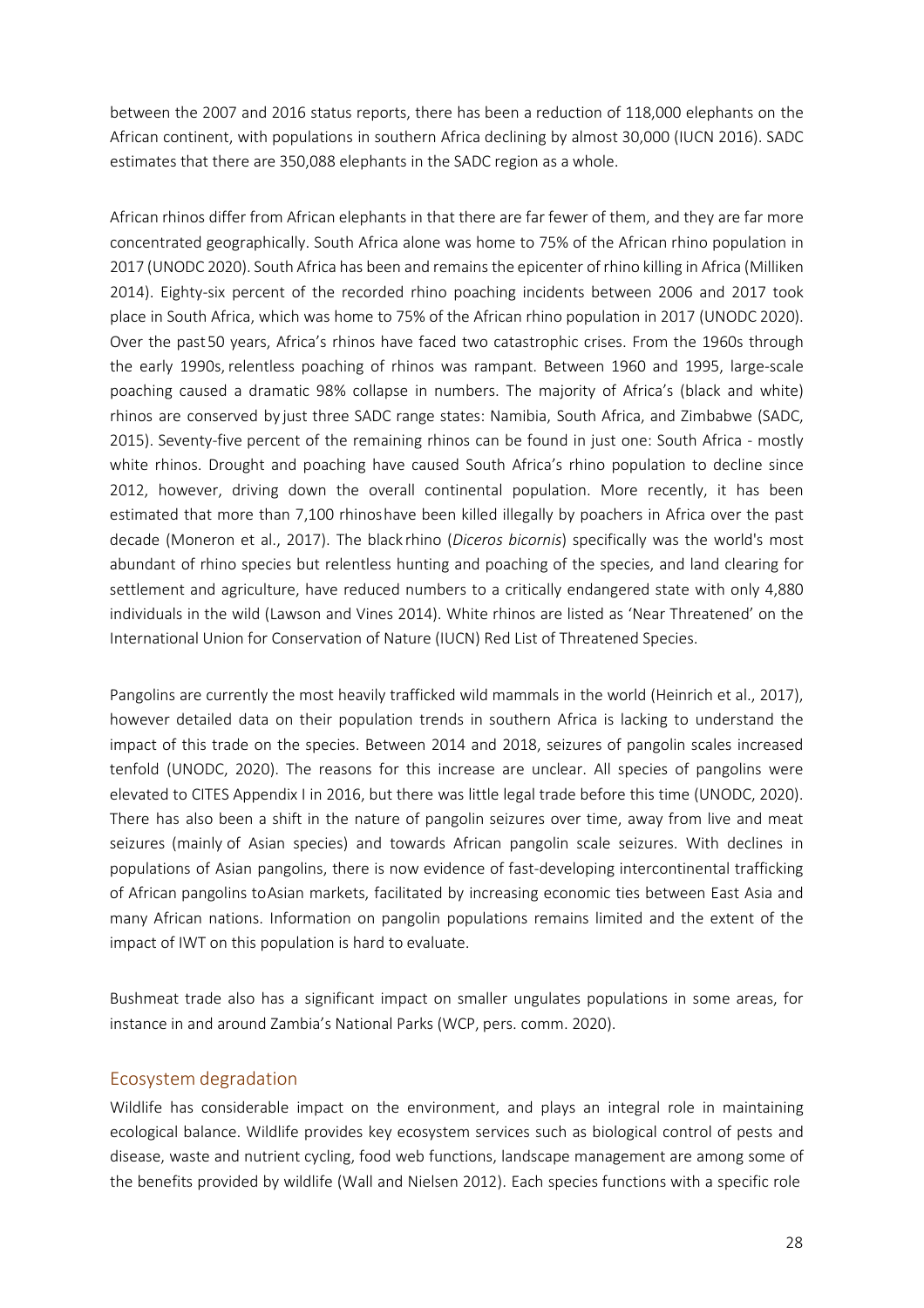such as predator, prey, decomposer, forager, or preserver, and in this way, contributes to the overall health and balance of an ecosystem. Large mammals and predators that are victims of poachinghave seen their populations drastically reduced over the past century, thus diminishing the ecosystem services these species can render, sometimes putting the stability of an entire ecosystem at threat.

As the largest of all land mammals, African elephants play an important role in balancing natural ecosystems. Elephants are keystone species in ecosystems meaning that they provide vital ecosystem services, many of which are essential for the survival of other species in the community<sup>17</sup>. Elephants create new paths for smaller animals, and elephant dung is a food source for other species such as dung beetles. They trample forests and dense grasslands, making room for smaller species to coexist. Elephants also create water holes used by other wildlife. Similarly, rhinos are also keystone species; they are important grazers, consuming large amounts of vegetation which helps shape thelandscape, and maintains the diverse African grasslands on which countless other species depend (Smithsonian Magazine, 2014).

Pangolins are known to be soil caretakers as they excavate ant and termite nests for food, which aerates, mixes, and improves the nutrient quality of the soil. Their burrows provide habitat for other animals. They also maintain the balance of insect populations - mainly ants and termites - in their ecosystems and are known to be "pest controllers["18.](#page-28-2) They also aid in the decomposition cycle by providing a healthy substrate for vegetation to grow from.

## b. Economic Impact

<span id="page-28-0"></span>The impact of IWT on southern African economies is often described as highly detrimental, potentially costing billions of dollars to the regional economy<sup>19</sup>. Sub-Saharan countries tend to be more affected by IWT because of their dependence on natural resources and wildlife as sources of revenue, but also because they tend to be more vulnerable to illegal activities with limited capacity for law enforcement(OECD, 2012).

The main direct macroeconomic impacts of IWT are direct consequences of decreasing wildlife population with associated loss in current and future income through loss of natural capital. This includes lost income from wildlife tourism, legal hunting, non-timber products, and carbon markets, among others. This also leads to indirect macroeconomic losses in jobs and investments in these sectors and all associated economic activities (OECD, 2012). IWT also affects the tourism and the trophy hunting industry by triggering insecurity, governance issues, and corruption, further undermining the reputation of tourist destination countries (Price, 2017; Douglas and Alie 2014).

<span id="page-28-1"></span><sup>17</sup> African Wildlife Foundation - https:/[/www.awf.org/blog/elephants-are-pillars-africas-ecosystems-and-they-need-our-support](http://www.awf.org/blog/elephants-are-pillars-africas-ecosystems-and-they-need-our-support)

<span id="page-28-2"></span><sup>18</sup> Pangolins: Natural Pest Controllers and Soil Caretakers https:[//www.pangolins.org/2011/11/01/pangolins-natural-pest-controllers-and](http://www.pangolins.org/2011/11/01/pangolins-natural-pest-controllers-and-)soil-caretakers/

<span id="page-28-3"></span><sup>&</sup>lt;sup>19</sup> 'The critical link between resource plunder and illegal trade in wildlife', Africa Renewal, United Nations <https://www.un.org/africarenewal/web-features/critical-link-between-resource-plunder-and-illegal-trade-wildlife>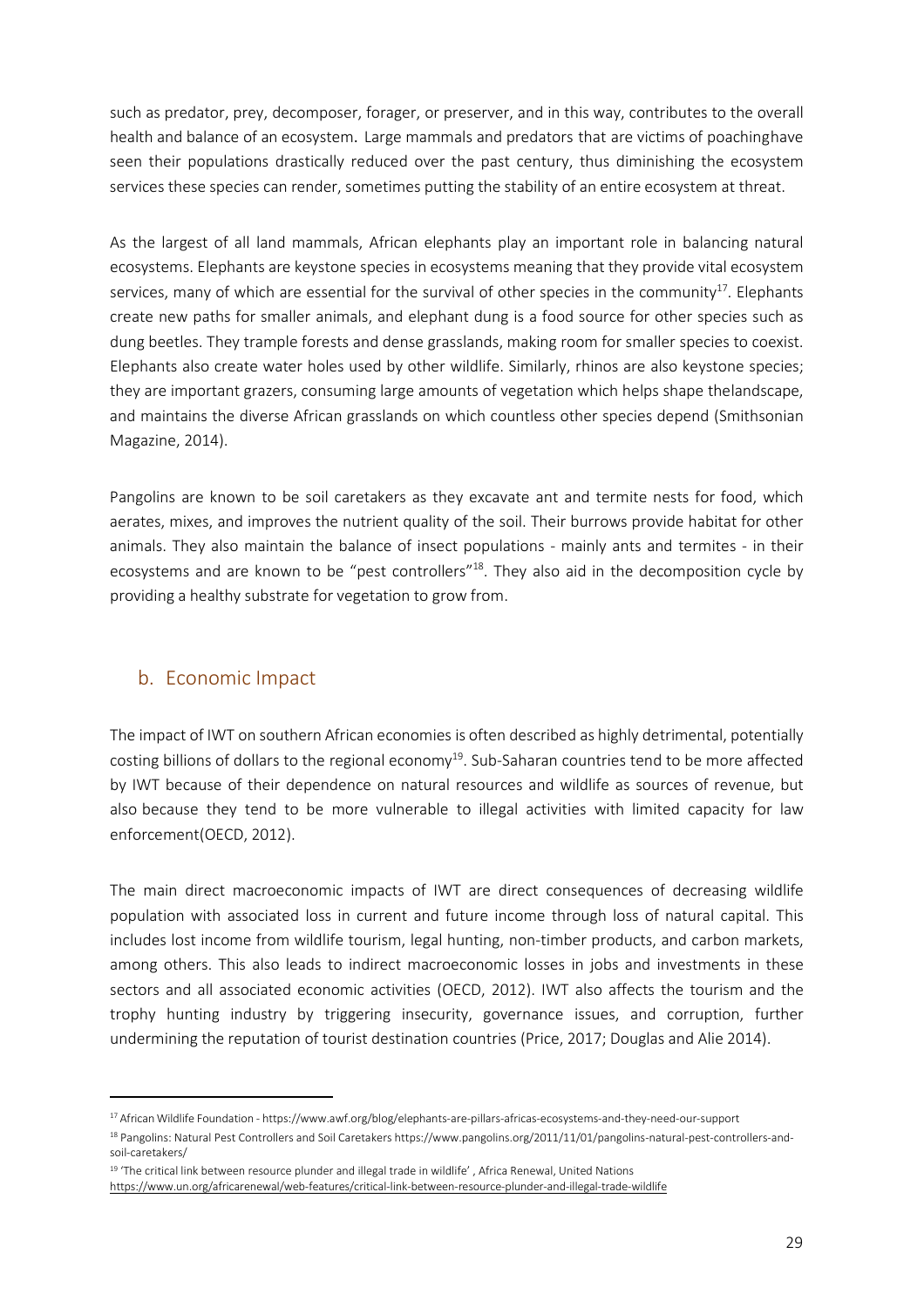In addition to income losses associated with natural capital, the loss of wildlife also results in losses of non-market benefits provided by these species. As mentioned in the previous section, biological control of pests and disease, waste and nutrient cycling, food web functions, and landscape managementare among some of the benefits provided by wildlife (Wall and Nielsen 2012). These are important benefits that are lost when wildlife populations decline. They are also particularly valuable in the unique geographical and socio-economic context of Africa (Wangai et al. 2016) .

The expenditures necessary to protect wildlife from poaching and smuggling also constitute major costs for government and private owners of wildlife (Minnaar-Herbig, 2018). These expenditures represent a significant opportunity cost as these funds could otherwise be directed towards furthering economic development in various sectors including tourism and conservation. Governments are further losing from non-paid taxes and revenues on illicit financial flows from IWT (Martin and Stiles, 2017).

Local level economic impacts of IWT are complex and often context-specific, with both positive and negative outcomes. The OECD (2012) highlighted that these impacts remain poorly understood. IWT indeed constitutes a short-term source of income for local poachers and traffickers often from poor backgrounds, with potential social benefits associated with increased income (Duffy and St John, 2013; Harrison et al. 2015). In general, it is essential to remember that IWT usually has a net positive shortterm impact on individuals, and a net negative long-term impact on communities and countries as a whole (Price, 2017b).

Comprehensive assessments of the full economic costs of IWT are not available for Southern African countries in a form where comparisons can be made between countries (Lawson and Vines 2018). However, some studies do provide qualitative and some quantitative evidence of where these economic losses occur, as presented below.

#### <span id="page-29-0"></span>Cost of IWT: Impact on tourism and legal hunting

The UNWTO carried out a survey in 2014 suggesting that 80% of trips to African countries were intended for wildlife watching (UN WTO, 2014). Poaching is expected to have a negative impact on tourism in Africa as it reduces wildlife populations and changes animal behavior, often decreasing the frequency of wildlife sightings. Animals become shy and harder to find and approach. Bad sightings, carcasses, rhinos without horns, marked animals, and slaughtered and live animals on sale all significantly affect the tourism experience<sup>20</sup>. Similarly, damaged animals and scarcity of big animals impact the value of trophies and the attractiveness of trophy hunting activities.

It is therefore expected that the negative impact of IWT on iconic wildlife populations will directly leadto reduced income from wildlife tourism and legal hunting activities. Some evidence from SADC countries seem to confirm this statement, such as a case study on poaching of elephant and other

<span id="page-29-1"></span><sup>20</sup> 'Negative Impact of Poaching on Tourism', Namibian, 2017 accessed at[: https://www.namibian.com.na/172011/archive-read/Negative-](https://www.namibian.com.na/172011/archive-read/Negative-Impact-of-Poaching-on-Tourism)[Impact-of-Poaching-on-Tourism](https://www.namibian.com.na/172011/archive-read/Negative-Impact-of-Poaching-on-Tourism)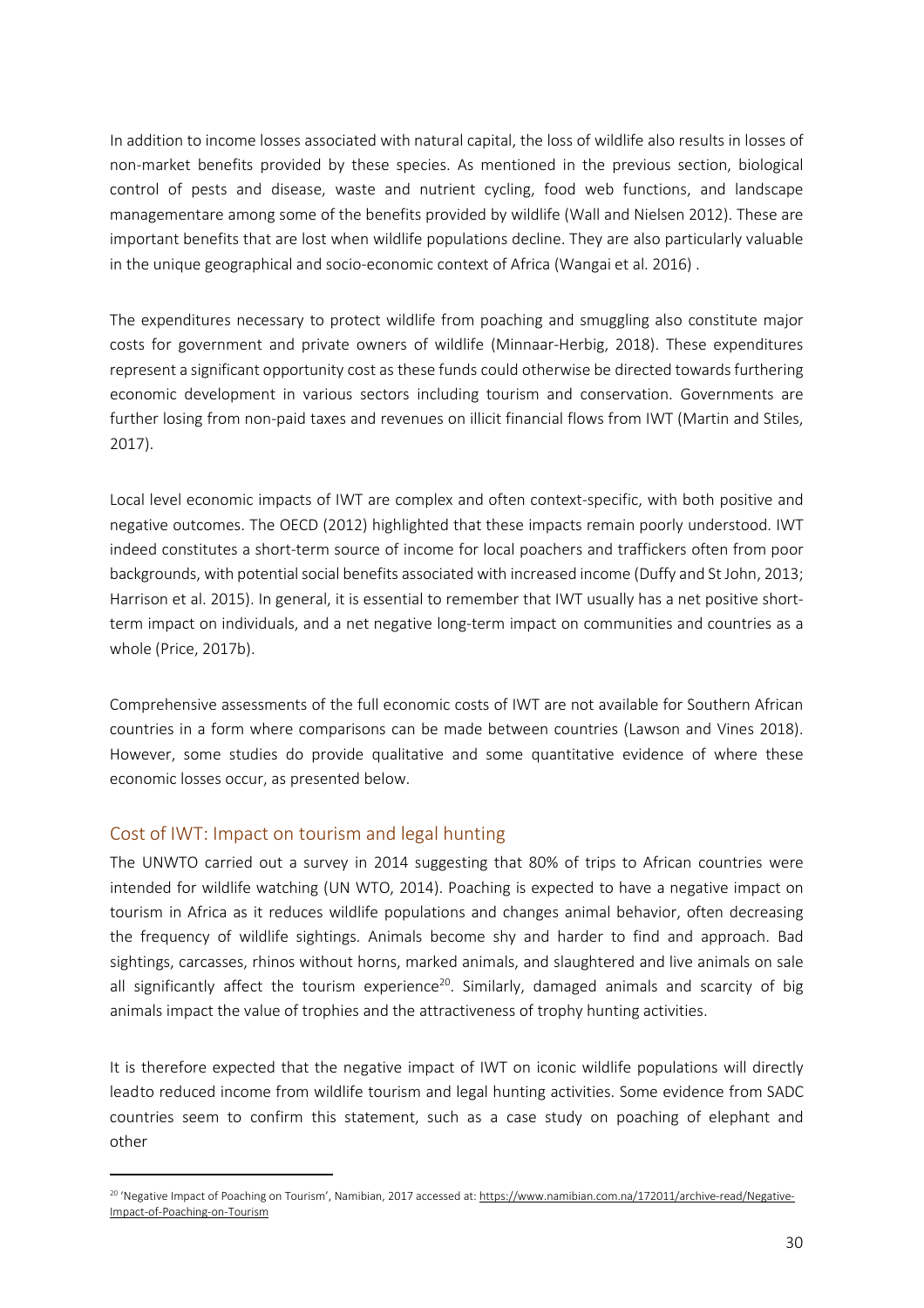species in Gonarhezou National Park in Zimbabwe. This study showed that poaching was perceived to be compromising ecotourism potential, reducing the trophy quality for safari hunting, and limitingthe financial benefits from Community-Based Natural Resource Management (IUCN et al, 2015 in Price, 2017).

A study from Lubbe et al. (2017) on tourists' attitudes towards experiencing instances of poaching during their visit to a national park in South Africa showed that visitors had much higher levels of doubts about future visits if encountering a rhino carcass. They also concluded that international visitors and frequent visitors who see a poacher (or what is perceived to be a poacher) would be significantly more inclined to not return to the park.

Although some qualitative evidence strongly suggests a negative impact of poaching and IWT on wildlife tourism and legal hunting activities(WildAid, 2015; Fin24, 2013; Namibian, 2017), there is only a very limited number of studies quantifying the costs associated with these impacts in southern Africa. To our knowledge, only two major studies from Smith and Porsch (2015) and Naidoo et al. (2016) provide clear quantitative evidence at regional level.

Smith and Porsch (2015) conducted a quantification of the costs of IWT in elephants(across Africa), and in rhinos (in South Africa, Kenya, Zimbabwe, and Namibia). They used CITES' MIKEdatabase for elephant populations and poaching rates impact on population, and statistics from the IUCN/SSC African Rhino Specialist Group for rhino population estimates. Rhino poaching rates and impact on population were derived from national statistics of the four rhino countries.

The quantified economic impacts are directly linked to estimated loss in rhino and elephant populations over time (include future losses due to lower growth rates). If the poaching did not lead to reduced numbers of the species, the societal loss is valued by estimating the alternative legal income that the host society could reap from the animals, if they would not be poached. If the poaching reaches a level that leads to a reduction of the population, the loss is valued as a loss of natural capital.

Looking strictly at wildlife tourism revenue, and assuming that an extinction of one of the "big five" species would lead to a reduction of wildlife tourism by 20%, the authors estimate that a 1% reduction in rhino population would incur a loss of up to €1 billion per year in South Africa, up to €56 million in Namibia, and up to €68 million in Zimbabwe (See Table 1).

*Table 1 : Wildlife Tourism and Legal Hunting losses from rhino and elephant poaching in Africa (Porsch and Smith, 2015), 2015 prices.*

| Rhino                                                             | South Africa                    | Namibia                    | Zimbabwe                   |
|-------------------------------------------------------------------|---------------------------------|----------------------------|----------------------------|
| Loss in tourism income from<br>extinction of all rhinos           | €79 - €118 billion              | €3.7 - €5.6 billion        | €4.5 - 6.8 billion         |
| Loss in tourism income from<br>decrease in 1% of rhino population | €0.79 - €1.18<br><b>billion</b> | €0.037 – €0.056<br>billion | €0.045 - €0.068<br>billion |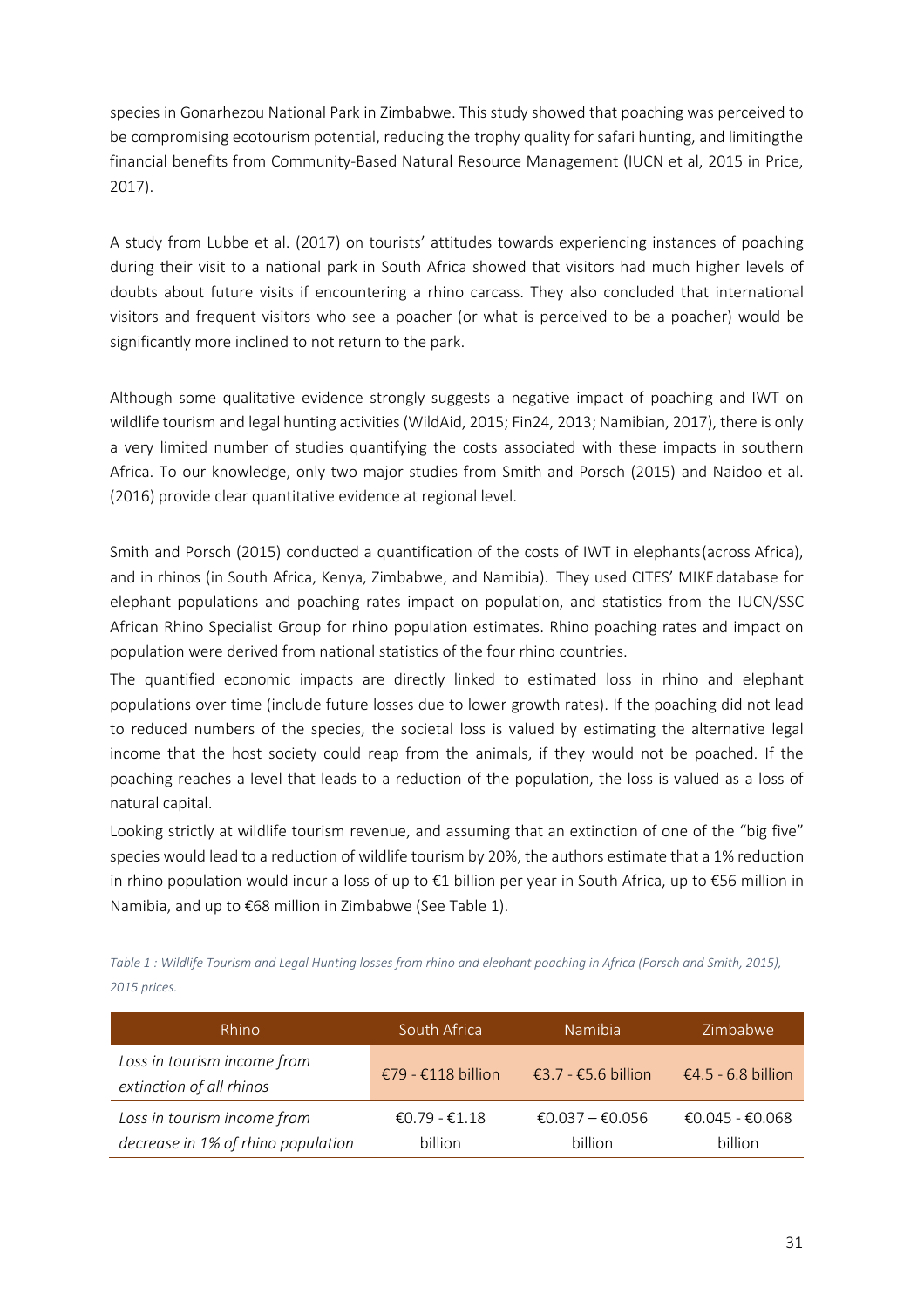| Loss in legal hunting income from<br>average poaching rates in first<br>decade of 2000s | €133 million | €0.26 million               | €16.9 million |
|-----------------------------------------------------------------------------------------|--------------|-----------------------------|---------------|
| Elephant                                                                                |              | African range states        |               |
| Loss in tourism income from<br>extinction of all elephants                              |              | €237 - €356 billion         |               |
| Loss in tourism income from 1%<br>reduction in elephant population                      |              | €2.4 – 3.6 billion          |               |
| Loss of potential legal hunting<br>income per elephant                                  |              | €22,331 - € 31,264          |               |
| Loss in legal hunting income from<br>decrease in 1% of elephant<br>population           |              | €2.4 billion – €3.6 billion |               |

*Source: Adapted from Porsch and Smith (2015).*

Naidoo et al. (2016) conducted a study of the economic loss in protected areas' (PA) tourism income incurred by elephant poaching in Africa. Their model builds on global and continental-scale models of tourist visits to PAs and estimate the marginal contribution of elephant densities to the expected number of visits to a PA in 25 countries in Africa. Based on illegal killing records from the IUCN elephant database, they estimated that across Africa the direct economic losses from reduced PA visitation due to elephant poaching is between US\$4.86–US\$15.7 million per year (2016 prices). Additionally, between US\$8.56– \$28.9 million are estimated to be lost every year from tourists' indirect and induced spending. Southern Africa accounts for a large share of these losses as it has a strong wildlife tourism industry.

They estimated that southern African PAs lose on average US\$13 million per year due to elephant poaching. In Tanzania, the average total tourism benefits lost due to elephant poaching are about \$540,000 per year, or between 4% and 11% of the total revenue from all visitors to PAs (estimated at \$5–\$15 million per year). They also underlined that the economic benefits that elephants deliver to African countries exceed the costs necessary to halt elephant declines in east, southern and west Africa.

A study from Lindsey et al. (2011) provides estimates of lost income from legal hunting at local level in the conservancy of Savé Valley in Zimbabwe. The authors monitored illegal killing of wildlife in the conservancy between 2001 and 2009. The value of illegally hunted species were derived from conservancy prices for legal wild meat sales (US\$0.6 per kg), trophy hunts daily fees and trophy fees for high value species, value of zebra skins for each zebra killed, and mean live sale value for each rhino poached. They estimate that illegal killing of wildlife for trade incurred financial losses of about US\$25,000 per year in potential meat sales and US\$43,000 per year of lost potential income from trophy hunts of high value species.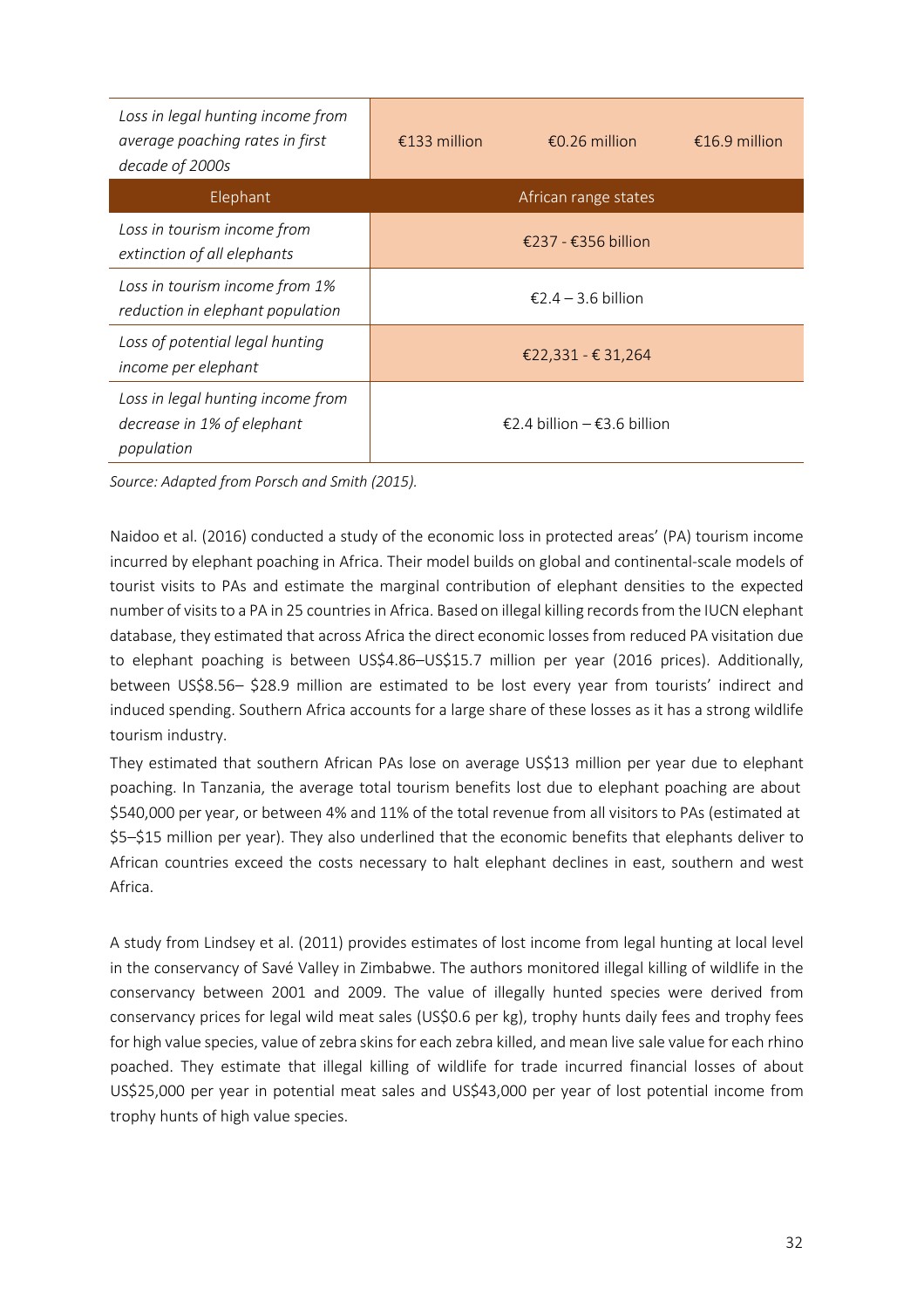The Ministry of Environment and Tourism in Namibia also attempted to assess the economic losses related to rhino and elephant poaching. They estimate that Community Conservancies lost N\$6 billion (US\$ 580 million in 2014) in foregone trophy hunting fees and N\$600,000 in meat value due to elephant poaching in 2012 only. They also estimated that National Parks lost about N\$3.8 billion (US\$360 million) in foregone fees from elephant poaching in 2012 (Financial Intelligence Center, 2017).

#### <span id="page-32-0"></span>Cost of IWT: Anti-poaching and anti-trafficking expenditures

The increased poaching threat related to an ever-increasing IWT market for key products such as rhino horn, ivory, and pangolin scales often leads to a significant rise in expenditure to protect and conserve threatened species. These expenditures constitute a major component of the economic impact of IWT as they are often financed by tax-payers' money from national government, international aid but alsoby private owners of game ranches and reserves. In some cases, protection costs become too high for private actors to keep certain wildlife on land, as it has occurred for rhinos in private reserves in SouthAfrica (Minaar and Herbig, 2018).

Although integrated data and information on expenditures to fight IWT from different sources is rarely compiled at national or regional level, some aggregation of expenditures can be found for specific institutions or groups of institutions.

In the face of increasing poaching threats some countries have ramped up their investment into antipoaching measures, such as South Africa where the parastatal SANParks increased its spending in security and anti-poaching from R4 million (US\$400,000 in 2008) in 2008 to R240 million in 2018 (US\$18.2 million in 2018)<sup>21</sup>. Namibia has also had to massively increase its expenditures towards antipoaching since 2015<sup>22</sup>. Governments do not generally publicize their expenditures dedicated to antipoaching and other measures to curb IWT. However, such information could be retrieved from national budgets and expenditure data directly from relevant agencies (See Summary Knowledge Table at the end of this report for reference by country).

Governments in southern Africa only have limited resources to invest in the fight against IWT<sup>23</sup>. A significant share of these expenditures is thus directly funded by international grants from bilateral and multilateral partners, as well as global funds and private donors.

In 2019, a database was created by a consortium led by the World Bank for the "Analysis of international funding to tackle illegal wildlife trade". This database shows project-level funding information over the period 2010-2018 for recipient countries in Africa and Asia, including a full coverage of SADC countries. They estimate donor funding in IWT at US\$392 million for countries in

<span id="page-32-1"></span> $21$  'Anti-poaching drive in the Kruger bears fruit as incidents are reduced by half', Sowetan Live 22 August 2018. Accessed at: [https://www.sowetanlive.co.za/news/south-africa/2018-08-22-anti-poaching-drive-in-the-kruger-bears-fruit-as-incidents-are-reduced-by](https://www.sowetanlive.co.za/news/south-africa/2018-08-22-anti-poaching-drive-in-the-kruger-bears-fruit-as-incidents-are-reduced-by-half/)[half/](https://www.sowetanlive.co.za/news/south-africa/2018-08-22-anti-poaching-drive-in-the-kruger-bears-fruit-as-incidents-are-reduced-by-half/)

<span id="page-32-2"></span><sup>&</sup>lt;sup>22</sup> 'Anti-poaching war to cost billions', Namibia 3<sup>rd</sup> April 2016 accessed at[: https://www.namibian.com.na/index.php?page=archive](https://www.namibian.com.na/index.php?page=archive-read&id=148117)[read&id=148117](https://www.namibian.com.na/index.php?page=archive-read&id=148117)

<span id="page-32-3"></span><sup>&</sup>lt;sup>23</sup> Budget cuts due to government austerity measures In Botswana have directly affected anti-poaching effort for instance: <https://conservationaction.co.za/media-articles/botswana-budget-cuts-imperil-anti-poaching/>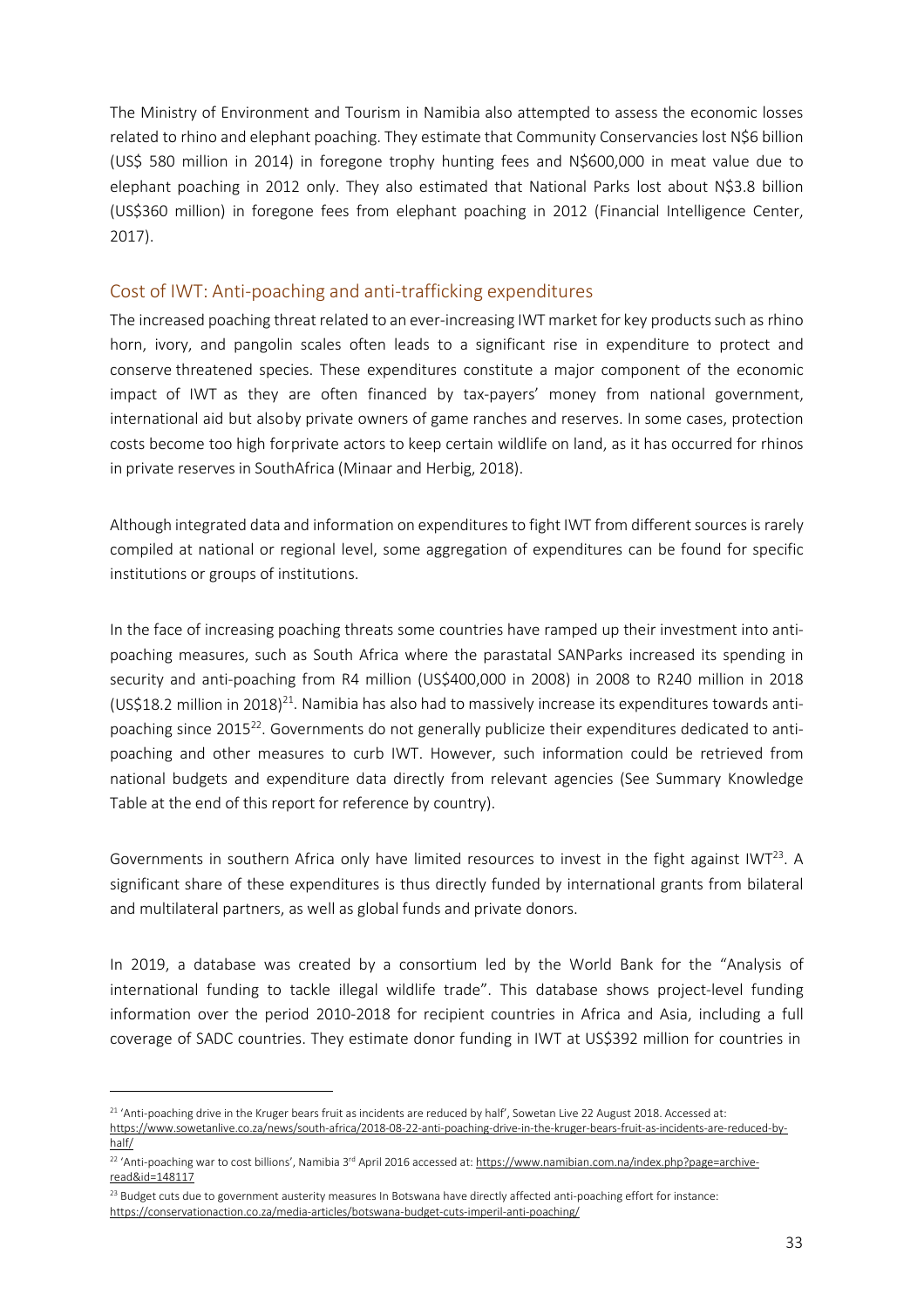southern Africa over that period (Table 2). It should be noted however, that this might not be a comprehensive overview of all IWT-related donor funding.

| Recipient       | <b>Grant amounts</b>                                                      | Donors                                                                       |  |  |  |
|-----------------|---------------------------------------------------------------------------|------------------------------------------------------------------------------|--|--|--|
| Angola          | US\$ 12.6 million                                                         | GEF, US, UK                                                                  |  |  |  |
| <b>Botswana</b> | US\$ 9.5 million                                                          | GEF, US, Netherlands, private donors                                         |  |  |  |
| Madagascar      | US\$ 130 million<br>Germany, GEF, UK, US, World Bank, UNDP,<br><b>WCS</b> |                                                                              |  |  |  |
| Malawi          | US\$ 22 million                                                           | GEF, US, private donors, Wildcat, WCS                                        |  |  |  |
| Mozambique      | US\$ 93 million                                                           | US, Germany, World Bank, GEF, FFI, UK, private<br>donors, UNDP, Wildcat, WCS |  |  |  |
| Namibia         | US\$ 44 million                                                           | US, Germany, GEF, private donors, UNDP,<br>Wildcat                           |  |  |  |
| South Africa    | US\$ 22.5 million                                                         | GEF, US private donors, UK, Wildcat, WCS                                     |  |  |  |
| Tanzania        | US\$ 162 million                                                          | World Bank, US, GEF, Germany, private<br>donors, UNDP, Wildcat, WCS, ZSL     |  |  |  |
| Zambia          | US\$ 33 million                                                           | US, GEF, Germany, Wildcat, private donors,<br><b>WCS</b>                     |  |  |  |
| Zimbabwe        | US\$ 25 million                                                           | US, GEF, Germany, Wildcat, private donors                                    |  |  |  |
| Total           | US\$ 392 million                                                          |                                                                              |  |  |  |

*Table 2 : International Funding to tackle IWT, 2010-2018, selected countries in Southern Africa*

*Source: World Bank (2019) accessed at: <http://www.appsolutelydigital.com/WildLife/chapter5.html>*

In some SADC countries, where threatened species are kept in private game reserves, private agents are also spending substantial amounts of money on security and anti-poaching. The only comprehensive estimation of these expenditures from the private sector was assessed for South Africa in 2018. In a report for the Ministry of Environment, Forestry and Fisheries, SANBI estimated that private reserves' owners were spending on average R250 million per year (US\$18 million in 2018) on rhino protection (DEA, 2019). The Ministry of Environment also estimated the average financial costs per rhino on private land based on a survey of 54 rhino owners at R275 (US\$ 25 in 2014) per hectare per year (Taylor et al., 2014). The median annual expenditure for protecting rhinos on the 30 private properties was R310,500 (US\$ 28,500), ranging from US\$1,800 to US\$390,000.

Increasing poaching pressures on rhinos in South Africa motivated numerous analyses of the cost and effectiveness and different components of rhino protection. Minnaar and Herbig (2018) compiled some of this information. They noted that protection often required hiring the services of a security company which would have to deploy 10-15 trained and armed game guards for patrol purposes, often at night and for periods ranging from four to fifteen days. These types of security guarding services cost between R35,000 and R45,000 (USD\$3,000 to USD\$3,500) per month, or more, depending on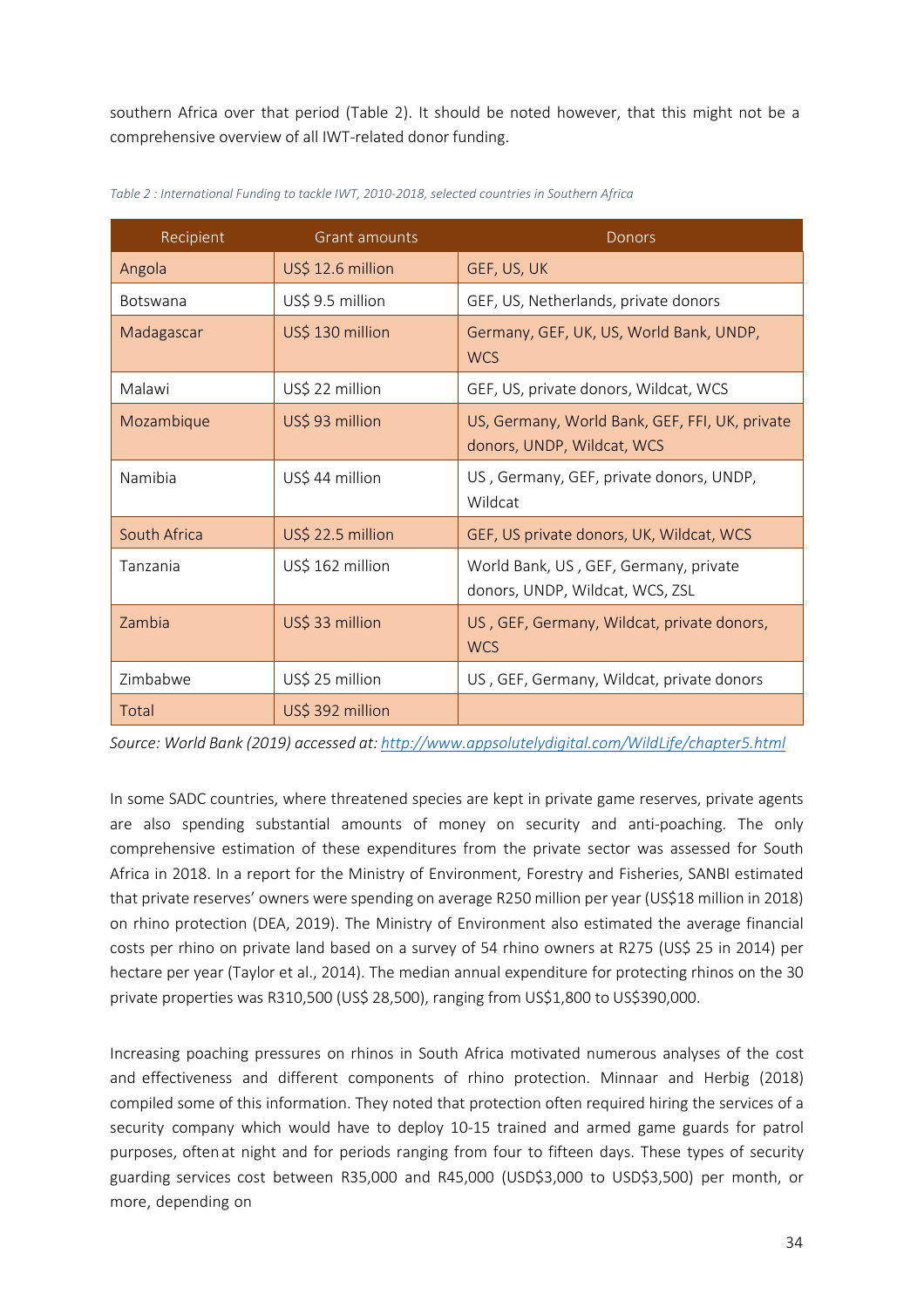how many security guards are deployed by a private security company. They interviewed one of South Africa's largest rhino owners, who stated that his security bill for 24/7 rhino protection costs him R2 million per month (US\$ 150,000), not including dehorning costs. They also report high and diverse costs for dehorning, estimated in 2011 between US\$620 per rhino for state park dehorning operations and US\$1,000 for dehorning of privately-owned rhinos (Lindsey & Taylor, 2011:29 in Minnaar and Herbig, 2018). Taking into account that dehorning should be conducted once every year or 1.5 years,and increasing costs since 2011, this prevention measure also substantially weighs on rhino owners' budgets.

Providing estimates of the cost of protecting iconic species, especially rhinos and elephants, from poaching is of particular interest for institutions and individuals managing this threatened wildlife and bearing these significant costs. Some attempts to evaluate the required investments to protect wildlife are conducted at government level but are rarely accessible. To this day the most cited reference on required expenditure for effective anti-poaching remains a set of study conducted by Leader-Williams in the early 1990s.

In Leader-Williams and Albon (1988), Leader-Williams et al. (1990), and Leader-Williams (1993), the authors estimate the cost of effective control from commercial poaching per km2 in Africa. The estimates are based on a detailed study of law enforcement undertaken in Luangwa Valley, Zambia, from 1979-1985 assessing manpower and resources needed to protect elephants from heavy commercial poaching. The findings from Luangwa Valley were then extrapolated to other African range states, using data on numbers of elephants during 1981-87, together with estimates of budgets and manpower in national conservation agencies in 1981 extracted from surveys undertaken by or on behalf of AERSG. The final results conclude that to achieve a zero decline of elephants, spending levels should be between US\$ 350-700 per km2 (adjusted to 2020 prices). This study still serves as a central reference for required expenditure to fight IWT on the ground, it is for instance referred to in SADC Law Enforcement and Anti-Poaching Strategy (SADC, 2015: p.28)

A more in-depth analysis of the cost of action against IWT is essential to assess and compare cost effectiveness of different measures and exchange on best practices between SADC countries, further collection and integration of expenditure data should be conducted at SADC level.

## <span id="page-34-0"></span>Cost of IWT : Opportunity cost to development

The opportunity cost of IWT could be reflected in multiple ways and is generally quantified by the value and economic impacts of investments and resources currently used to tackle IWT if they were dedicated to other productive sectors of the economy. For instance, it is directly reflected in the missed growth of wildlife-based sectors that would have happened if there were no poaching threats, beyond immediate losses.

Price (2017b) mentions this opportunity cost caused by the depletion of wildlife populations, limiting opportunities such as development of tourism or mechanisms for payments of environmental services, provision of income for rural communities, and loss of future opportunities.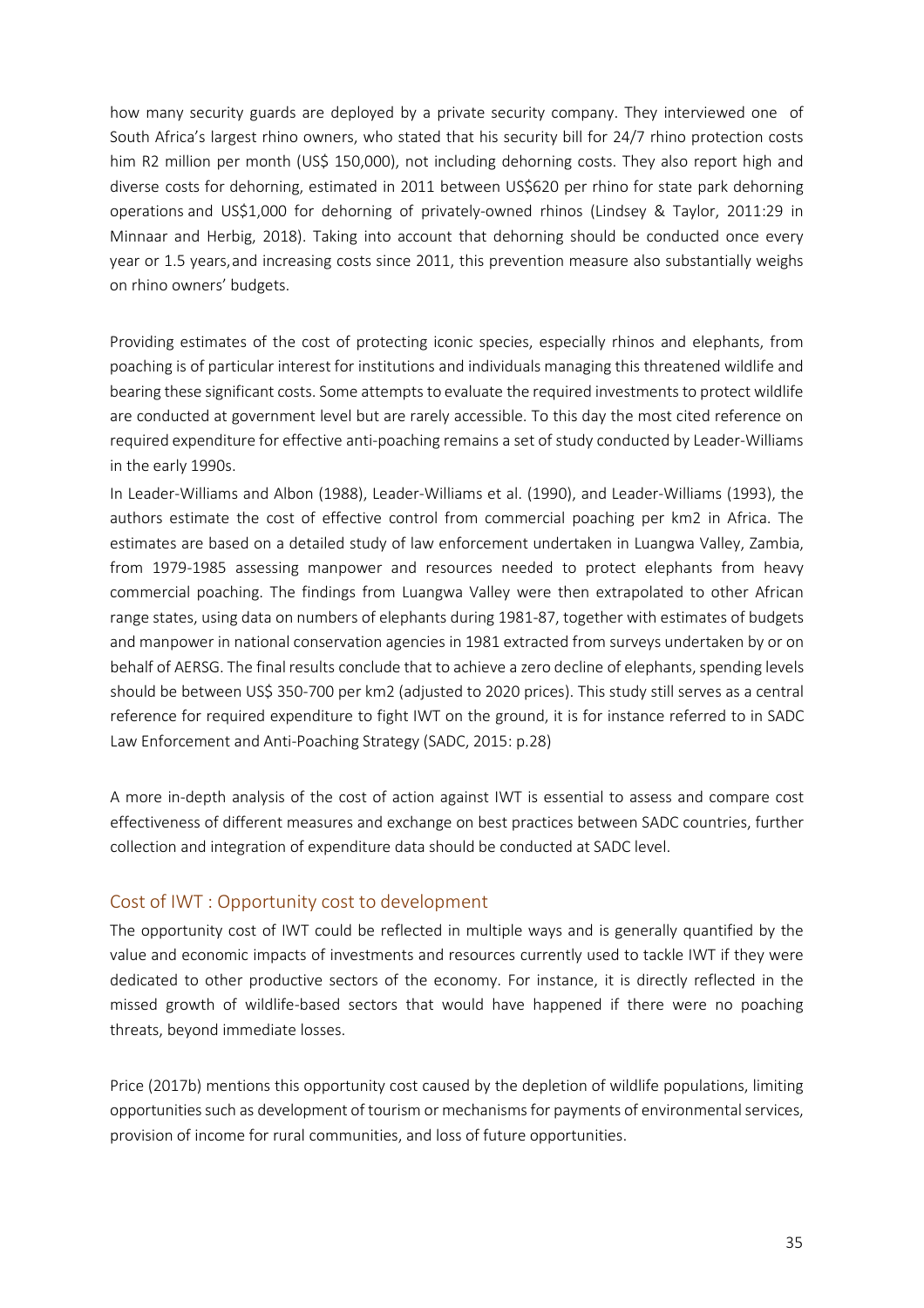Yet, to our knowledge, no rigorous quantitative analysis of the opportunity cost of IWT at local, national,or regional level is available. Some elements of this opportunity cost can be found in Porsch and Smith (2015) where they assess not only direct losses due to rhinos and elephants but also reduced natural capital leading to reduced expected growth for the tourism sector due to IWT and poaching.

## <span id="page-35-0"></span>Value of trade

Estimating the total value of products traded in illegal markets is particularly challenging because of limited information on prices and volumes traded. It is even more challenging to assess the distribution of this value along the value chains.

Many estimates at global level are based on assumptions that the value of IWT would equal one-third of legal trade value, where legal trade exists (Haken, 2011). A review of different estimates conducted by Global Financial Integrity concludes that globally IWT could generate around US\$7.8 to US\$10 billion per year (ibid.).

The only regional assessment of the value of IWT found at this stage was conducted by Martin and Stiles (2017) in their assessment Illicit Financial Flows (IFFs) related to wildlife trade in southern Africa. Their study focuses on the illegal trade in seven key species traded: rhinos, elephants, abalone, cycads, crocodiles, lion parts, sharks, and rays. They found that the illegal trade in products of the seven species over the period 2006-2014 had a total value of US\$1.481 billion. They conclude that the average valueof illicit financial flows from IWT in southern Africa is about US\$ 165million per year. Abalone meat was the highest-valued commodity with an illegal trade value of \$94 million. The illegal trade in rhinohorn of was estimated at \$43 million, and illegal ivory trade at \$38 million.

Martin and Stiles (2017) rely on records of market value of different products in final markets in Asia to estimate the value of illegal exports, assuming export price in Africa would be half of the current price in Asia. In order to estimate prices of rhino horn and ivory they have reviewed an extensive array of literature and CITES data to model price trends. They estimate the price of ivory in Asia below US\$350/kg in 2006 increasing rapidly to over US\$2,000 per kg in 2011, remaining above this level until 2014 and then falling to about US\$1,000 per kg from 2015 onwards. For rhino horn they use data from Gao et al. (2016) for different rhino horn products at the end markets in China, with price ranging from US\$30,000-US\$490,000 per kg.

Some studies also provide insights on specific value chains and products, especially for products that also have a legal market providing some reference data for value assumptions. For instance, a TRAFFIC report estimated the value of illegal trade in abalone products from South Africa at US\$60 million per year, for a total value of US\$891 million between 2000 and 2016 (Okes et al., 2018).

The Financial Action Task Force of the OECD compiled information on key prices and values of key illegal wildlife products (FAFT, 2020):

• *Ivory*: They report that elephant poachers usually get US\$200 or less per kg of ivory, while in destination markets ivory can be priced between US\$500 and US\$1,000 per kg. They also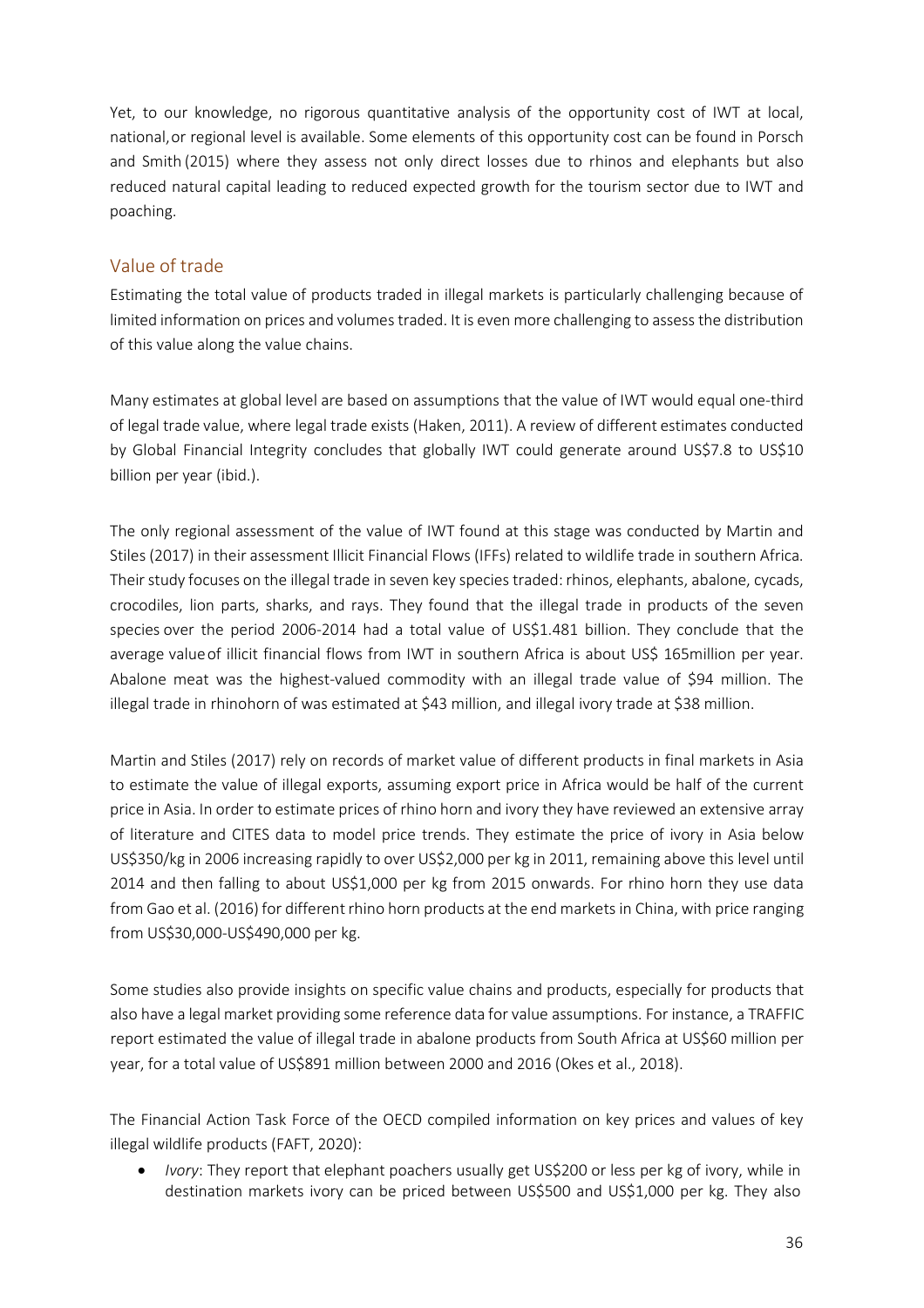highlight that the price of ivory has been decreasing in recent years due to high profile ivory bans in a number of countries.

- *Pangolin scales*: The value to poachers on the ground were found to be around US\$2.5-US\$9 per kg of pangolin scale, while the price in demand countries would be around US\$200 per kg (but could reach up to US\$700 per kg). Between 2016 and 2019, countries confiscated an estimated 206.4 tons of pangolin scales across 52 seizures globally, which amounts to US\$41- 144 million in sales in destination countries(Wildlife Justice Commission, 2020 in FAFT 2020).
- *Rhino horn*: The price of rhino horn has been recorded to be around US\$65,000 per kg, but has also been known to be sold as low as US\$9,000 per kg, according to US authorities. Approximately 4,500 trafficked African rhino horns were recorded between 2016 and 2017, generating estimated proceeds of between US\$79 and US\$292 million (Wildlife Justice Commission, 2017 in FATF, 2020).

Reliable estimates of prices in source countries - reflecting the value poachers and low-level traffickers get for wildlife products - are hard to find and highly variable. Various NGOs and investigative journalists also attempt to compile information on street prices of different IWT products in Southern Africa. For instance, the CWP program in Zambia systematically compiles prices reported on poachers' arrests documents. They estimated field prices for ivory at US\$20 per kg, with a drop to US\$10 per kg in 2020 due to the COVID19 crisis. They also reported that a whole pangolin was on average worth US\$1,990 in 2020 (CWP, pers. comm. 2020). This price however would be much lower in Mozambique or Angola where it could be as low as US\$20 per animal (Panthera, pers. comm. 2020). These field prices are expected to highly vary between countries but also between poaching cases themselves. A report compiling prosecution cases in Namibia mention prices between US\$650 – US\$1,200 per rhino horn at poacher level and up to US\$5,100-US\$7,000 per horn for the intermediary. One statement records the buying of a rhino horn from local people at less than US\$150 (Financial Intelligence Center, 2016).

A lot of uncertainty remains on the value of illegal wildlife trade for different products in southern Africa, but more specifically how this value is distributed and what prices local poachers and traffickers receive.

#### <span id="page-36-0"></span>Income to local poachers and traffickers

Illegal trade in wildlife product generates income to various actors along the value chains. Although most of the value is reaped by actors at the end of the value chains, IWT activities can represent a substantial source of short-term cash income or in-kind benefits for local poachers and traffickers (UNODC, 2020). The individual benefits generated by IWT for local poachers include both cash income and in-kind benefits such as meat, or other goods traded against wildlife. However, often these benefits are transitory and won at the expense of communal benefits and longer-term resilience (Harrison et al. 2015; OECD, 2012).

In Zambia, some hunters are able to earn nearly US\$100 from a single expedition, and hunters are considered to be among the wealthiest community members (Brown, 2007 in Lindsey et al, 2015). Minnaar and Herbig (2018) report that in South Africa, trackers and carrier/porters involved in rhino horn smuggling might receive around R50,000 (approximately US\$3,500-4 000); while the shooter would probably earn closer to R120,000 (US\$9,000) (Serino, 2015: np in Minnaar and Herbig, 2018).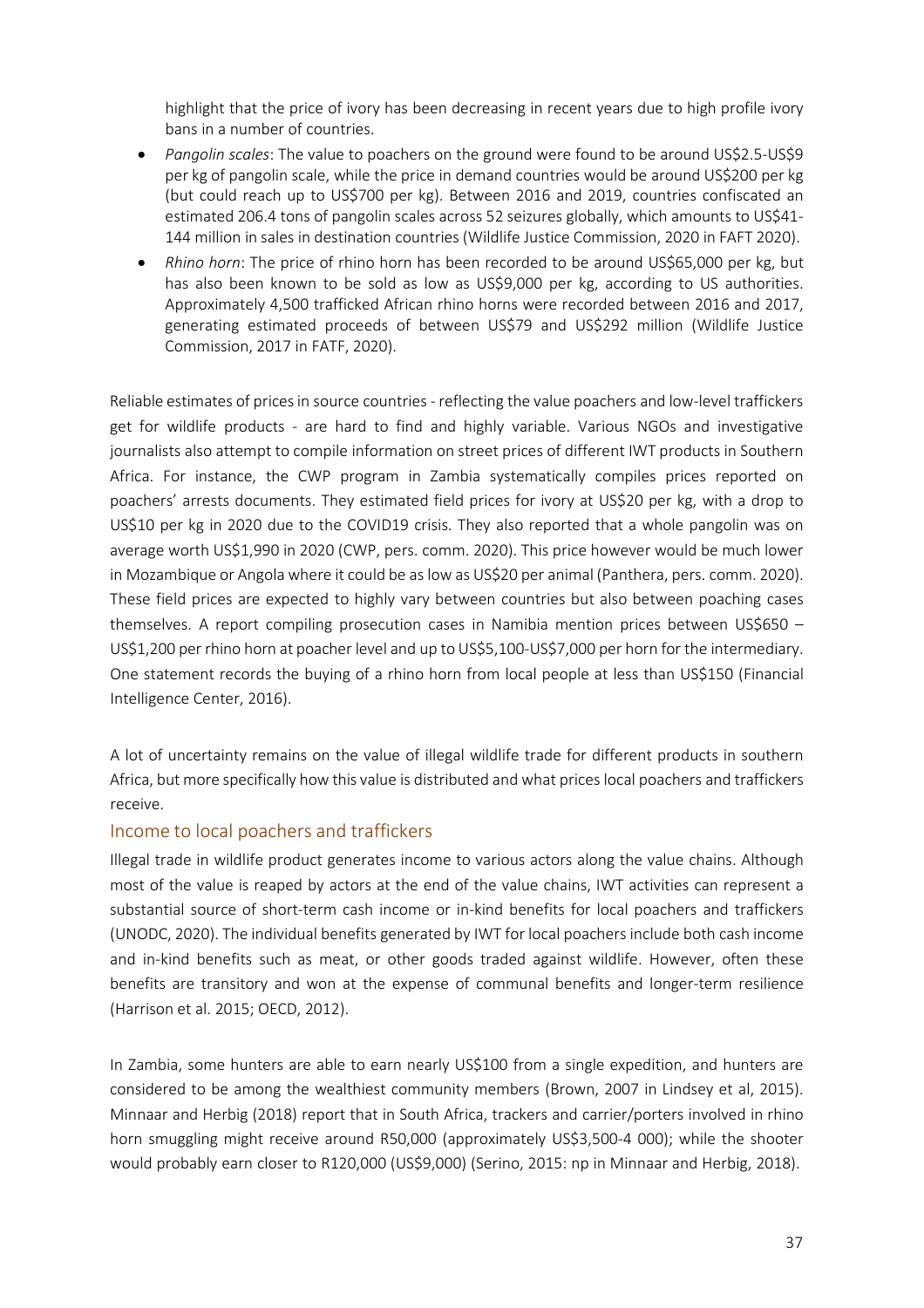A study in Namibia indicates that poaching syndicates offer up to three times the mean annual household income for a single set of rhino horns(Muntifering et al, 2017 in Price, 2017b). Knapp (2012) reports that in Tanzania a large majority of poachers earn US\$425 from poaching, five times the average revenue from crop selling. In Zimbabwe, it has been reported that a successful poacher can earn amounts of US\$150 to US\$200 per kilogram of ivory (FCN, 2020).

In countries where local demand is low, such as Mozambique and Angola, the prices for wildlife products can be extremely low. Benefits reaped by local poachers are thus extremely limited unless they manage to reach international demand (WCP, pers. comm. 2020). In Angola for instance, poached pangolins can be traded against maize, soap, or other daily goods (Panthera, pers. comm., 2020).

The increase in income generated by IWT for local poachers can also trigger substantial socio-cultural benefits (Harrison et al., 2015), as presented in the section below.

## c. Social Impact

<span id="page-37-0"></span>Local poachers can derive some social benefits related to increased income generation within family circles and through accessing additional socio-cultural activities (Harrison et al., 2015). A report from TRAFFIC (2020), assessing the motivations of prisoners prosecuted for wildlife crime showed that family pressure for income generation was a substantial reason for engaging into IWT activities in South Africa. However, the social costs of IWT can be significant at individual, community, and nationallevels.

## <span id="page-37-1"></span>Violence and casualties at local level

IWT causes significant human and social capital losses at local level for both poachers and law enforcement officers. Nature reserves in southern Africa are being militarized at a fast rate due to increasing rhino poaching. These impacts are disproportionally affecting the poorest and most marginalized groups in society, who are at the frontline of poaching on both sides (OECD, 2012). Based on information from the International Rangers Federation, Vandome and Vines (2018) report that between 2009 and 2017 at least 264 rangers were killed in Africa. Some communities are directly exposed to violence by criminal networks attempting to coerce them into carrying out poaching.

Kideghesho (2016) reports that in the past 15 years, poachers have killed over 30 wildlife officers in game reserves across Tanzania. Community game guards there have been shot or had their homes destroyed by fire (Lotter and Clark, 2014 in Price, 2017b). Minnaar and Herbig also report injuries and trauma among rangers, community members and staff working at game parks and reserves in South Africa. It has been observed that many rangers also suffer from post-traumatic stress due to difficult work conditions with the constant threat of violence and death (Minnaar and Herbig, 2018).

On the other side of the fence, poachers and suspected poachers also count many casualties. In northern Botswana, the killing of numerous fishermen and suspected poachers from Namibia and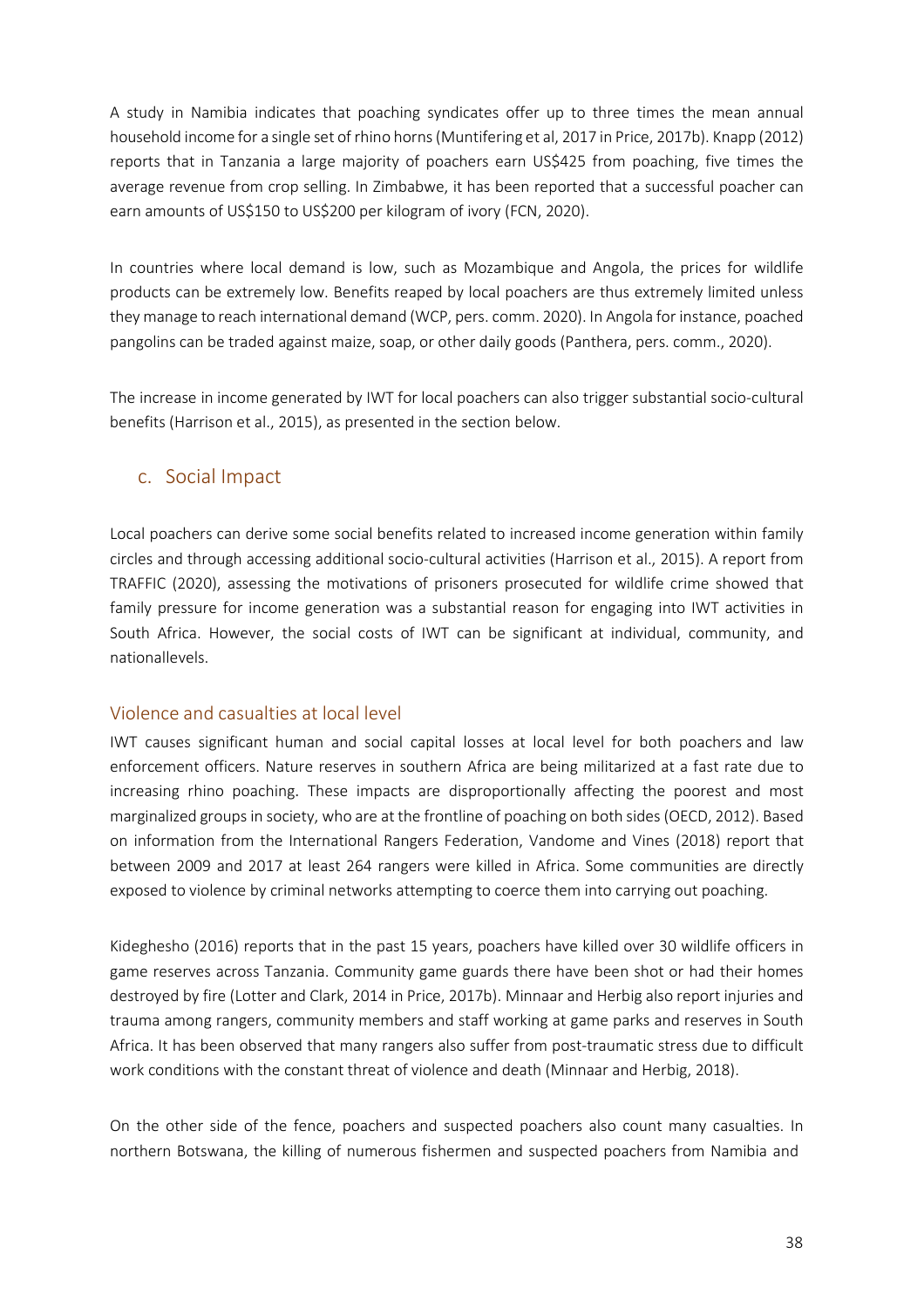Zimbabwe led to widespread unrest<sup>24</sup>. It has been reported that over the past ten years 30 Namibians and over 22 Zimbabweans were killed by the Botswana Defense Force, sometimes without clear evidence of planned poaching<sup>25</sup>.

#### <span id="page-38-0"></span>Corruption and governance

Although corruption can be seen as an enabler of IWT, as mentioned in the above section on that topic, IWT can also trigger further corruption and disrupt governance mechanisms. IWT is often associated with degrading local and national governance and is usually intertwined with corruption at different levels. It therefore often has a detrimental effect on the functioning of societies and state authorities (OECD, 2012). IWT often involves instances of abuse of position, illicit enrichment, bribery, money laundering, and obstruction of justice (Vandome and Vines, 2018). Corruption undermines IWTlaw enforcement success and has a direct budget impact on law enforcement resources (ibid.). Vandome and Vines (2018) consider that the link between corruption and IWT is under-researched. They state that there is little evidence on the relationships between different actors and the actions of those involved in IWT.

A report from the EIA (2010) suggests that criminal syndicates involved in IWT in Tanzania and Zambia rely upon high levels of collusion and corruption between the private sector and government institutions, which undermines enforcement (EIA, 2010). Anderson and Jooste (2014) and Abotsi et al. (2016) also suggest that IWT directly provides funding to finance the bribing of public officials, worsening corruption behavior within public authorities across African countries. Lemieux and Clarke (2009) documented higher levels of corruption linked to illegal ivory trade in Africa.

## <span id="page-38-2"></span><span id="page-38-1"></span>Actions to curb IWT

## a. Regulatory Framework and Legislations

At the global level, trade in wildlife is regulated internationally by the United Nations Convention on International Trade in Endangered Species (CITES) and at national level via legislations. In sub-Saharan countries, national-level legislations against wildlife are unequal. It has been observed, however, that in many countries regulations on wildlife crimes are either under-developed or poorly enforced (Nellemann et al, 2014).

Increase in poaching pressures in southern Africa over the past two decades demanded the formulation of stricter anti-poaching strategies and regulations to protect targeted wildlife populations (Price, 2017a). Yet, the response from SADC countries to the IWT crisis remained

<span id="page-38-3"></span><sup>&</sup>lt;sup>24</sup> 'Namibia citizens up in arms over Botswana's 'shoot to kill' approach', News24, 9 November 2020, accessed at: <https://www.news24.com/citypress/news/namibia-citizens-up-in-arms-over-botswanas-shoot-to-kill-approach-20201112>

<span id="page-38-4"></span><sup>&</sup>lt;sup>25</sup> "Family demand answers over fishermen killing", Neweralive 9 November 2020, accessed at[: https://neweralive.na/posts/family](https://neweralive.na/posts/family-demands-answers-over-fishermen-killing)[demands-answers-over-fishermen-killing](https://neweralive.na/posts/family-demands-answers-over-fishermen-killing)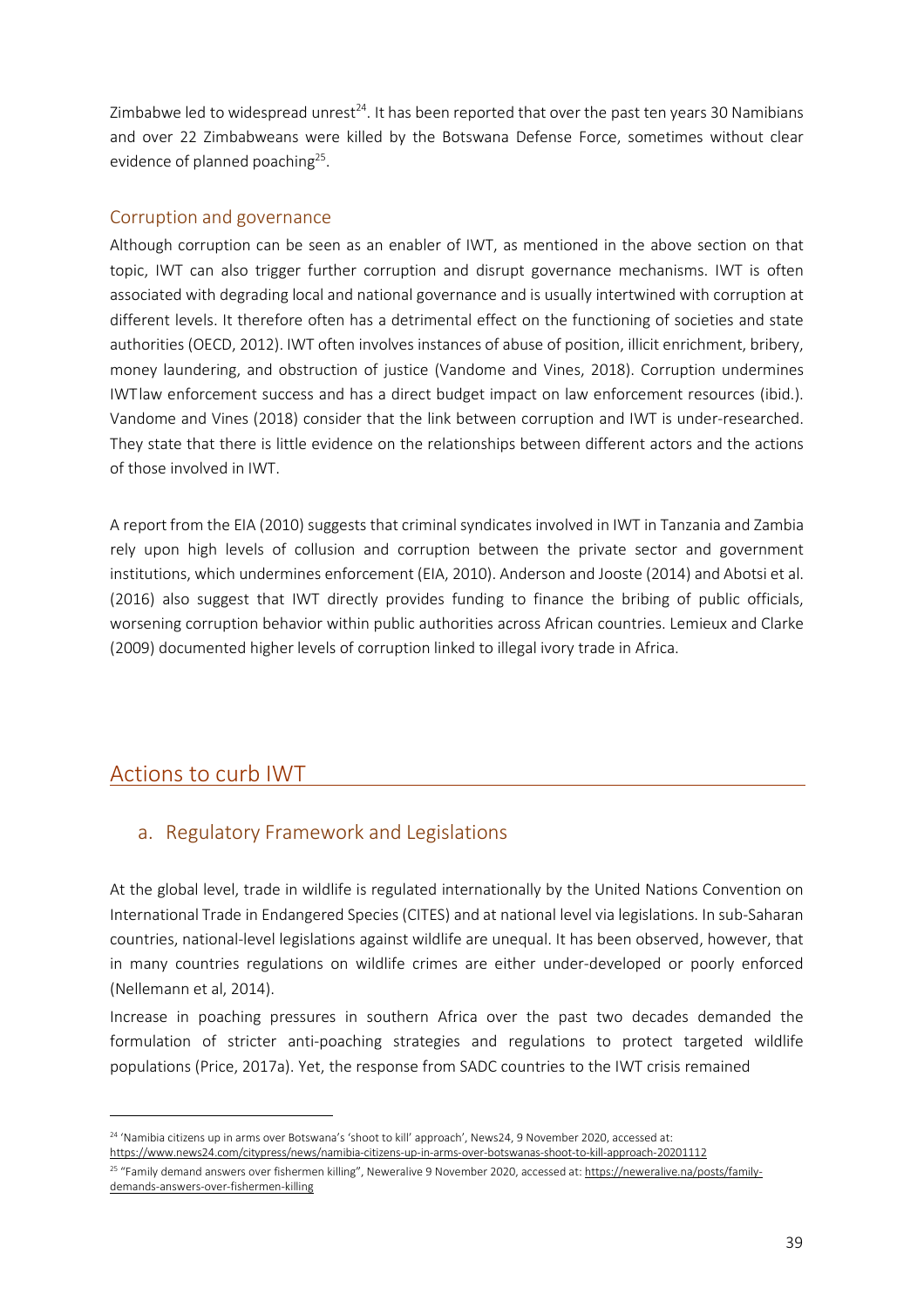uncoordinated for a long time, with each individual country tackling the issue in-country rather than cooperating as a network of states that face a common problem (ibid.). To tackle this issue, a Joint Extraordinary Meeting of the Ministers of Environment and Natural Resources from SADC member states in 2015, adopted the SADC Law Enforcement and Anti-poaching (LEAP) Strategy. The LEAP Strategy aims at reducing the level of poaching and illegal trade in wildlife fauna and flora and enhance law enforcement capacity in the SADC Region by 2021 focusing on: enhancement of legislation and judicial processes; minimization of wildlife crime and illegal trade; improvement and strengthening of field protection; integration of people and nature in natural resources management; and ensuring sustainable trade and use of natural resources (SADC, 2015). The meeting was attended by Angola, Botswana, Democratic Republic of Congo, Lesotho, Malawi, Mozambique, Namibia, South Africa, Swaziland, Tanzania, Zambia, and Zimbabwe, where these countries ministers approved the establishment of the Regional Wildlife Crime Prevention and Coordination Unit (WCPCU). This Unit should be supported by National Wildlife Crime Prevention Task forces comprising of Police, Wildlife, Customs, Defense, Immigration, Intelligence and Judiciary officials in each Member State (Price, 2017a).

In the SADC region, many countries have robust legislation in place that is theoretically capable of combating wildlife crime, however, implementation of these legislations is often poor (ibid.). Substantial differences exist across SADC countries in terms of the severity of penalties for violating local wildlife law. Countries with particularly stringent fines and/or lengthy jail sentences for a wide variety of wildlife offences include South Africa, Zimbabwe, Namibia, and Zambia. Some countries have recently amended or updated their principal legislations. Price (2017a) provides a detailed overview of different legal frameworks in place at regional and national level in sub-Saharan Africa.

#### <span id="page-39-0"></span>Highlights from national legal frameworks to combat the IWT in key SADC countries

Botswana: The Wildlife Conservation and National Parks Act (1992) is the main piece of legislation concerning wild animals in Botswana. Numerous regulations have been adopted under the Act to address wildlife crime. Under this Act, the following penalties are stipulated: seven years imprisonment and fine of BWP10,000 (US\$950) for hunting or capture of a protected species and for importing, exporting, re-exporting, or transporting through Botswana any wildlife item without apermit and five years' imprisonment and a fine of BWP5,000 for selling or processing unlawfullyobtained wildlife items. Stronger penalties are stipulated for casesrelating to rhinos or elephants. TheNational Anti-Poaching Task Team existsto improve collaboration between enforcement agencies anddevise a joint mechanism for combating wildlife crime (Price, 2017a).

Namibia: In Namibia, the legal framework used to be considered too lax in the face of increasing value illegal wildlife products, and increased poaching. To address this issue, the country recently passed into law the Nature Conservation Amendment Act, which significantly increases penalties for wildlife crime. It raised fines for rhino and elephant poachers from a maximum of N\$200,000 (US\$ 13,000) to N\$5 million (US\$330,000), and increased the fines for illegal possession of protected species to N\$10 million from the current N\$20,000 and imprisonment of five to ten years (LAC, 2017).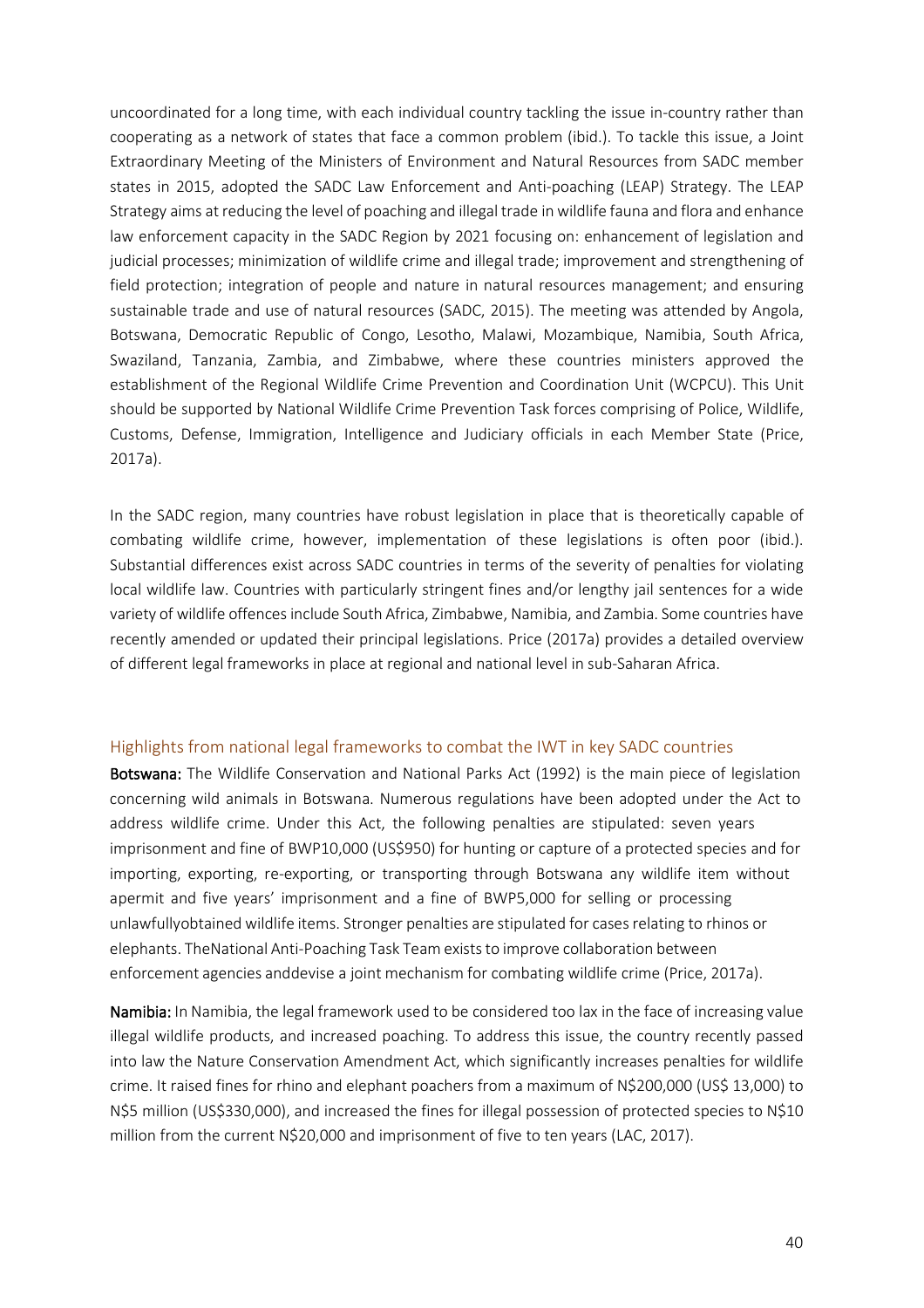Mozambique: Mozambique established an Inter-ministerial Task Force in 2011 which includes various key Ministries (Police, Customs, Military, Environment, Tourism and Forestry). The key institution is the parastatal Administration for Conservation Areas (ANAC) that is mandated to implement the new Conservation Law recently promulgated in Mozambique (Law of Conservation and Biodiversity) (SADC, 2015). In 2014, the new Conservation Law (Law No. 16/2014) was enacted; this coincided with a review of the Criminal Code of Mozambique, which also includes much heavier penalties for wildlife and environmental crime offenders. The highest fine under the Forests and Wildlife Law is not less than MT2,000,000 (US\$27,000) and not more than MT100,000,000 (US\$1.3 million) and the lowest fine ranges between MT1,000,000 (US\$13,500) and MT20,000,00 (US\$270,000) (WildlifeLawAfrica, 2019). The Forests and Wildlife Law and the Forestry and Wildlife Regulations do not provide for prison sentences. The Conservation Areas Law provides for imprisonment in certain circumstances. The lowest prison term is 2 years for committing offences using firearms or mechanical traps. The highest prison term ranges between 8 and 12 years for killing protected species without a license and using explosives, poisonous or toxic substances or their equivalent in the commission of an offence (ibid.). In early January 2015, the National Ivory and Rhino Action Plan 2015/2016 (NIRAP) was completed, setting out priority actions in wildlife conservation including legislation, frontline enforcement, and training programs. Those include effective prosecution and judicial handling of wildlife crime, national and international cooperation and improving law enforcement operations (Price, 2017a).

Malawi: Malawi passed a new National Parks a Wildlife Act in 2016, giving courts the power to put serious wildlife criminals behind bars for up to 30 years with no option of a fine. As part of a comprehensive effort to respond to the current poaching and international trade crises, Malawi has redoubled its efforts to improve its wildlife legislation, with the Malawi's National Parks and Wildlife Act (NPWA) inlight of the CITES National Legislation Project. In addition to the NPWA, there are a number of other Acts and Codes that could be used to prosecute wildlife crime. Legislation which could be used in addition to NPWA include: the Malawi Immigration Act, the Malawi Customs and Excise Act, The Malawi Penal Code, Malawi Firearms Act, Corrupt Practices Act, Malawi Forestry Act, Animal Protection Act, and the Malawi Money Laundering Act (Waterland et al, 2015).

Zambia: Zambia passed new regulations under the Zambia Wildlife Act, No. 14 of 2015, which came into operation on 6 November 2015. This Act contains new offences and penalties to be applied to wildlife crime related cases. It demonstrates the Government of the Republic of Zambia's commitment to combatting the illegal wildlife trade and protecting Zambia's natural heritage by setting out significantcustodial sentences and fees proportionate to the serious nature of the crime. The illegal hunting of an elephant or rhino is now charged with 5 to 20 years of prison and the illegal possession of a government trophy can be fined between K300,000-600,000 (US\$ 14,250- 29,000) and charged up to 7 years of prison<sup>26</sup>.

South Africa: Its principal legislation, the National Environmental Management: Biodiversity Act, Act 10 of 2004 (NEMBA) sets forth the general framework for wildlife protection in the country and creates

<span id="page-40-0"></span><sup>26</sup> <https://www.ad-dicts.com/wp-content/uploads/2017/05/Wildlife-Crime-Penalties.png>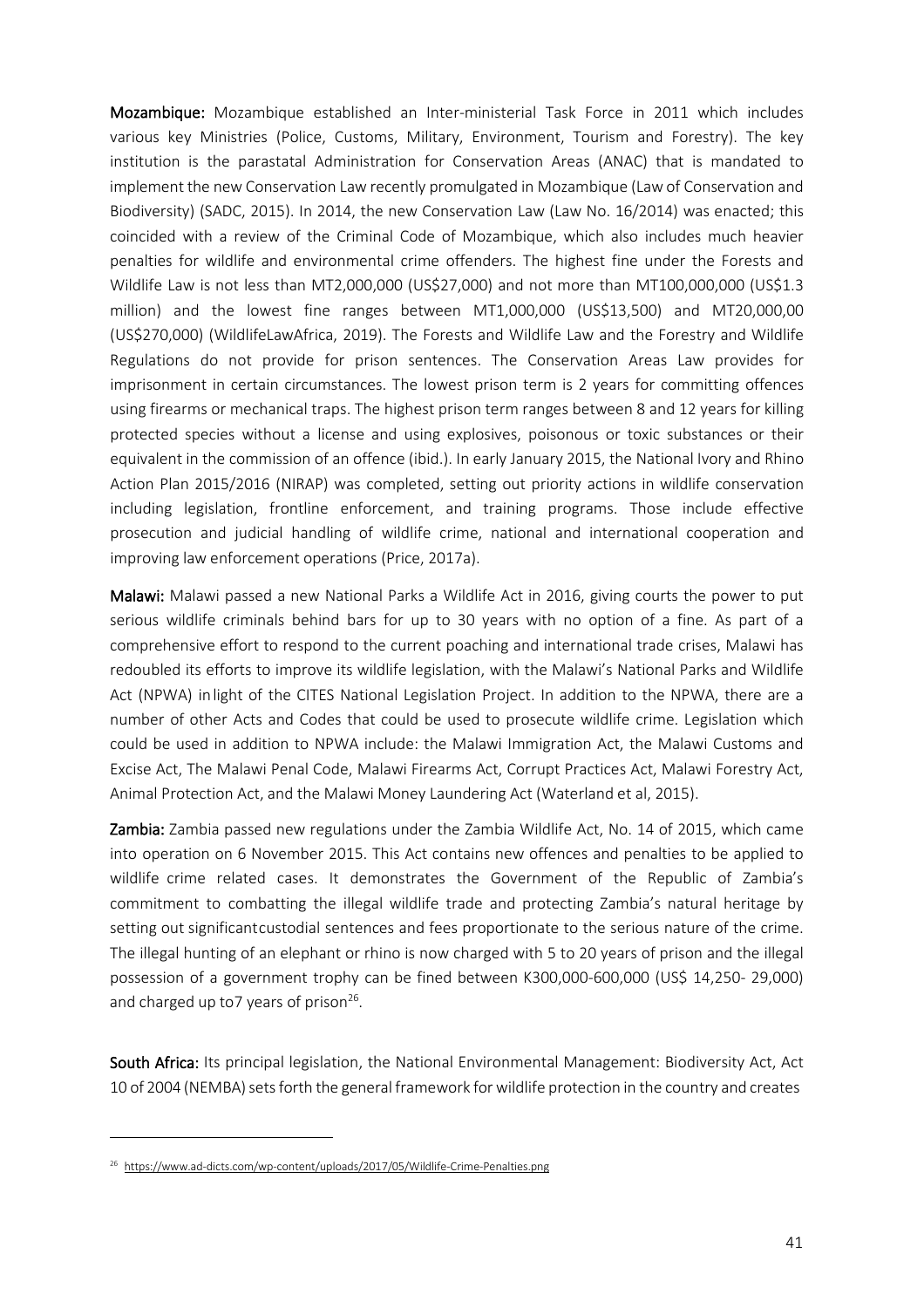a list of Threatened or Protected Species. The regulation establishes stringent penalties, including fines and/or imprisonment, for activities such as the illegal hunting, killing, import, export, possession of a threatened or protected species, or related offences concerning false documentation and permits. Over the last few years, the severity of penalty fines for wildlife crimes has increased sharply, largely through amendments to relevant legislations. Penalties under the Threatened or Protected Species (TOPS) regulations are a maximum of R5 million (US\$415,000) and/or a maximum of five years of imprisonment, and NEMBA penalties provide for imprisonment for a maximum period of 10 years and/or a fine to the maximum of R10 million (US\$830,000) or three times the value of the listed species in respect of which the offence was committed, whichever is the greater, and/or a maximum of ten years' imprisonment(CER, EWT and Lewis Foundation, 2018). Provincial laws are also a key component of the effort to regulate wildlife trade in South Africa. There are nine provinces in South Africa, each of which has an authority mandated to implement the national wildlife act with their own legislation, and a dedicated law-enforcement unit. Within the Department of Environment, Forestry and Fisheries (DEFF), specific training has been given to individuals known as Environmental Management Inspectors (EMIs), also informally known as "green scorpions", who do not have prosecutorial powers, but are involved in initial arrests of wildlife crime offenders at poaching sites, exit points and at border controls. Yet, research suggests that the law can differ substantially from one province to another allowing for numerous loopholes to exist in effective law enforcement (Jayanathan, 2016).

Tanzania: The main piece of legislation of Tanzania regarding wildlife is the Wildlife Conservation Act (2009). This Act has replaced the Act of 1974. Although Tanzania's Wildlife Conservation Act 2009 provides for a minimum of five years imprisonment or a fine for illegal wildlife trade, the equivalent legislation in the autonomous region of Zanzibar stipulates a maximum penalty of six months imprisonment or a fine of US\$185 equivalent. In 2014, Tanzania established a National Elephant Action Plan, a National Ivory Action Plan (NIAP) and a national strategy to combat the illegal wildlife trade. Under the NIAP process, the country has significantly improved legislation and law enforcement performance, resulting in more arrests, prosecutions, and higher penalties to address ivory trafficking (Little, 2019).

Zimbabwe: The Environmental Management Act (1975, amended in 2001) sets out the general legal framework for environmental matters, addressing environmental institutions, planning, standards, and impact assessment. Zimbabwe has enacted detailed legislation, namely the Parks and Wildlife Act 22/2001, implementing its obligations under CITES and providing for a relatively comprehensive series of offences and penalties governing illegal trade in wildlife. Fines for poaching (illegal hunting) under the PWA range from US\$ 400 to US\$ 500 for less serious poaching. Penalties are greater for ivory and trophiesfrom rhinoceros or other specifically protected animals and include a fine up to US\$5,000 the highest level in Zimbabwe's standard level of fines. (Price, 2017a).

However, it is important to note that Zimbabwe does not regulate trafficking which leaves the brokers and criminals free to facilitate the movement across borders (Wyatt & Kushner, 2014). Many institutions in Zimbabwe, including the Zimbabwe Conservation Task Force, an anti-poaching organization, call for tougher treatment of those convicted of poaching to set a serious example and prevent would-be future poachers (ibid.).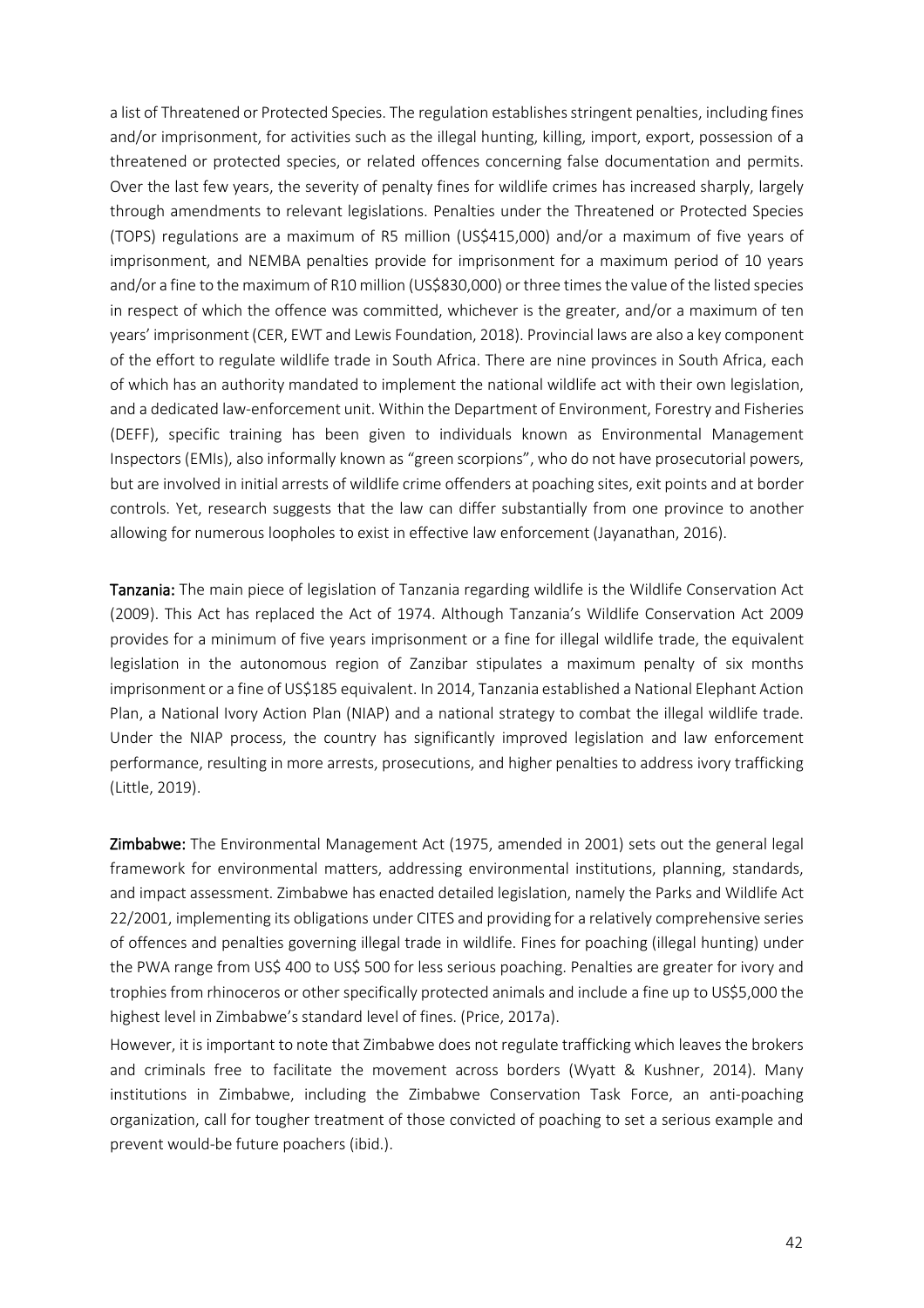Angola: Angola is considered to have lax laws on IWT. The Decree on Hunting regulations sets a maximum penalty in relation to the killing of elephants include a total fine of AOA333,450 (US\$3,747) (Mauck, 2013). Weak penalties for some offences couple with critical gaps in legislation, had made Angola a country where wildlife crime was 'worth the risk (UK Aid, 2019). However, legislations are currently under revision to establish stricter penalties (Panthera pers. comm., 2020). Combating IWT is contributing to the nation's ambition to develop a tourism industry and is a critical part of restoring human security in the wake of conflict.

## <span id="page-42-0"></span>Enhancement of legislation and judicial processes in the SADC region.

Legislation can only have the desired impact if it is effectively implemented, however; in some SADC members states, such implementation is still lacking, and combating wildlife crime has not been set as a priority for enforcement by policy and decision-makers. Many countries have good legislation but have only limited capacity for implementation. Mandatory minimum penalties for poaching are considered an effective way to ensure implementation by removing the discretion of the courts to give light penalties. However, the effectiveness of legislations mostly relies on effective magistrates and prosecutors (SADC, 2015).

Wildlife prosecutions: Wildlife crime is often not considered 'serious crime' and police pursue other crimes more vigorously. Magistrates need to be well versed in the relevant legislation and understand the effect of wildlife crime on the local and national economy. The monitoring and tracking of court cases can motivate judges and maintain momentum in court proceedings (SADC, 2015). This type of monitoring is well established in Namibia and supported throughout the SADC regions as part of various projects (Jayanathan, 2016)

Moreover, many law enforcement agencies in range, transit and destination states require additional technical and financial assistance to address capacity gaps, including help to better prevent, detect and investigate wildlife trafficking, and better training and protocols on how to secure and deal with specimens once seized or confiscated. Criminals will continue to exploit legislative and enforcement loopholes (UNODC, 2020).

## <span id="page-42-1"></span>b. Enforcement and Prevention: Anti-poaching and anti-trafficking on the ground

Law enforcement and prevention efforts are key to short and medium-term actions against IWT at national and regional levels. In the SADC region governments, NGOs and private actors get involved in local, national, and regional actions through the establishment of anti-poaching units, intelligence gathering and cooperation around investigation, as well as prevention measures.

A highlight of different initiatives and approaches to prevention, anti-poaching, and anti-trafficking efforts on the ground across southern Africa is presented below.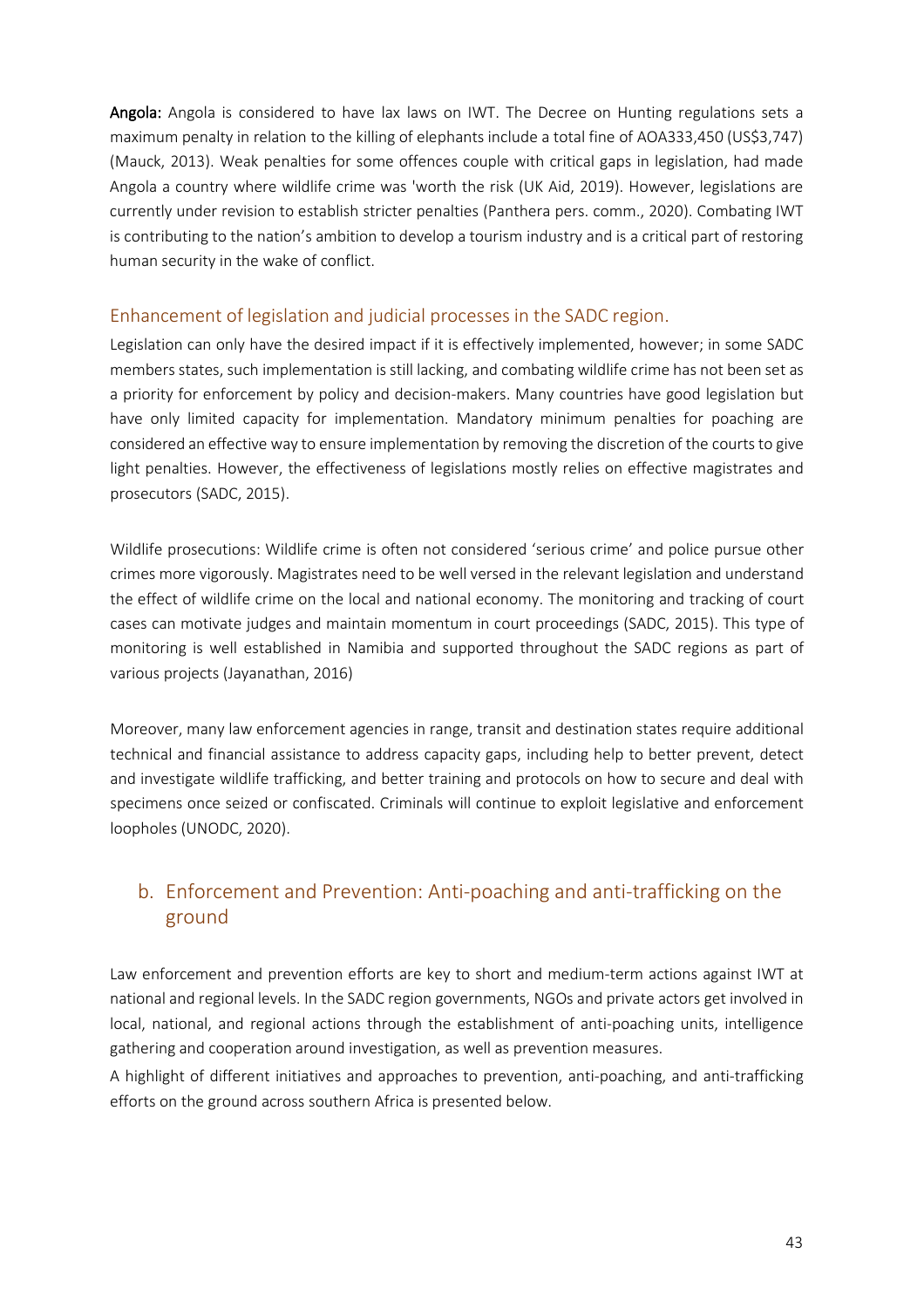#### <span id="page-43-0"></span>Anti-poaching units at local and national levels

Most countries in SADC have established systems of protections in and around conservation areas through the creation of anti-poaching units (APU), which come in addition to traditional park rangers and game guards already patrolling in specific areas. APUs usually patrol and de-snare in dedicated areas on foot, by vehicle or sometimes by air with helicopters. They track potential poachers or carriers of wildlife products. Recently, more and more APUs are supported by sniffer dogs. Canine units have proven to be a highly effective tool in supporting anti-poaching efforts, owing to their excellent sense of smell, being able to track down poachers and detect illegally trafficked rhino horn, giving teams the ability to stop poachers<sup>27</sup>.

Across the region, many APUs are publicly funded and tightly linked to either police services or nationaldefense forces. In Zambia, the Directorate of National Parks and Wildlife has deployed 23 Intelligenceand Investigation Units with the support of the Wildlife Crime Prevention program (WCP pers. comm. 2020). In Namibia, the Wildlife Protection Services Division coordinates of the Ministry of Environment provides anti-poaching efforts on the ground with units such as the dog unit, which can be deployed anywhere across the country. In South Africa, the Environmental Management Inspectors, known as "Green Scorpions", are the law enforcement arm of the Department of Environment, Forestry and Fisheries and provide patrolling and investigation services across the country.

Private sector organizations and local NGOs also set up private anti-poaching units to support public efforts or provide services to private game reserve owners. There is a wide range of private security service contractors specialized in anti-poaching. Some of these private contractors are non-profit organizations dedicated to wildlife protection, such as the African Wildlife Defense Force<sup>28</sup>. In South Africa, many game reserve owners resort to hiring professional security services to protect their wildlife (Minnaar and Herbig, 2018).

Some anti-poaching units involve the hiring of neighboring community members as scouts and rangers into APUs, some even involve former poachers. For instance, in Tanzania's Serengeti National Park, the Grumeti Fund employs a team of 100 anti-poaching game scouts tasked to patrol across the 350,000-acre reserve – at camps or in Observation Posts, as a free-ranging Mobile Patrol Unit or as part of the Special Operations Group<sup>29</sup>. In South Africa, the all-female Black Mambas anti-poaching unit<sup>30</sup> has proven highly effective in its anti-snaring and anti-poaching patrols<sup>31</sup>. The Black Mambas Anti-Poaching Unit was founded in 2013 by Transfrontier Africa NPC to protect the Olifants West Region of Balule Nature Reserve. Within the first year of operation the Black Mambas were invited to expand into other regions and nowprotect all boundaries of the 62,000 ha Balule Nature Reserve, part of the Greater Kruger Area in South Africa. In Zimbabwe, the International Anti-Poaching Foundation established another all-female unit known as the Akashinga, initially patrolling the Phundundu wildlife

<span id="page-43-2"></span><span id="page-43-1"></span><sup>27</sup> <https://www.savetherhino.org/programmes/anti-poaching-canine-units/>

<sup>28</sup> <http://africanwildlifedefenceforce.com/index-1.html>

<span id="page-43-3"></span><sup>&</sup>lt;sup>29</sup> <https://www.grumetifund.org/our-work/anti-poaching-and-law-enforcement/>

<span id="page-43-4"></span><sup>30</sup> <https://www.blackmambas.org/>

<span id="page-43-5"></span><sup>31</sup> <https://www.un.org/africarenewal/news/mostly-female-anti-poaching-unit-south-africa-wins-top-un-environmental-prize>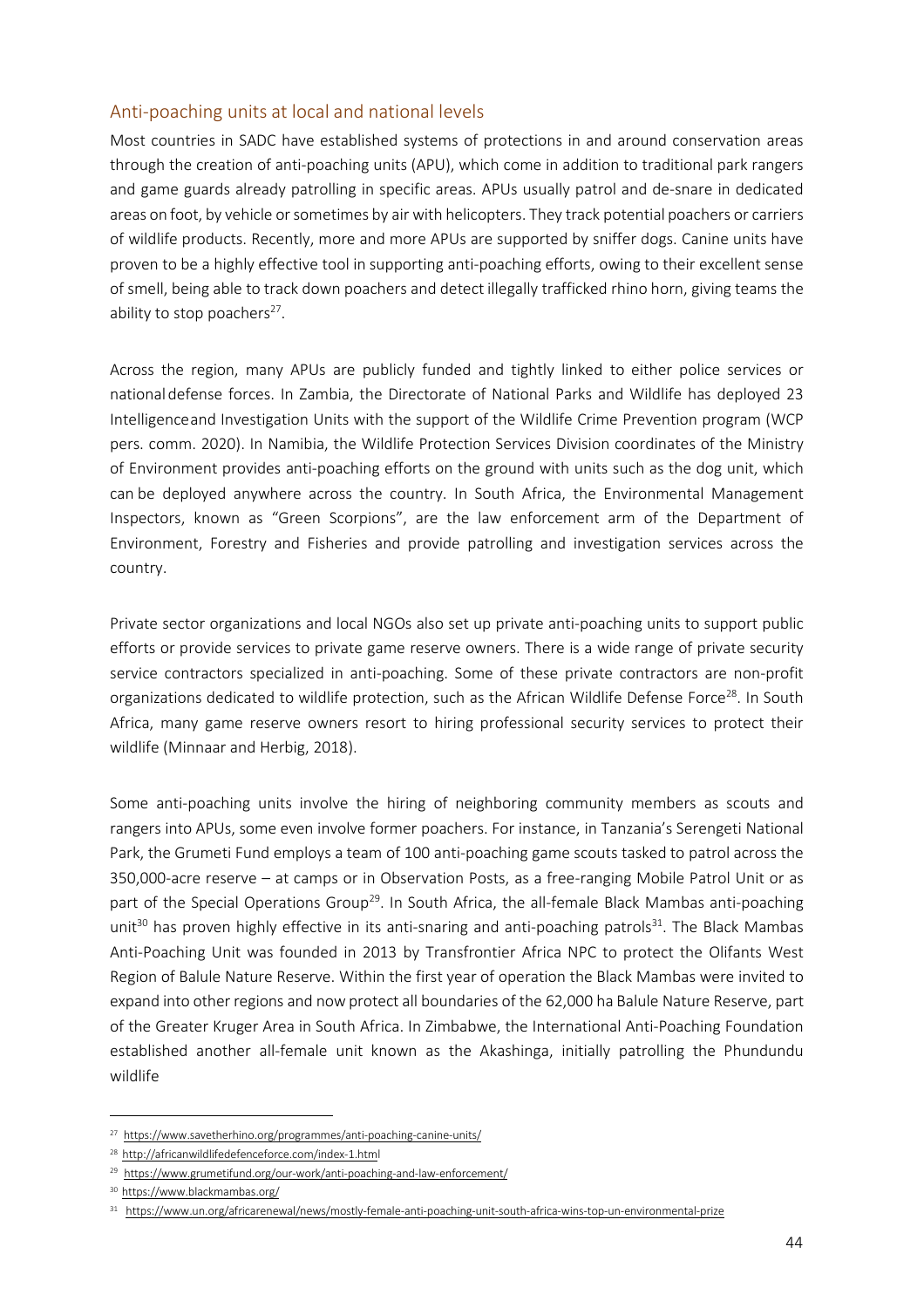area $32$ . Many other similar initiatives could be cited, such as the Nsama Community Scout Anti-Poaching Unit financed by the International Elephant Foundation, or the Conservation South Luangwa anti-poaching unit in Zambia.

#### <span id="page-44-0"></span>National level coordination: multi-agency teams

The wide array of public and private actors involved in anti-poaching and anti-trafficking efforts requires an extensive amount of communication and cooperation to ensure effective actions. Some countries in SADC have taken this step by establishing information sharing systems and multi-agency task force coordinating actions and centralizing information.

In Malawi, an Inter-Agency Committee to Combat Wildlife Crime (IACCWC) was recently established comprising senior representativesfrom the Malawi Police Services(MPS), Ministry of Justice, Judiciary, DNPW, Anti-Corruption Bureau (ACB), Financial Intelligence Unit (FIU), MRA, Department of Forestry, National Intelligence Bureau (NIB), Malawi Defense Force (MDF), Department of Immigration (DoI), DPP and INTERPOL (Jayanathan, 2016).

In South Africa, the National Wildlife Crime Reaction Unit (NWCRU) consists of representatives from theSouth African Police Service (SAPS), South African National Parks, national and provincial nature conservation officials, the National Prosecuting Authority (NPA) and INTERPOL.

In Namibia, the Blue Rhino Task Team ensures coordination between the Wildlife Crime Unit of the Ministry of Environment, the Namibian Defense Force, and the Namibian Police service, as well as thejudiciary and prosecution authorities. This cooperation enables the government to maintain an updated database of seizures and prosecution cases with monthly wildlife crime report issued for police and regional courts.

In Tanzania, the Multi-Agency Task Team (MATT) is led by the Tanzania Police Force and includes the Tanzania Forest Services, the Wildlife Division, Fisheries Division, Tanzania Intelligence and Security Services and seeks engagement with the criminal justice system.

The multi-agency platforms have often proven essential in increasing the effectiveness of antipoaching actions on the ground, but also in investigating and tackling crime at syndicate level by sharing key intelligence services.

## <span id="page-44-1"></span>Regional and international cooperation efforts

Cooperation between countries in SADC and beyond is also a key step to curtail cross-border networks carrying IWT. Platforms such as SADC and the Kavango-Zambezi (KAZA) TFCA are promoting multilateral coordination, while bilateral agreements are also developing in the region.

In 2015, the SADC Ministers for Environment and Natural Resources, in cooperation with the MinisterialCommittee of the Organ on Politics, Defense and Security Cooperation, adopted the SADC Law

<span id="page-44-2"></span><sup>32</sup> [https://www.nationalgeographic.com/magazine/2019/06/akashinga-women-rangers-fight-poaching-in-zimbabwe-phundundu-wildlife](https://www.nationalgeographic.com/magazine/2019/06/akashinga-women-rangers-fight-poaching-in-zimbabwe-phundundu-wildlife-area/#%3A%7E%3Atext%3DThe%20Akashinga%2C%20or%20%E2%80%9Cbrave%20ones%2Cthe%20country%27s%20most%20iconic%20wildlife.%26text%3DPetronella%20Chigumbura%2C%20a%20member%20of%2Ctechniques%20in%20the%20Zimbabwean%20bush)[area/#:~:text=The%20Akashinga%2C%20or%20%E2%80%9Cbrave%20ones,the%20country's%20most%20iconic%20wildlife.&text=Petrone](https://www.nationalgeographic.com/magazine/2019/06/akashinga-women-rangers-fight-poaching-in-zimbabwe-phundundu-wildlife-area/#%3A%7E%3Atext%3DThe%20Akashinga%2C%20or%20%E2%80%9Cbrave%20ones%2Cthe%20country%27s%20most%20iconic%20wildlife.%26text%3DPetronella%20Chigumbura%2C%20a%20member%20of%2Ctechniques%20in%20the%20Zimbabwean%20bush) [lla%20Chigumbura%2C%20a%20member%20of,techniques%20in%20the%20Zimbabwean%20bush.](https://www.nationalgeographic.com/magazine/2019/06/akashinga-women-rangers-fight-poaching-in-zimbabwe-phundundu-wildlife-area/#%3A%7E%3Atext%3DThe%20Akashinga%2C%20or%20%E2%80%9Cbrave%20ones%2Cthe%20country%27s%20most%20iconic%20wildlife.%26text%3DPetronella%20Chigumbura%2C%20a%20member%20of%2Ctechniques%20in%20the%20Zimbabwean%20bush)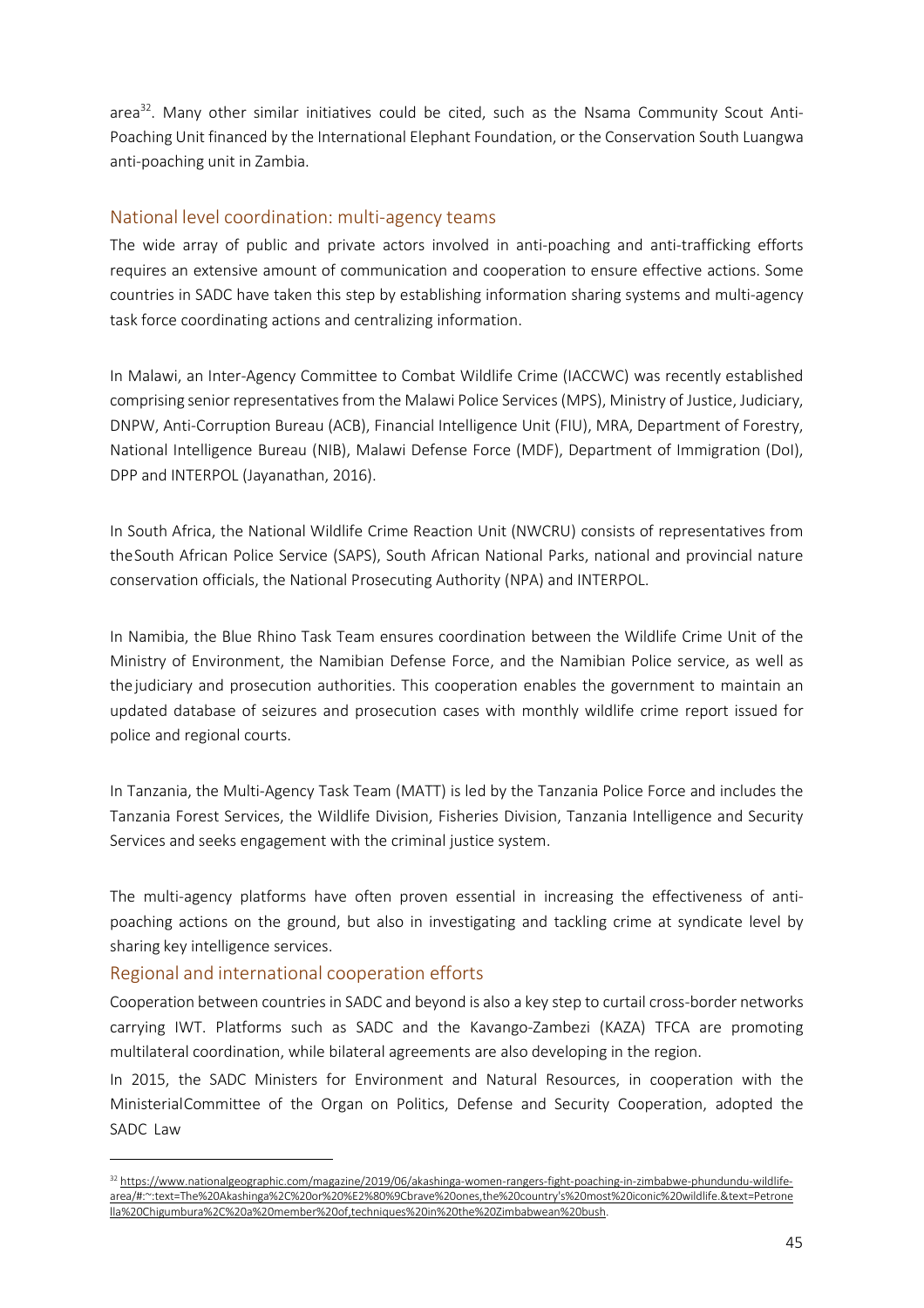Enforcement and Anti-Poaching (LEAP) Strategy for 2016–2021. The SADC LEAP Strategy serves as a guiding instrument for Member States, defining the main strategic areas and actions to combat poaching and illegal wildlife trade in the region. It also outlines success factors and thus allows for its monitoring and evaluation. The major elements of the strategy are:

- Enhance legislation and judicial processes.
- Enable cross-border collaborative intelligence operations and analysis of nationwide data on wildlife contraband trafficking.
- Integrate people and nature into conservation and development processes.
- Ensure sustained trade in and use of natural resources.
- Train scouts and rangers for field site operations, increase ranger patrols and introduce a ranger-based monitoring system.
- Establish a SADC Wildlife Crime Prevention and Coordination Unit (WCPCU) to coordinate the enforcement of laws, and to detect and monitor trafficking, trading, and harvesting of illegal wildlife resources.

The LEAP Strategy also targets the development of the information sharing platform TWIX (Trade in Wildlife Information eXchange) in SADC in cooperation with the global Partnership against Poaching and Illegal Wildlife Trade and building on the experience made in some western and central African countries.

Conservation areas close to borders are often poaching hotspots and the effectiveness of actions on both sides of the borders necessitate cooperation and coordination. For this purpose, the five KAZA Member States adopted guidelines and rules for joint anti-poaching operations. In the past, ranger patrols would have to stop their pursuit of poachers when they crossed a national border. With the new standard operating guidelines in place, the teams can coordinate their actions faster and even cross over into another KAZA Member State while in pursuit of poachers. Through improved intelligence sharing, it is possible to warn law enforcement officials across KAZA countries of poaching activities, to identify poaching patterns and to plan enforcement proactively (GIZ, 2018).

Another cooperation platform created in 1996 is the Rhino and Elephant Security Group/INTERPOL - Environmental Crime Working Group (RESG). Members include government law-enforcement bodies from within the SADC region including Botswana, Malawi, Mozambique, Namibia, Swaziland, Tanzania, Zambia, and Zimbabwe. The RESG has focused upon nine key areas of engagement, which are law enforcement, intelligence, procedures for effective investigation and prosecution and for minimizing illegal international trade, security and management of rhino horn and ivory stocks, co-ordination, networking and information exchange, training and capacity building, positive public involvement, awareness and education, international and regional conventions, and sustainability, functioning and support of RESG. (TRAFFIC in Jathanayan, 2016).

At the bilateral level, a non-exhaustive list of MoUs includes South Africa and Mozambique, Mozambique and Tanzania, and Namibia and Botswana, with the aim to strengthen bilateral crossborder collaboration tackling the gaps in cross-border wildlife crime legislation and trafficking. For instance,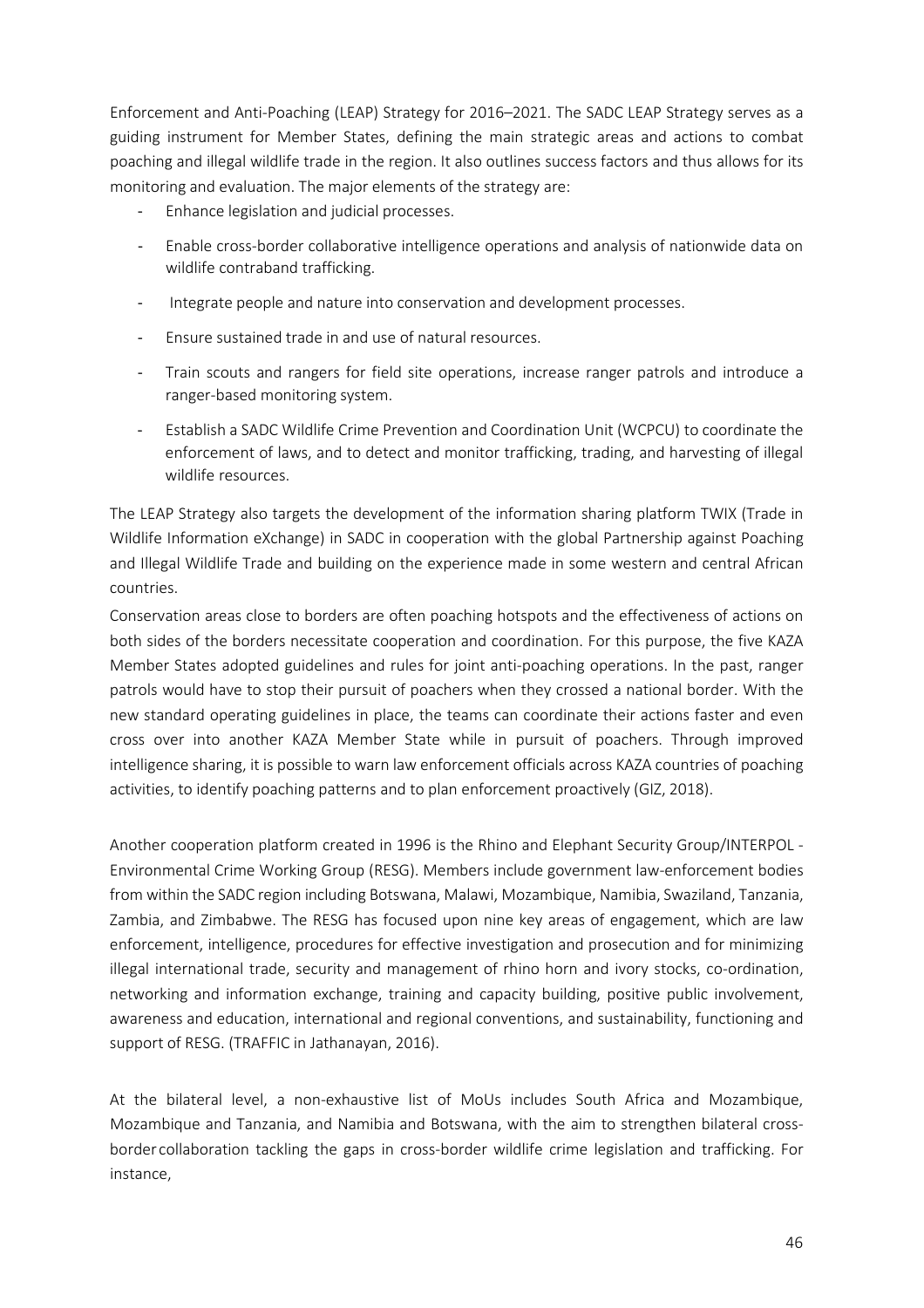Malawi and Zambia aim at establishing a cross-border radio system for improved coordination of antipoaching units between Malawi and Zambia in the Kasungu-Lukuszi TFCA (GIZ, 2018).

An example of a successful field cooperation is the 2013 Operation Wildcat in East Africa involved wildlife enforcement officers, forest authorities, park rangers, police, and customs officers from five countries ‒ Mozambique, South Africa, Swaziland, Tanzania and Zimbabwe. The operation resulted in 240 kg of elephant ivory, 20 kg of rhino horns, 637 firearms, and 44 vehicles being seized, and 660 arrests made (Price, 2017b).

## <span id="page-46-0"></span>Prevention: dehorning

Another common action to prevent or mitigate poaching risks is the dehorning of rhinos. Dehorning is currently used in many game reserves across South Africa and conservation areas in Namibia. These actions are costly (See section on economic impacts above) and prove to have mixed results depending on poachers' behaviors, and communication about dehorning activities deterring poaching motivations.

Initially, dehorning appeared to be successful. In 1989, Namibia became the first country in Southern Africa to use dehorning as a rhino anti-poaching protective measure. This dehorning, coupled with improvements in security and funding for anti-poaching, appeared to have contributed to the reduction in rhino poaching losses in that country (Lindsey & Taylor, 2011 in Minnaar and Herbig, 2018). However, with prices of rhino horns skyrocketing dehorning has become less and less worthwhile.

Dehorning in the absence of intensive security has become ineffective. Furthermore, horn stumps are still valuable to poachers, and depending on the size of the original horn, at least 500 grams to one kilogram of horn remains on a dehorned rhino (Minnaar and Herbig, 2018).

Since 2008, the dehorning of rhino was implemented as an anti-poaching deterrent by many of the privately-owned reserves in South Africa. However, dehorning is often seen as a last resort effort to keep rhinos alive. There have been doubts whether it, in fact, deters poachers from planning or entering a conservation area. Dehorning is also a temporary protective measure since the horn grows back, thereby tempting the poachers back (Gilchrist, 2014: np; Toon & Toon, 2016: np; Somerville, 2016: np; Save the Rhino, 2017: np in Minnaar and Herbig, 2018).

## c. Community-based: wildlife-based livelihoods, wildlife utilization rights.

<span id="page-46-1"></span>Poaching behaviors in southern Africa are tightly linked with local communities' relationship with wildlife, as well as the access to local economic opportunities for these communities. A key component of reducing wildlife crime thus lies in creating an environment where a live animal can generate benefits and istherefore valued by local people. It is also essential to try and reduce the need to resort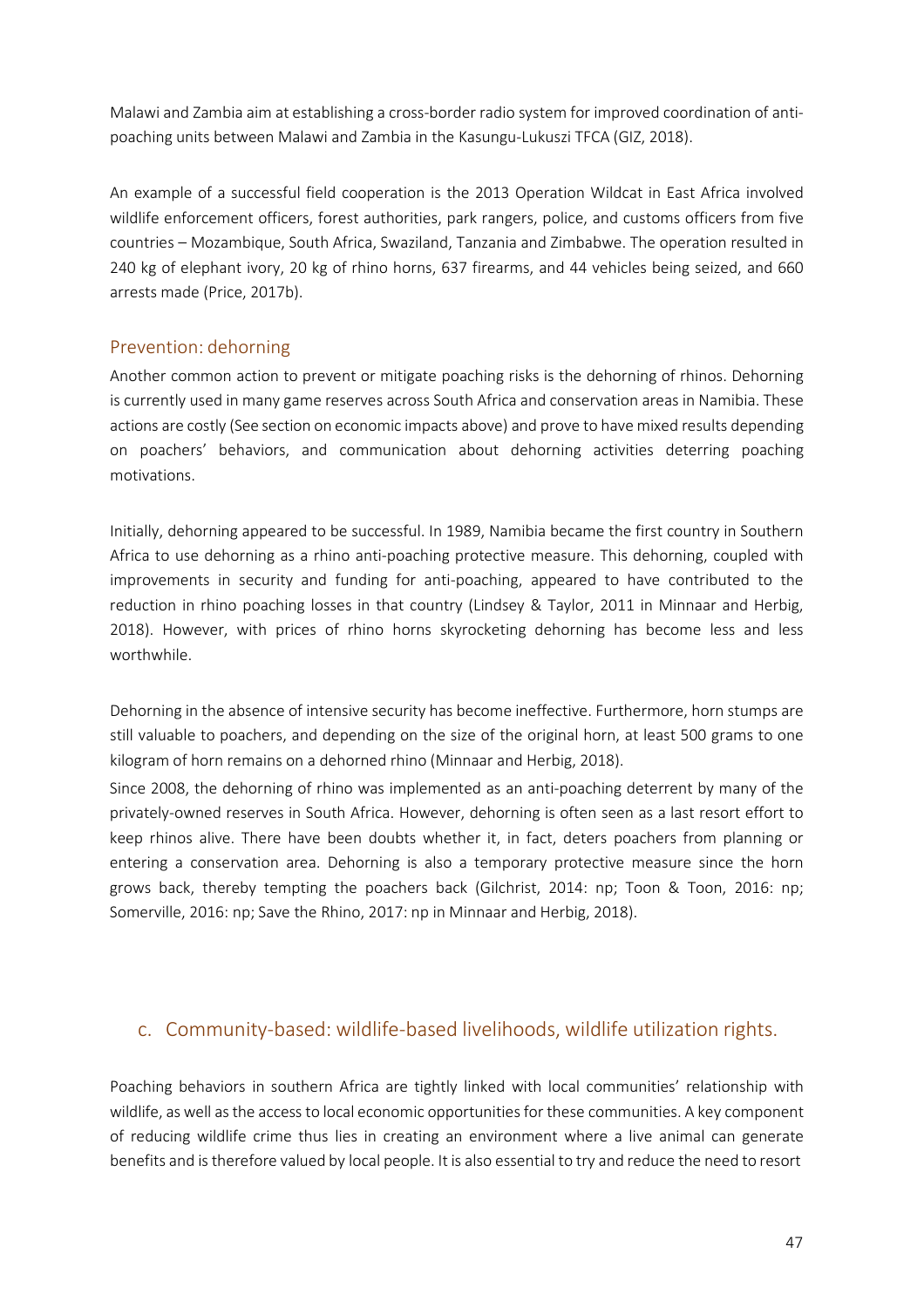to poaching for income generation, by creating alternative opportunities. Literature seems to suggest that in many southern African countries' communities lack clear rights to the land or the wildlife they live with, which limits incentives to protect wildlife (Lindsey et al., 2015). Therefore, people resort to illegal poaching as a means to benefit from wildlife. Yet some countries in SADC have taken significant steps towards enabling local communities to benefit from wildlife through tourism and legal hunting, by establishing ownership and benefit sharing frameworks. Yet in many cases, ownership transfer is only partial, with the effect that government retains significant proportions of revenue from wildlife (Lindsey et al, 2015).

SADC also promotes local stewardship across multiple land-use areas to conserve biodiversity and increase the welfare and socio-economic development of rural communities, especially in TFCAs (SADC, 2015).

#### Namibia CBNRM program

Namibia's community-based natural resource management framework seeks to create conditions that promote proconservation behavior by rural communities. This is achieved primarily through provision of property rights and incentives through locally accrued and distributed benefits from wildlife and tourism (Muntifering et al, 2015). In 2018 community conservation facilitated 4,926 jobs and generated N\$147.5 million (US\$10 million) in returns for local communities (NACSO, 2019).

#### Zimbabwe CAMPFIRE

In Zimbabwe, the Communal Areas Management Programme for Indigenous Resources (CAMPFIRE), which devolved ownership of protected areas, was a pioneer for promoting community inclusion in conservation. A study from Frost and Bond (2008) estimated that between 1989–2001, CAMPFIRE generated over US\$20 million of transfers to the participating communities, 89% of which came from sport hunting. Yet the scale of benefits varied greatly across districts, wards, and households (Frost andBond, 2008).

#### Botswana CBNRM

Botswana's community-based natural resource management (CBNRM) program is based on community-based organizations (CBOs) to which the government devolves land. Of the country's rural population, 61% live in CBO areas. While primarily used for wildlife-based revenues, this has widened to include veld products, historical sites, landscapes, and other natural resources (Vandome & Vines, 2018). Ecotourism contributes greatly to Botswana's economy through employment, infrastructure investment and linkages to retail and service industries. For example, in 2012, 14 ecotourism organizations employed 610 people and generated revenue of over US\$600,000 in Botswana's Okavango Delta (Vandome & Vines, 2018).

#### Mozambique: Sustainable Wildlife Use of Marromeu National Reserve

Under the MozBIO project, co-management frameworks have been developed to allow local communities to benefit from wildlife tourism in conservation areas, for instance through the Sustainable Wildlife Use of Marromeu National Reserve. In 2017, this generated more US\$3 million in income derived from tourism and wildlife utilization in targeted CAs and returned to communities. $33$ 

<span id="page-47-0"></span><sup>33</sup> World Bank project results are published at :

<https://geowb.maps.arcgis.com/apps/MapJournal/index.html?appid=5a7c9b975d6041aabc95b709064b039a>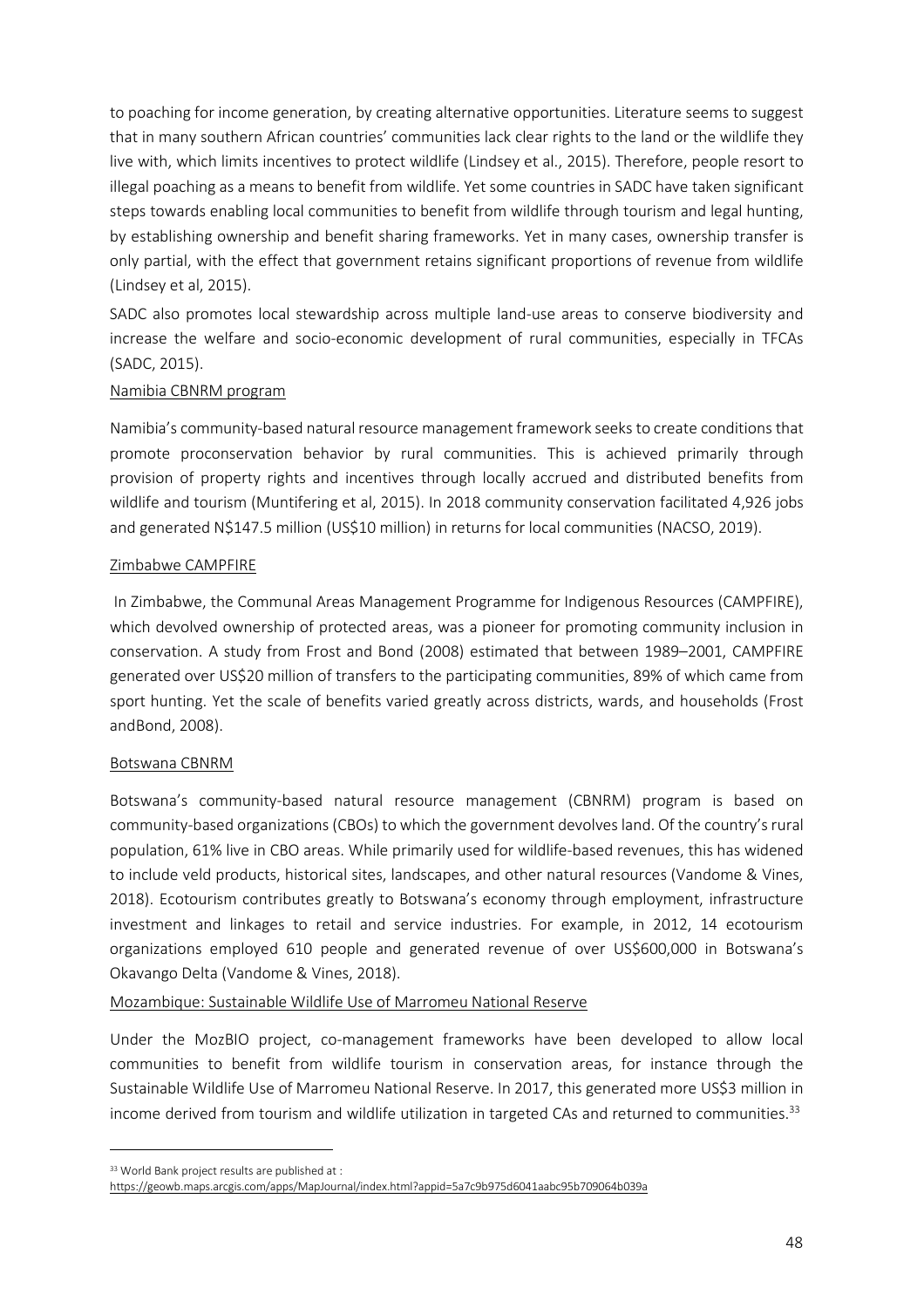The project also reports that support to Conservation Areas enable the creation of 31,000 local jobs.Wildlife resources are an important part of rural development in Mozambique.

#### Malawi: Wildlife Policy and Local Community Participation

The Wildlife Policy of Malawi (2000) (WP) and the NPWA present significant opportunity for community involvement and participation in the management of Malawi's wildlife, especially on customary land and open areas like wetlands. This stronger orientation to the involvement of people, user groups, in the natural resources management policies sets the stage for the creation of Community Conservation Areas (CCAs) and Wildlife Management Authorities (WMAs) (Waterland et al, 2015).

#### Tanzania

The country boasts of political will and stability which is a key contributing factor to successful wildlife conservation. It also has in place a policy and legal framework to ensure proper conservation and protection of wildlife. There is also plenty of local community and private sector support in wildlife conservation. The country intends to Increase capacity of local communities to pursue sustainable livelihood opportunities and eradicate poverty (SADC, 2015).

## d. Awareness raising

#### <span id="page-48-1"></span><span id="page-48-0"></span>Creating awareness within communities

Across southern Africa, NGOs and national authorities also invest in awareness raising and communication campaigns on the impacts and risks related to IWT. Communication on regulations and sanctions is also essential to reduce motivations to get involved in wildlife crime. In efforts to create awareness about IWT and promotion of wildlife conservation, there exist several international and national awareness campaigns, such as World Rhino Day and World Ranger Day, to create awareness among local communities and the public. World Ranger Day is held annually in South Africa to commemorate those rangers who have lost their lives in the line of duty, and to celebrate the commitment of rangers who battle poaching in protected areas all year long.

World Rhino Day has also been the opportunity to carry awareness events in local communities. In Namibia, soccer tournament with schoolkids in the Kunene region are held every year, and partnerships to hold these tournaments with other countries is also planned (NNF, pers. comm., 2019) In South Africa, rhino day soccer tournaments are also carried to promote rhino protection among school learner and within their communities as part of the Rhino Ambassadors program, which aims to raise awareness about rhino conservation<sup>34</sup>.

Many communication and awareness campaigns are carried out in other countries throughout the region. More specifically, the communication on the regulations and sanctions at local level around national parks in Malawi. In Mozambique, the Joaquim Chissano Wildlife Preservation Initiative, launched in November 2013, raises awareness over the high level of poaching of protected wildlife species, particularly rhino and elephant, for illegal trafficking of their trophies by international criminal

<span id="page-48-2"></span><sup>34 &#</sup>x27;Using soccer to save rhinos', 26 June 2019, Earthprotect accessed at:: [https://www.earthprotect.com/blogs/entry/3310-using-soccer](https://www.earthprotect.com/blogs/entry/3310-using-soccer-to-save-rhinos-1)[to-save-rhinos-1](https://www.earthprotect.com/blogs/entry/3310-using-soccer-to-save-rhinos-1)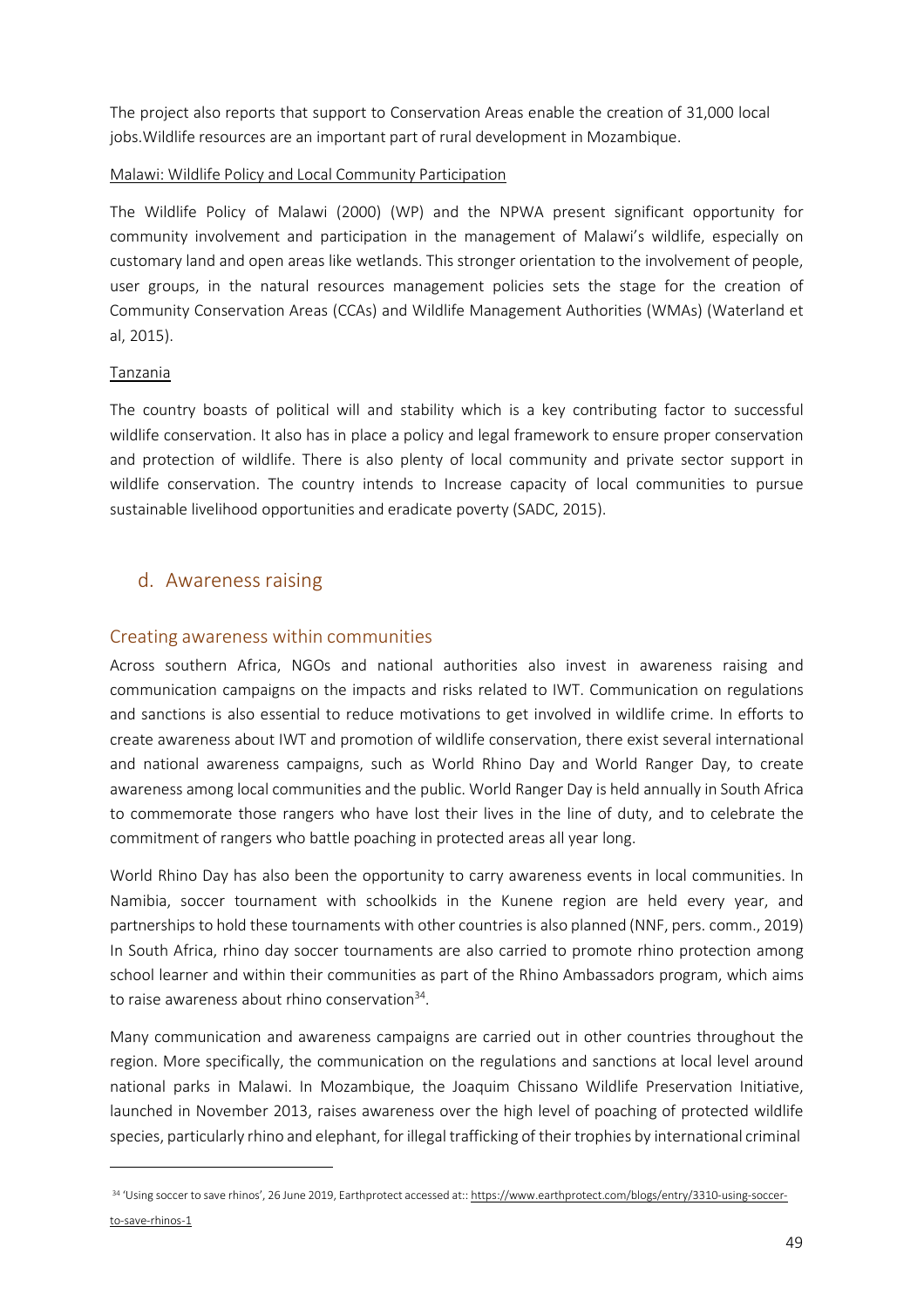syndicates (SADC, 2015). The WCP program in Zambia also runs awareness campaigns on the detrimental effects of illegal wildlife crime in Zambia, such as the Bushmeat Awareness Campaign.

#### <span id="page-49-0"></span>Raising awareness among tourists

Informing on the regulations associated with the illegal possession and trade of wildlife products and impacts of IWT among tourist groups also plays a role in tackling potential demand in-country. Many SADC countries have invested in billboards and advertisement campaigns around airports and in key tourist areas for this purpose.

#### <span id="page-49-1"></span>Raising awareness and understanding among the judiciary and customs officers

Increasing the understanding of the economic, social, and environmental impact of wildlife crimeamong key actors, such as the judiciary, prosecutors and custom officers, is also key to increasing lawenforcement effectiveness. Under many projects, workshop and trainings targeted at these groupsare being carried. For instance, in 2019, USAID funded a Regional Judiciary and Prosecutor Workshopunder its Combating Wildlife Crime Program (CWCP), designed to build the capacity of prosecutorsand the judiciary to prosecute wildlife crime in, Angola, Botswana, Namibia, Zambia, and Zimbabwe<sup>35</sup>.

## <span id="page-49-2"></span>IWT and the COVID-19 Crisis

The health and economic crises resulting from the global COVID-19 pandemic in 2020 have substantiallyaffected countries in southern Africa. Most countries in the region closed their borders for an extended period of time, and established country-wide lockdowns and curfews, leading to a drastic decrease in economic activity. Tourism has been one of the most affected sectors by these measures,and the global halt in international travel worldwide.

The impacts of these events on wildlife crime and IWT are yet to be clearly established, however two main factors of disturbance and change can be identified: the closing of borders which increases difficulty for any kind of illegal trade, and the sudden drop in tourism and trophy hunting income to local communities. The impacts across SADC countries appear to be diverse.

Generally, the increasing difficulty in crossing borders between March and September 2020 is expected to have limited cross-border illegal trade, therefore decreasing access to demand in source countries where most products are in demand. Namibia, for instance, reported a decrease in wildlife crime events<sup>36</sup>. In Zambia, it was observed that ivory prices dropped in 2020 probably due to a lack of access to international demand (WCP, pers. comm. 2020). On the other hand, countries with established demand markets such as DRC might have seen an increase in poaching pressure to supply that demand with local resources.

<span id="page-49-3"></span><sup>35</sup> <https://na.usembassy.gov/regional-judiciary-and-prosecutor-workshop-under-usaids-combating-wildlife-crime-program/>

<span id="page-49-4"></span><sup>36</sup> 'Anti-poaching units active amid Covid-19', Namibian 10 September 2020, accessed at[: https://www.namibian.com.na/204313/archive](https://www.namibian.com.na/204313/archive-read/Anti-poaching-units-active-amid-Covid-19)[read/Anti-poaching-units-active-amid-Covid-19](https://www.namibian.com.na/204313/archive-read/Anti-poaching-units-active-amid-Covid-19)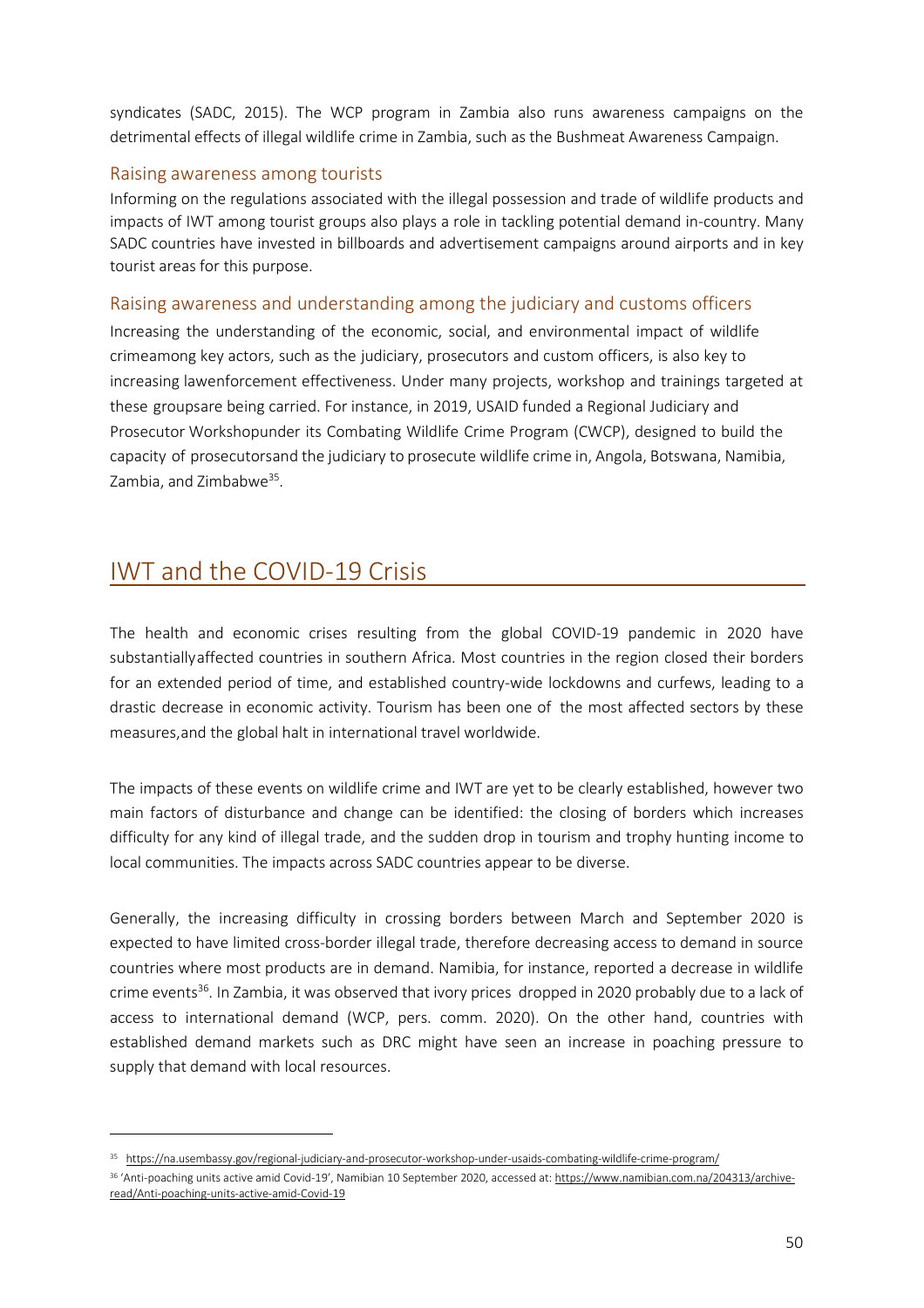Concerns that the drop in tourism could trigger an increase in poaching activities have been raised in multiple countries<sup>37,38</sup>. The drop in tourism and trophy hunting activities has immediately reduced community benefits from wildlife, leaving most community-based conservation areas with no income for patrolling, wildlife management and community development. Coupled with a dire economic crisis leading to worsening poverty levels, poaching for meat as well as for trade might become a last resort solution for poor communities living with wildlife. In Zambia, subsistence poaching seems to have substantially increased in 2020 (WCP pers. comm. 2020).

The decrease in human presence also leaves way for poachers in conservation areas. It has been reported that South Africa and Botswana experienced a high level of rhino poaching events during the lockdown periods<sup>39</sup>.

A survey conducted among PA managers by the IUCN reports that 70% of surveyed PAs in Eastern and Southern Africa stated that COVID-19 had an impact on their capacity to monitor illegal wildlife trade as well as conducting regular field patrols. 80% stated that the crisis had an impact on their capacity to carry out investigations and intelligence gathering (Waithaka, 2020).

In the long-term it is expected that the economic crisis hitting southern African countries will put further pressure on natural resources, including wildlife, as well as on government budgets to invest in conservation and protection.

<span id="page-50-0"></span><sup>37 &#</sup>x27;Mozambique ' The Independen[t https://www.independent.co.uk/news/world/africa/mozambique-conservation-covid-19-poachers](https://www.independent.co.uk/news/world/africa/mozambique-conservation-covid-19-poachers-stop-illegal-wildlife-trade-campaign-a9641496.html)[stop-illegal-wildlife-trade-campaign-a9641496.html](https://www.independent.co.uk/news/world/africa/mozambique-conservation-covid-19-poachers-stop-illegal-wildlife-trade-campaign-a9641496.html)

<span id="page-50-1"></span><sup>38</sup> 'Covid19 increases the pressure: Botswana rhino poaching crisis' , Conservation Frontlines 1 July 2020, accessed at : <https://www.conservationfrontlines.org/2020/07/covid-19-increases-the-pressure-botswanas-rhino-poaching-crisis/>

<span id="page-50-2"></span><sup>39&#</sup>x27; Poachers Kill More Rhinos as Coronavirus Halts Tourism to Africa', New York Times 8 April 2020 <https://www.nytimes.com/2020/04/08/science/coronavirus-poaching-rhinos.html>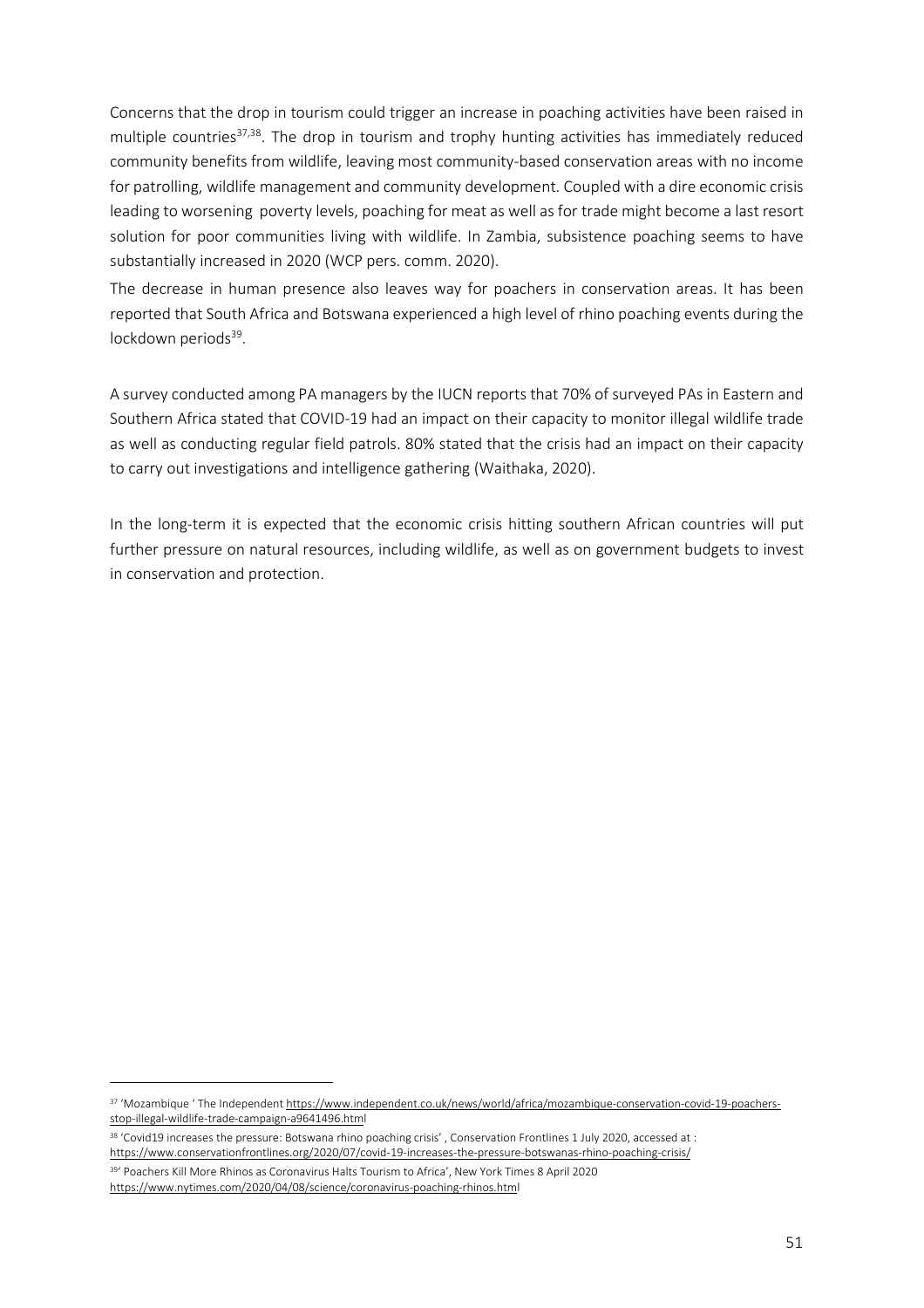# Summary knowledge table

<span id="page-51-0"></span>

| Country      |                                      | <b>Seizures</b>                                                                                          | Prosecution<br>cases                                     | Value of products<br>illegally traded                    | Expenditures on<br>anti-poaching and<br>anti-trafficking                                        | Recordings of<br>known poaching<br>events locations     | Impact of IWT on<br>wildlife population                        | Impact of poaching on<br>tourism/trophy hunting                                                                           |
|--------------|--------------------------------------|----------------------------------------------------------------------------------------------------------|----------------------------------------------------------|----------------------------------------------------------|-------------------------------------------------------------------------------------------------|---------------------------------------------------------|----------------------------------------------------------------|---------------------------------------------------------------------------------------------------------------------------|
|              | Availability                         | Yes                                                                                                      | Yes                                                      | Limited<br>knowledge                                     | Yes, but<br>not<br>integrated                                                                   | Yes, but<br>not<br>accessible                           | Yes, for key species                                           | Not quantified                                                                                                            |
| Namibia      | Source of<br>information<br>and type | MEFT/NDF<br>Wildlife crime<br>report +database                                                           | MEFT/NDF<br>Wildlife crime<br>report +database           | Some studies<br>from financial<br>intelligence<br>agency | MEFT, NGOs<br>(WWF, NNF, SRT),<br>NAMPOL, USAID,<br>Game farms                                  | <b>MEFT</b>                                             | Wildlife counts in<br>NPs,<br>conservancies, and<br>game farms |                                                                                                                           |
|              | Availability                         | Yes                                                                                                      | Yes                                                      | Some species<br>only                                     | Not integrated                                                                                  | Unknown                                                 | Yes, for<br>iconicspecies                                      | Some information not<br>systematic                                                                                        |
| South Africa | Source of<br>information<br>and type | Department of<br>Environmental<br>Affairs (DEFF),<br>SANParks, EMI<br>(Green Scorpions)<br>SAPS (Police) | National<br>Prosecution<br>Authority, Green<br>Scorpions | TRAFFIC, EWT,<br>WWF (abalone<br>and cycads)             | Department of<br>Environmental<br>Affairs (DEEF),<br>National Parks,<br>EWT, WWF,<br>Game farms | Department of<br>Environmental<br>Affairs (now<br>DEFF) | Wildlife counts from<br>SANPARKS                               | One study on loss in<br>tourism income from<br>elephant poaching<br>(Naidoo et al.2016),<br>testimonies for game<br>farms |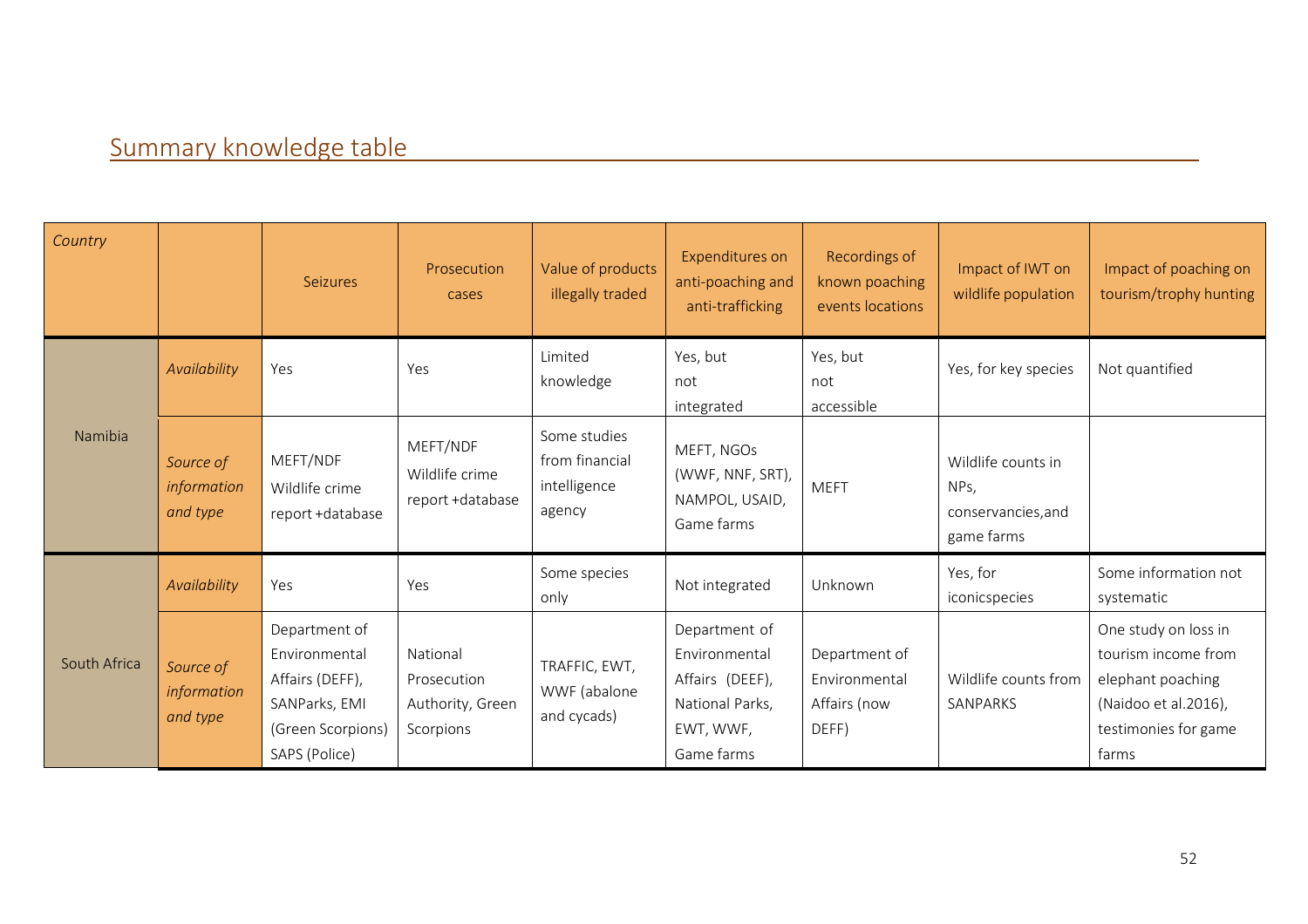| Tanzania | Availability                         | Yes                                                                                                                            | Yes, limited in<br>time (IUCN<br>review compiled<br>on WILDLEX)   | Unknown                                      | Not integrated                                                                                                       | Yes, but<br>not<br>accessible     | Yes, but only for<br>some species and in<br>some areas                                              | Not quantified |
|----------|--------------------------------------|--------------------------------------------------------------------------------------------------------------------------------|-------------------------------------------------------------------|----------------------------------------------|----------------------------------------------------------------------------------------------------------------------|-----------------------------------|-----------------------------------------------------------------------------------------------------|----------------|
|          | Source of<br>information<br>and type | Wildlife Division<br>seizure data<br>(Ministry of<br>Natural Resources<br>and Tourism),<br>Multi-Agency<br>Task Team<br>(MATT) | Wildlex for 2009-<br>2015 or directly<br>at court for the<br>rest | Multi-Agency<br>Task Team<br>(MATT), TRAFFIC | Wildlife Division<br>(Government),<br>TAWA (Wildlife<br>management<br>authority -<br>Parastatal), AWF,<br><b>WWF</b> | Wildlife Division<br>(Government) | Wildlife Division,<br>AWF.<br>Ad hoc counts and<br>trend for national<br>parks (elephant<br>census) |                |
| Zambia   | Availability                         | Yes                                                                                                                            | Yes                                                               | Yes                                          | Yes                                                                                                                  | Yes, but<br>not<br>accessible     | Some counts of<br>wildlife but not<br>integrated                                                    |                |
|          | Source of<br>information<br>and type | Department of<br>National Parks &<br>Wildlife (and CWP<br>program)                                                             | Department NPW<br>(and CWP<br>program)                            | CWP program,<br>prosecutors                  | CWP and<br>Department NPW                                                                                            |                                   | African Parks,<br>Frankfurt Zoological<br>Society. Wildlife<br>counts only realized<br>in some NPs  |                |
| Zimbabwe | Availability                         | Scattered                                                                                                                      | Unknown                                                           | Some scattered<br>information                | Scattered data                                                                                                       | Unknown                           | <b>No</b>                                                                                           | No             |
|          | Source of<br>information<br>and type | DNPWLM,<br>ZimParks,<br>International<br>Anti-Poaching                                                                         |                                                                   | International<br>Anti-Poaching<br>Foundation | DNPWLM,<br><b>Conservation Task</b><br>Force                                                                         |                                   | ZimParks has<br>wildlife counts data<br>for major NPs                                               |                |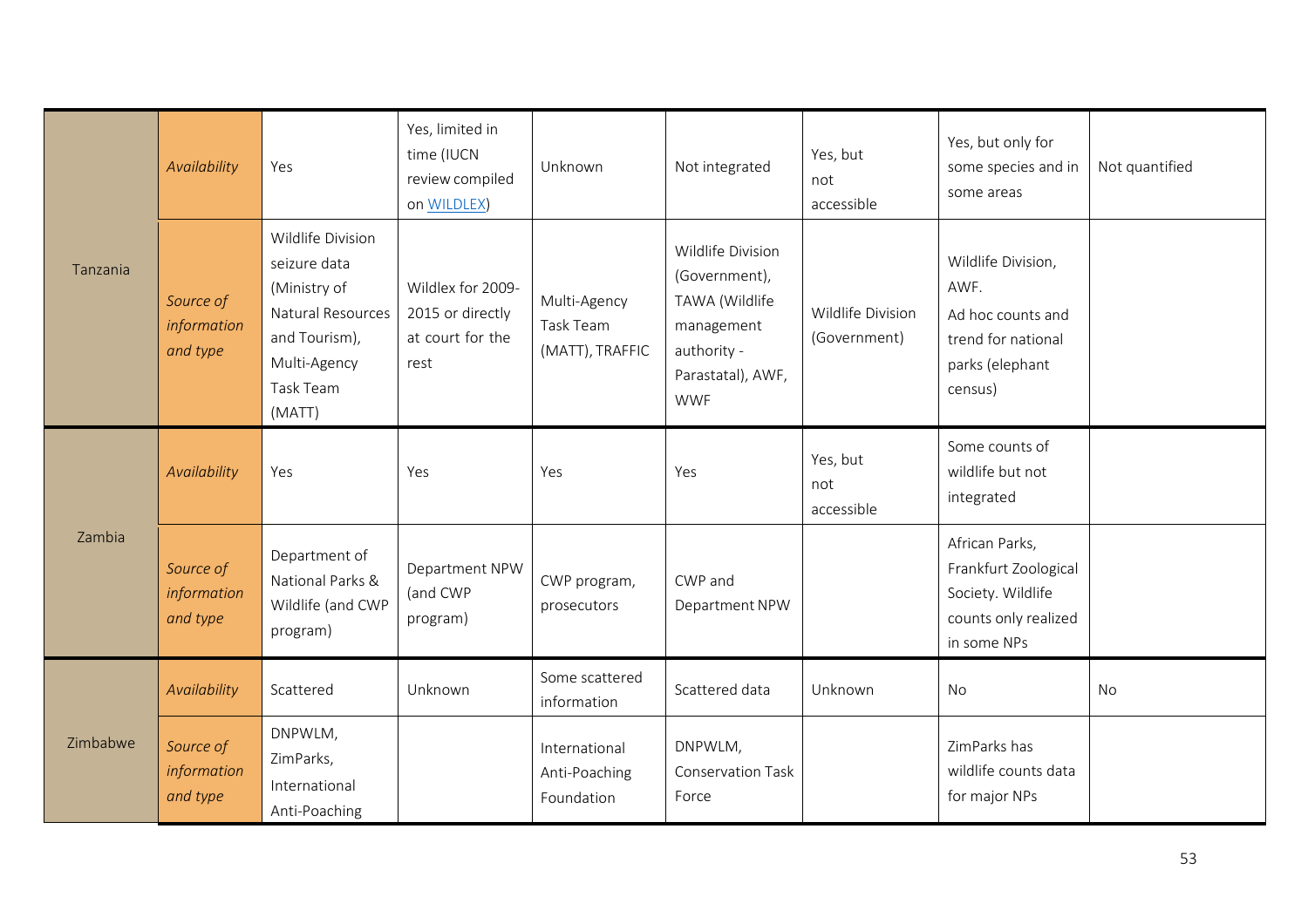|                 |                                      | Foundation<br>(Wildlife trade<br>database), NGOs<br>(Zambezi society)                                     |                                                                                                  | (Wildlife trade<br>database)               | International<br>Anti-Poaching<br>Foundation<br>(Wildlife trade<br>data), NGOs |           |                                                                 |    |
|-----------------|--------------------------------------|-----------------------------------------------------------------------------------------------------------|--------------------------------------------------------------------------------------------------|--------------------------------------------|--------------------------------------------------------------------------------|-----------|-----------------------------------------------------------------|----|
|                 | Availability                         | Yes                                                                                                       | Difficult to access                                                                              | Unknown                                    | Not integrated                                                                 | Unknown   | Scattered                                                       | No |
| <b>Botswana</b> | Source of<br>information<br>and type | Department of<br>Wildlife and<br><b>National Parks</b><br>(poaching<br>statistics)                        | Department of<br>Wildlife and<br>National Parks                                                  | Botswana<br>Wildlife<br>Intelligence Unit? | Department of<br>Wildlife and<br>National Parks,<br><b>BDF</b>                 |           | Wildlife Population<br>estimates 2014<br>from DWNP              |    |
|                 | Availability                         | Hand-written,<br>difficult to access                                                                      | Difficult to<br>access, scattered                                                                | Very limited                               | Very limited and<br>scattered                                                  | <b>No</b> | No                                                              | No |
| Angola          | Source of<br>information<br>and type | Director General<br>of Environment,<br>National Institute<br>of Biodiversity<br>and Conservation<br>Areas | Directly at court,<br>a database on<br>law enforcement<br>supposed to be<br>developed<br>(NIBCA) | NGOs (Panthera)                            | Director General<br>of Environment,<br><b>NGOs</b>                             |           | Some wildlife<br>counts by NP<br>authorities for<br>major parks |    |
|                 | Availability                         | Yes                                                                                                       | Hard to access                                                                                   | Unknown                                    | Not integrated                                                                 |           |                                                                 |    |
| Malawi          | Source of<br>information<br>and type | Department for<br><b>National Parks</b><br>and Wildlife<br>(database from<br>DEFRA project),              | Directly at court,<br>not digitalized<br>(planned<br>database - not<br>sure if<br>developed).    |                                            | Department for<br><b>National Parks</b><br>and Wildlife,<br>Wildlife           |           |                                                                 |    |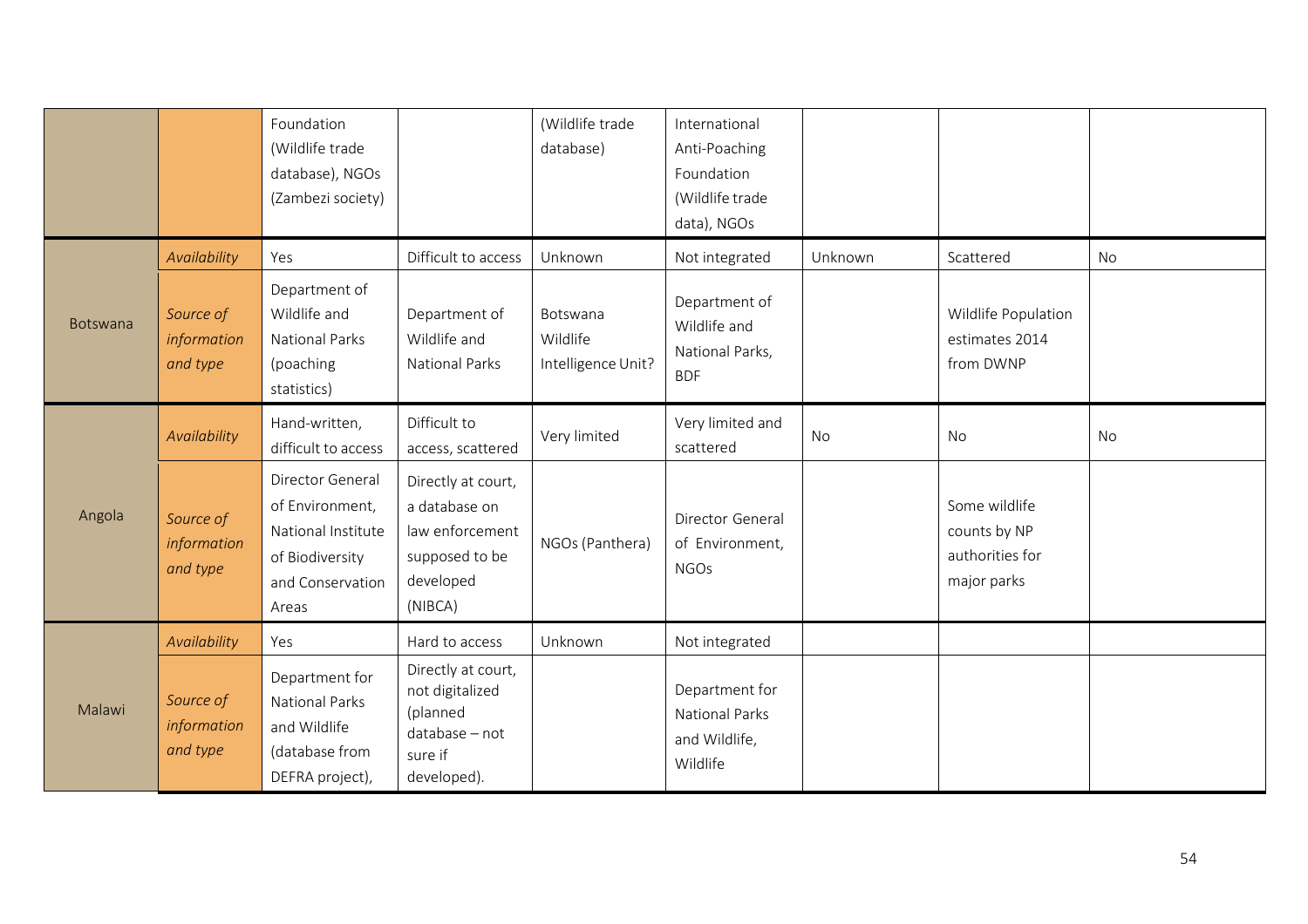|             |                                                      | Ivory seizure<br>submitted to ETIS |                                               |         | Investigators<br><b>Training Alliance</b>                                                                                                      |                 |                                                                                                                                                                                                                                     |           |
|-------------|------------------------------------------------------|------------------------------------|-----------------------------------------------|---------|------------------------------------------------------------------------------------------------------------------------------------------------|-----------------|-------------------------------------------------------------------------------------------------------------------------------------------------------------------------------------------------------------------------------------|-----------|
| Mozambique  | Availability<br>Source of<br>information<br>and type | Unknown<br>ANAC                    | No<br>At court and<br>difficult to<br>access. | Unknown | Not integrated<br>ANAC, WCS,<br>USAID, WWF                                                                                                     | Unknown<br>ANAC | Unknown                                                                                                                                                                                                                             | <b>No</b> |
|             | Availability                                         | Not openly<br>accessible           | Not openly<br>accessible                      | Unknown | Unknown                                                                                                                                        | Unknown         | Yes, for<br>specificspecies                                                                                                                                                                                                         | No        |
| <b>SADC</b> | Source of<br>information<br>and type                 | SADC-TWIX                          | SADC-TWIX                                     |         | Plan to establish a<br>database of<br>Member State<br>capacity (staff,<br>operational<br>budgets,<br>equipment etc.);<br>(SADC<br>Secretariat) |                 | Planning to<br>integrate existing<br>data: from CITES,<br>MIKE etc.<br>Plan to establish<br>regional database<br>for collation of<br>aerial survey results<br>for SADC elephant<br>range state<br>countries drawing<br>on the AfESG |           |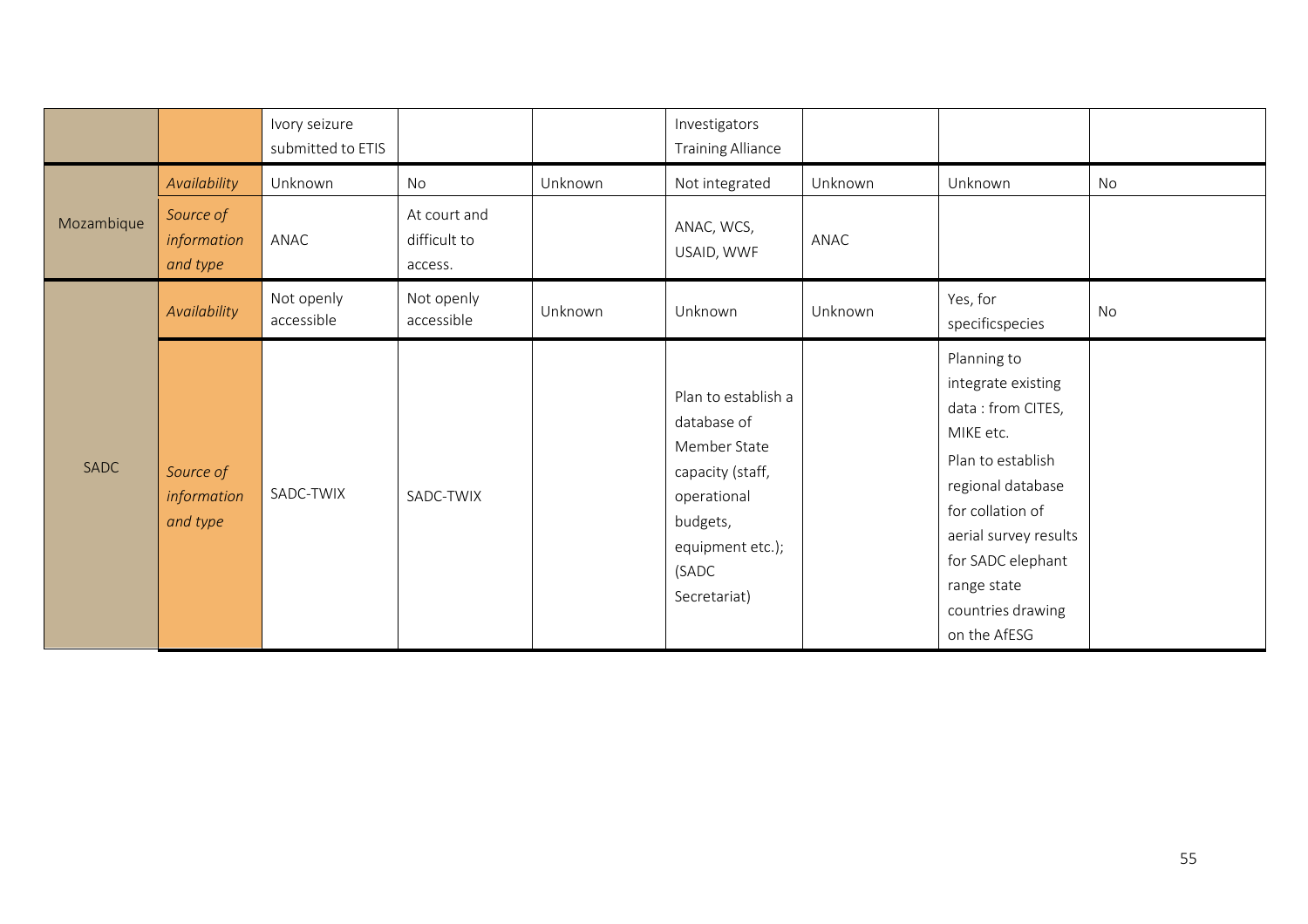# <span id="page-55-0"></span>Gaps and concluding remarks

Although the issue of IWT raises a lot of attention and funding across Southern Africa, a lot of information and data remains missing to understand the dynamics of IWT as well as the cost effectiveness of actions undertaken to curb it at regional and national levels. A summary of key gaps identified is presented below.

## <span id="page-55-1"></span>Expenditures data and cost-effectiveness

In order to understand the real costs of IWT, it is essential to have transparent records of expenditures of all actors involved in the fight against IWT overtime. Given the diversity of actors involved and sensitivity of expenditure data for some organizations, this remains a complex task, however efforts could be made at national level to compile such data. Some projects have started this effort through their monitoring and evaluation standards, but these remain hardly accessible. A full accounting of expenditures from national governments, donors, non-governmental organizations, foundations, and private actors is essential to assess and compare cost effectiveness of different measures and exchange on best practices between SADC countries. Further collection and integration of expenditure data could be realized at SADC level, as well as national level.

An attempt to quantify impacts against expenditures should then be initiated to investigate the costeffectiveness of different measures, thus increasing efficiency and transparency. At this stage, no costbenefit analysis of different measures to curb IWT could be found for activities in African countries. Such analysis at national and regional level could shed a light on the real costs of combating wildlife crime and the potential benefits from behavior change that supports the reduction in wildlife crime, and in turn support law enforcement and policymaking by providing economic evidence on the costs and benefits of curbing IWT.

#### <span id="page-55-2"></span>Ecosystem services impacted by IWT

It appears from this review that little research is available that highlights the potential threats to ecosystemsfunctioning and degradation of ecosystem services related to increased poaching in specific landscapes of southern Africa. The identification of ecosystem services affected by IWT and its impact on environment is usually limited to wildlife tourism and legal hunting, with little assessment of the impact of IWT other key ecosystem services such as biological control of pests and disease, waste and nutrient cycling, food web functions, and landscape management.

Moreover, the quantification of these impacts on ecosystem services appears under-researched. There is very limited quantitative evidence regarding the economic losses incurred by the legal hunting industry and the tourism sector due to biodiversity losses from IWT. Local or national level analyses examining the relationship between wildlife losses and its impact on tourism and legal hunting would be a key step to generate quantitative evidence on the costs of IWT to southern African economies.

Estimations of the loss of ecosystem services from the biodiversity losses from IWT have not been fully explored on a regional level. The depletion of natural capital poses a significant challenge to achieving poverty reduction and sustainable development objectives.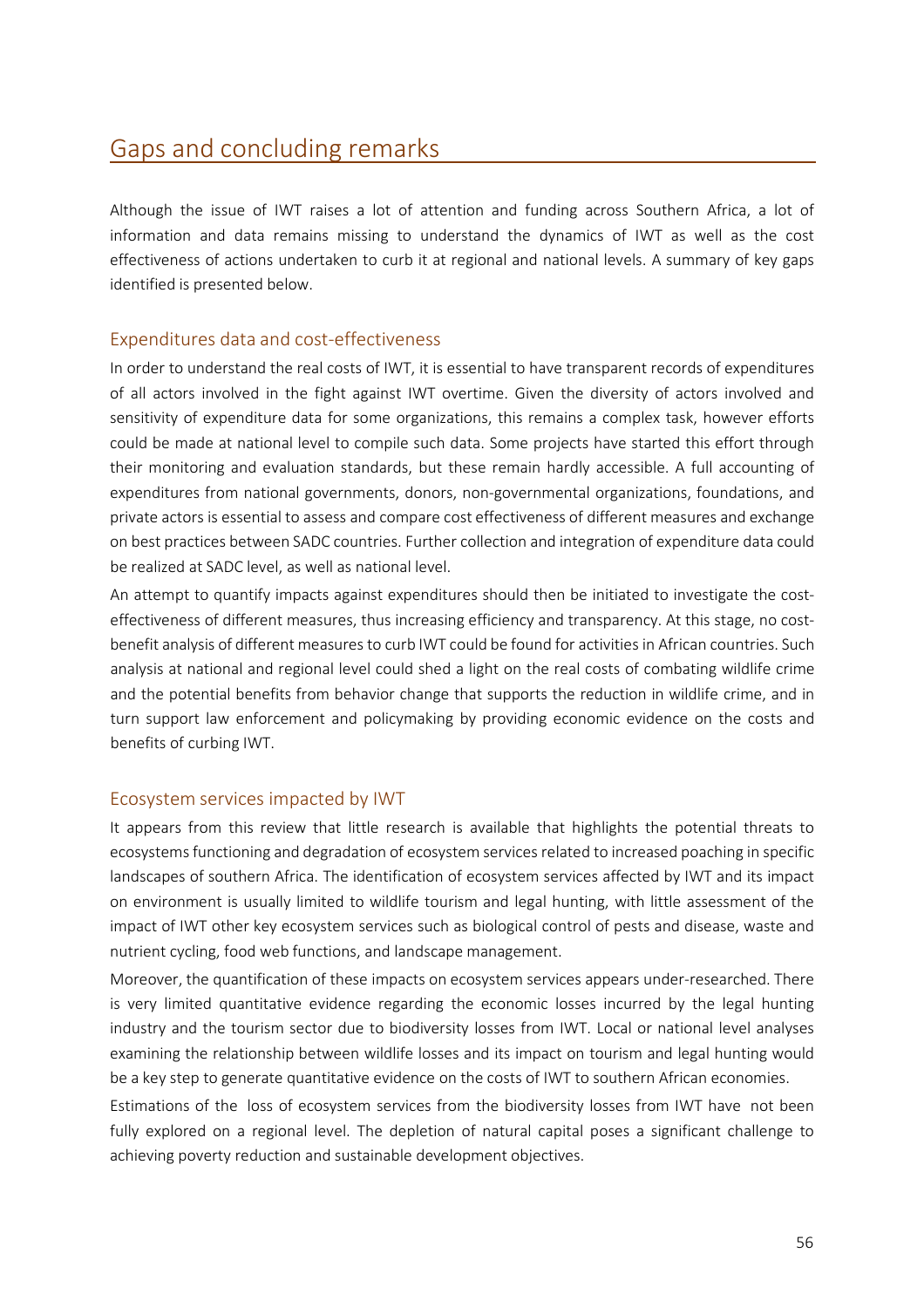## <span id="page-56-0"></span>Impacts of IWT on population for non-iconic species

The population trends in rhino and elephants and the impacts of poaching events on these trends are well understood in Southern Africa. However, it is not the case of for many illegally traded species. Information on the impact of poaching on pangolin population trends at local and national level is for instance difficult to find, mostly due to the complexity of monitoring this species population. It is also the case for species that are less traded, although some ad-hoc information could be found for specific national parks for big cats and ungulates, no regional or national level assessment of the impact of poaching on species such as lion, leopards but also antelopes could be found.

This in turn would lead any economic impact assessment of IWT to be only linked to variations in rhino and elephant populations as it is the only data easily available.

#### <span id="page-56-1"></span>Local economic impact of IWT

The knowledge and understanding of economic impacts of poaching and IWT at local level remains limited. Further research should be conducted to assess and compile knowledge on the income generated from IWT by local poachers across Southern Africa. It would also be key to quantify the longterm local economic impacts that IWT can have for the communities living in areas with high level of poaching.

## <span id="page-56-2"></span>Social and cultural impact of IWT

Evidence on the social and cultural impacts of IWT are essentially limited to reports on violence and casualties, compiling testimonies on rangers' experiences, and investigations on corruption associated with IWT. This review highlighted that very little academic research has focused on the social impacts of IWT in specific communities or societies in southern Africa.

## <span id="page-56-3"></span>Records of trade values in Southern Africa

The value of different illegal wildlife products along the supply chain in southern Africa is particularly hard to access. Estimating the total value of products trade in illegal markets is challenging because of limited information on prices and volumes traded. It is even more challenging to assess the distribution of this value along the value chains. However, some organizations and institutions do try and keep records of poachers statements on products prices, such knowledge should be compiled to allow for a mapping a prices variations within and between countries and better understand economic incentives along the supply chains.

Overall, although a lot of knowledge has been accumulated on IWT in southern Africa, much effort is needed in generating further quantitative knowledge necessary to understand how to carry out economic assessments of IWT in different countries in the region. Some countries and institutions however do appear to hold valuable information and data which would need to be compiled and integrated at national and regional level. Further research and understanding of the quantitative impacts of IWT on ecosystem services is also key to understand the costs of IWT to local, regional, and international communities. Finally, efforts to assess the cost-effectiveness of different measures to curb IWT,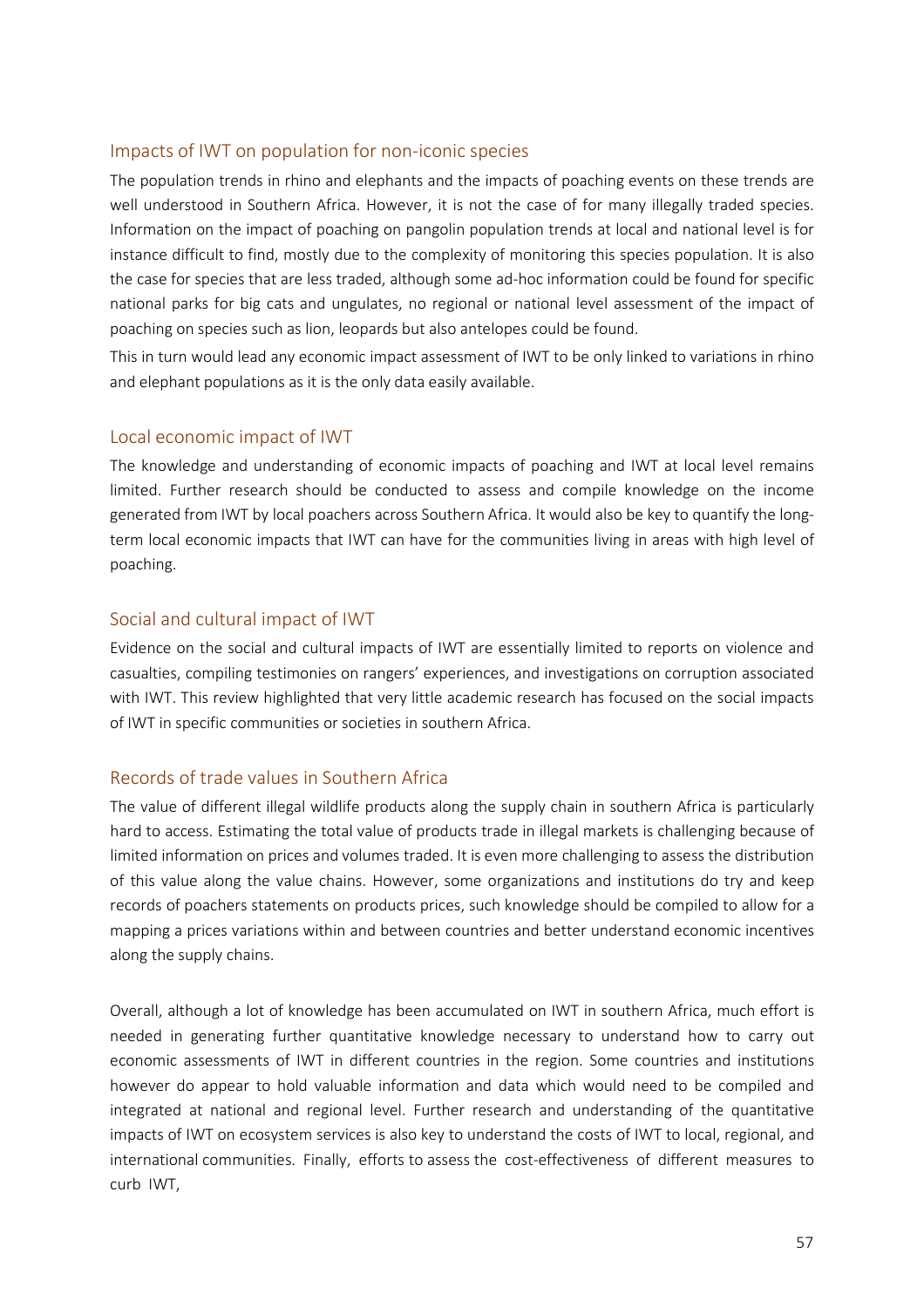although underway in many institutions, should be supported by a systematic compilation and integration of expenditure data from different actors of the fight against IWT.

This state of knowledge report provides a basisfor a national cost-benefit analysis of IWT and highlights the potential limitations such as the quantification of ecosystem services impact of IWT as well as the quantification of benefits associated with non-iconic species where little information is available.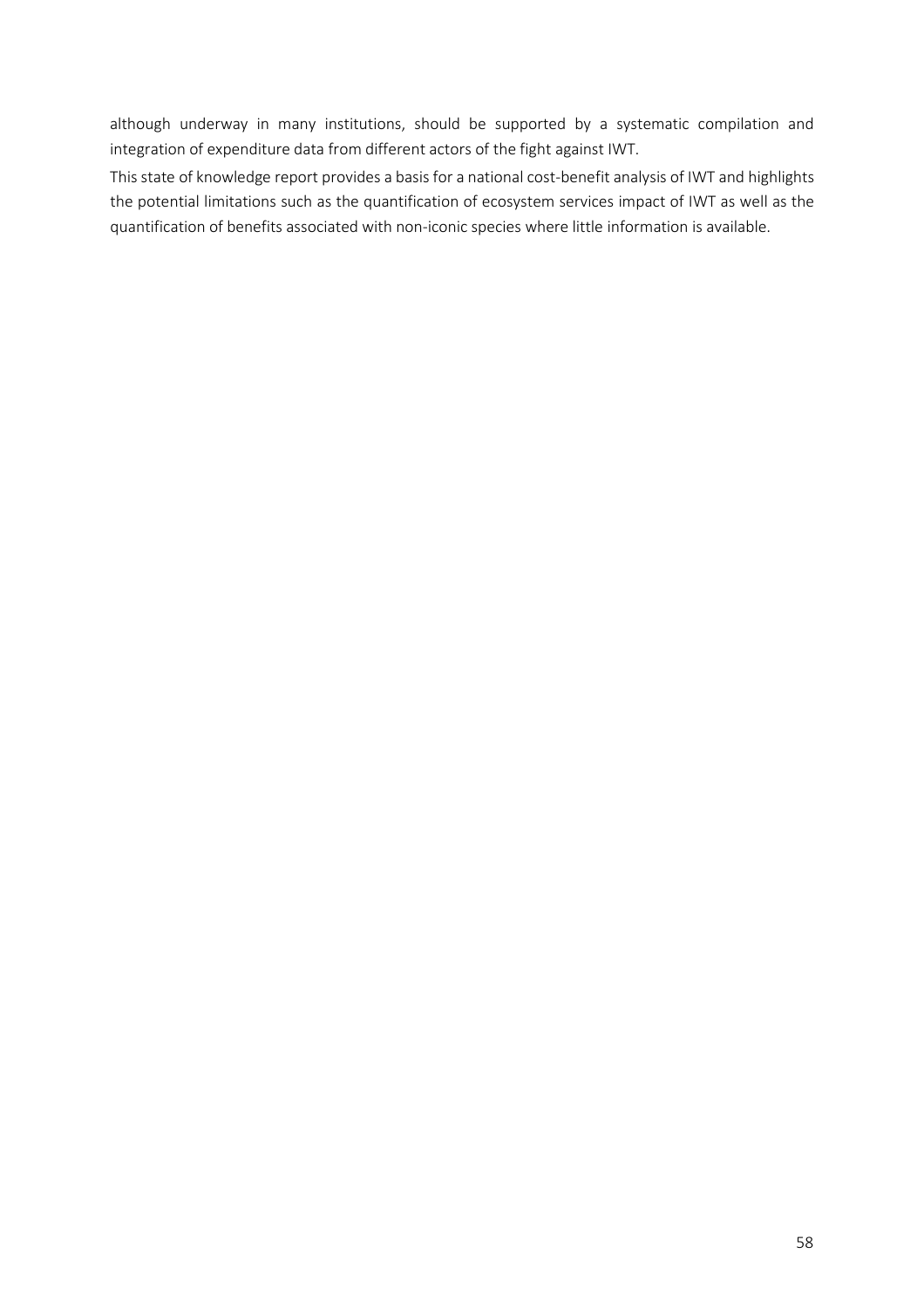## <span id="page-58-0"></span>References

- 't Sas-Tolfes, M. (2015) The Economics and Politics of Wildlife Trade Regulation, Paper submitted to PERC Workshop on "Wildlife Conservation, Trade and Property Rights", Bozeman, MT, July 26-29, 2015. https[://www.z2systems.com/neon/resource/perc/files/tsasPERC%20Wildlife%20Workshop%20M](http://www.z2systems.com/neon/resource/perc/files/tsasPERC%20Wildlife%20Workshop%20M) tR (1).pdf
- Abotsi KE, Galizzi P and Herklotz A (2015). Wildlife crime and degradation in Africa: An analysis of the current crisis and prospects for a secure future. Fordham Environmental Law Review. 27(3):394–441. <https://ir.lawnet.fordham.edu/cgi/viewcontent.cgi?article=1672&context=iplj>
- Anderson B and Jooste J (2014). *Wildlife poaching: Africa's surging trafficking threat.* Security Brief No. 28. Africa Centre for Strategic Studies.
- BAGAMOYO workshop proceedings (2016) WILDLIFE JUDICIAL AND PROSECUTORIAL ASSISTANCE TRAININGS SERIES (TANZANIA)
- Barron, D. (2015). How the Illegal Wildlife Trade is Fueling Armed Conflict. *Georgetown Journal of International Affairs, 16*(2), 217-227. Retrieved November 22, 2020, from <http://www.jstor.org/stable/43773711>
- Bennett, E.L. (2014) 'Legal Ivory Trade in a Corrupt World and its Impact on African Elephant Populations', Conservation Biology, 29(1): 54-60. doi:10.1111/cobi.12377
- Burgess, G., Zain, Sabri & Milner-Gulland, E.J.. (2018). *Reducing Demand for Illegal Wildlife Products. Research and Analysis on Strategies to Change Illegal Wildlife Product Consumer Behaviour.* TRAFFIC: Johannesburg, South Africa. South Africa. [https://www.traffic.org/site/assets/files/11081/demand\\_reduction\\_research\\_report.pdf.](https://www.traffic.org/site/assets/files/11081/demand_reduction_research_report.pdf)
- Calvo, N. (2015). *Session 2b, Communities and wildlife crime: what are the linkages? Case studies* [Conference Session]. International Symposium: Beyond enforcement: Communities, governance, incentives and sustainable use in combating wildlife crime. 26-28 February 2015. Glenburn Lodge, Muldersdrift, South Africa
- Center for Environmental Rights, Endangered Wildlife Trust and Lewis Foundation, (2018). Fair Game? Improving the well-being of South African wildlife. Review of the legal and practical regulation of the welfare of wild animals in South Africa, 2018. Accessed at: [https://cer.org.za/wp](https://cer.org.za/wp-content/uploads/2018/06/CER-EWT-Regulation-of-Wildlife-Welfare-Report-25-June-2018.pdf)[content/uploads/2018/06/CER-EWT-Regulation-of-Wildlife-Welfare-Report-25-June-2018.pdf](https://cer.org.za/wp-content/uploads/2018/06/CER-EWT-Regulation-of-Wildlife-Welfare-Report-25-June-2018.pdf)
- Cheteni, P. (2014). An analysis of anti-poaching techniques in Africa: A case of rhino poaching. *Environmental economics*, (5, Iss. 3), 63-70.
- Clarke, A. J., & Babic, A. (2016). Wildlife trafficking trends in sub-Saharan Africa.
- *De Greef, Kimon. (2015). Session 2b, Communities and wildlife crime: what are the linkages? Case studies* [Conference Session]. International Symposium: Beyond enforcement: Communities, governance, incentives and sustainable use in combating wildlife crime. 26-28 February 2015. Glenburn Lodge, Muldersdrift, South Africa
- Department of Environmental Affairs (DEA), Republic of South Africa (2019). Non-detriment finding for Ceratotherium simum simum (Southern white rhinoceros) in Government Gazette No. 42660 of 22 August 2019. Republic of South Africa.
- Douglas, L.R., and K. Alie (2014) 'High-Value Natural Resources: Linking Wildlife Conservation to International Conflict, Insecurity, and Development Concerns', Biological Conservation, 171: 270–77. doi:10.1016/j.biocon.2014.01.031.
- Duffy, R. and F.A.V. St. John (2013) Poverty, Poaching and Trafficking: What are the links? Evidence on Demand Report, DFID UK 24 pp. doi: [http://dx.doi.org/10.12774/eod\\_hd059.jun2013.duffy](http://dx.doi.org/10.12774/eod_hd059.jun2013.duffy)
- Duffy, R., St John, F. A., Büscher, B., & Brockington, D. (2016). *Toward a new understanding of the links between poverty and illegal wildlife hunting.* Conservation biology: The journal of the Society for Conservation Biology. <https://doi.org/10.1111/cobi.12622>
- Environmental Investigation Agency, 'Open Season: The Burgeoning Illegal Ivory Trade in Tanzania and Zambia' (March 2010)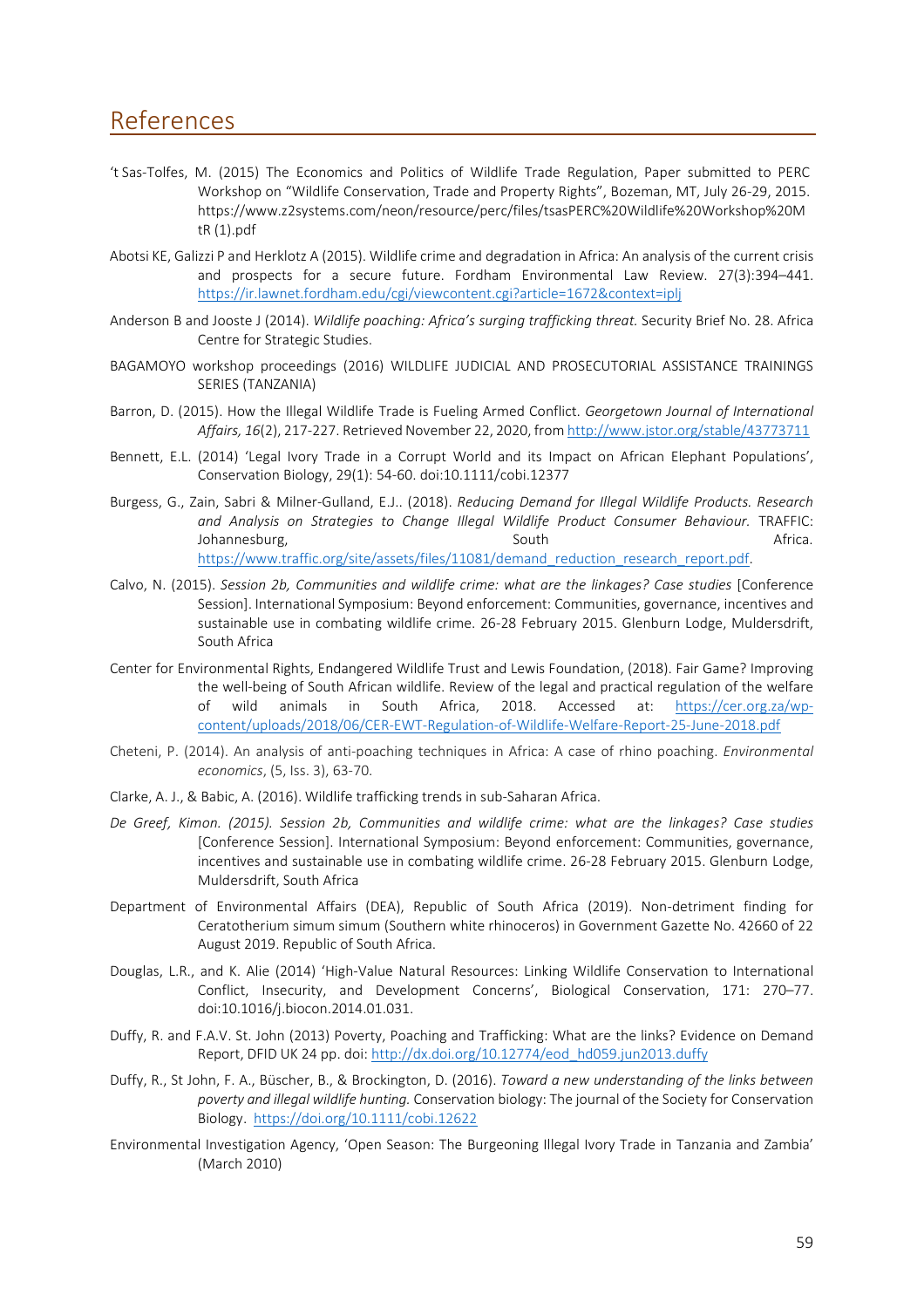- Financial Action Task Force (FAFT). (2020). Money Laundering and the Illegal Wildlife Trade. FAFT Report, accessed at: [http://www.fatf-gafi.org/media/fatf/documents/Money-laundering-and-illegal-wildlife](http://www.fatf-gafi.org/media/fatf/documents/Money-laundering-and-illegal-wildlife-trade.pdf)[trade.pdf](http://www.fatf-gafi.org/media/fatf/documents/Money-laundering-and-illegal-wildlife-trade.pdf)
- Financial Crime News (FNC). (2020). *The Illegal Wildlife Trade in Sub Saharan Africa*. Accessed at: [https://thefinancialcrimenews.com/wp-content/uploads/2020/08/The-Illegal-Wildlife-Trade-in-](https://thefinancialcrimenews.com/wp-content/uploads/2020/08/The-Illegal-Wildlife-Trade-in-SSA-by-FCN-2020.pdf)[SSA-by-FCN-2020.pdf](https://thefinancialcrimenews.com/wp-content/uploads/2020/08/The-Illegal-Wildlife-Trade-in-SSA-by-FCN-2020.pdf)
- Financial Intelligence Center, Republic of Namibia (2017). *Trends and typology report no 1 of 2017 rhino and elephant poaching, illegal trade in related wildlife products and associated money laundering in Namibia.*
- Frost, P. & Bond, I.. (2008). The CAMPFIRE programme in Zimbabwe: payments for wildlife services. *Ecological Economics. 65. 776-787.* 10.1016/j.ecolecon.2007.09.018.
- GIZ Deutsche Gesellschaft für IInternationale Zusammenarbeit GmbH (2018). Transfrontier Cooperation to Combat Wildlife Crime. Accessed at: [https://www.giz.de/de/downloads/181008\\_cooperation\\_screen.pdf](https://www.giz.de/de/downloads/181008_cooperation_screen.pdf)
- Guan, J. and Xu, L. (2015). *Deadly Messaging: Ivory Trade in China's Social Media.* TRAFFIC, Cambridge, UK. <https://www.traffic.org/site/assets/files/10442/deadly-messaging.pdf>
- Haken J. (2011). *Transnational Crime In The Developing World*. Global Financial Integrity IFF Update. Washington DC. Accessed at: [https://secureservercdn.net/45.40.149.159/34n.8bd.myftpupload.com/wp](https://secureservercdn.net/45.40.149.159/34n.8bd.myftpupload.com/wp-content/uploads/2014/05/gfi_transnational_crime_high-res.pdf?time=1583270770)[content/uploads/2014/05/gfi\\_transnational\\_crime\\_high-res.pdf?time=1583270770](https://secureservercdn.net/45.40.149.159/34n.8bd.myftpupload.com/wp-content/uploads/2014/05/gfi_transnational_crime_high-res.pdf?time=1583270770)
- Harrison, M., D. Roe, J. Baker, G. Mwedde, H. Travers, A. Plumptre, A. Rwetsiba and E.J. Milner-Gulland (2015) Wildlife crime: a review of the evidence on drivers and impacts in Uganda, IIED Research Report, London. <http://pubs.iied.org/pdfs/17576IIED.pdf>
- Hauenstein, Severin, Kshatriya, M., Blanc, J. *et al.* (2019) *African elephant poaching rates correlate with local poverty, national corruption and global ivory price*. Nature Communications. <https://doi.org/10.1038/s41467-019-09993-2>
- Heinrich, S.; Wittman,T. A.; Ross, J. V. ; Shepherd, C. R. Challender, D. W.S.; & Cassey, P. (2017). *The Global Trafficking of Pangolins: A A comprehensive summary of seizures and trafficking routes from 2010– 2015.* TRAFFIC: Johannesburg, South Africa. *[https://www.traffic.org/publications/reports/the](https://www.traffic.org/publications/reports/the-global-trafficking-of-pangolins/)[global-trafficking-of-pangolins/](https://www.traffic.org/publications/reports/the-global-trafficking-of-pangolins/)*
- *Hübschle-Finch, A. (2016). Wildlife Crime: Why do local communities poach? Global Initiative Against Transnational Organized Crime. https://globalinitiative.net/analysis/wildlife-crime-why-do-localcommunities-poach/*
- *Hübschle, A. (2017) The social economy of rhino poaching: Of economic freedom fighters, professional hunters and marginalized local people. Current Sociology. , Vol. 65(3) 427–447. [https://gawsmith.ucdavis.edu/uploads/2/0/1/6/20161677/hubschle\\_2017\\_rhino\\_poaching.pdf](https://gawsmith.ucdavis.edu/uploads/2/0/1/6/20161677/hubschle_2017_rhino_poaching.pdf)*
- *Indraswari, K., Leupen, B.T.C., Nguyen, M.D.T., Phassaraudomsak, M. (2020). Trading Faces: A Snapshot of the Online Ivory Trade in Indonesia, Thailand and Viet Nam in 2016 with an Update in 2019. TRAFFIC. Petaling Jaya, Selangor, Malaysia.*
- *International Rescue Committee. (2020). Surrounded by Conflict. [https://www.rescue.org/country/tanzania#what](https://www.rescue.org/country/tanzania#what-caused-the-crisis-in-tanzania)[caused-the-crisis-in-tanzania](https://www.rescue.org/country/tanzania#what-caused-the-crisis-in-tanzania)*
- International Union for Conservation of Nature (IUCN). (2016) African elephant status report 2016: an update from the African Elephant Database. [https://www.iucn.org/content/african-elephant-status-report-](https://www.iucn.org/content/african-elephant-status-report-2016-update-african-elephant-database)[2016-update-african-elephant-database](https://www.iucn.org/content/african-elephant-status-report-2016-update-african-elephant-database)
- International Union for Conservation of Nature (IUCN). (2018*). Illegal wildlife trade endangers plants but few are listening.* https[://www.iucn.org/news/species/201810/illegal-wildlife-trade-endangers-plants](http://www.iucn.org/news/species/201810/illegal-wildlife-trade-endangers-plants-)few-are-listening
- IUCN SULi, IIED, CEED, Austrian Ministry of Environment and TRAFFIC (2015) 'Beyond enforcement: communities, governance, incentives and sustainable use in combating wildlife crime', Symposium Report, 26-28 February 2015, Glenburn Lodge, Muldersdrift, South Africa. <http://pubs.iied.org/pdfs/G03903.pdf>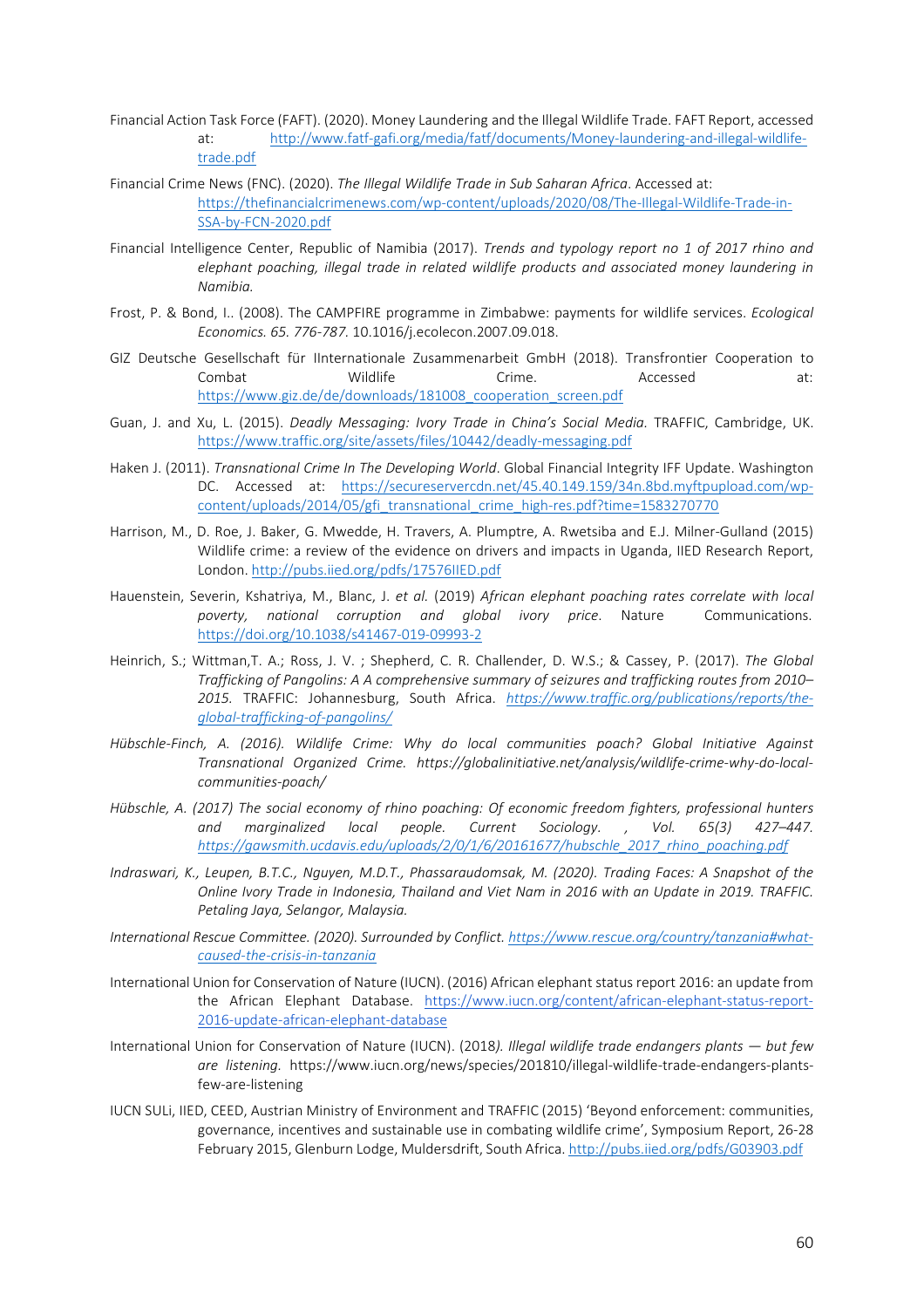- Jayanathan, S. (2016) Stopping poaching and wildlife trafficking through strengthened laws and improved application: Phase 1: An analysis of Criminal Justice Interventions across African Range States and Proposals for Action, Stop Ivory and the International Conservation Caucus Foundation (ICCF) Group. [http://www.internationalconservation.org/publications/ICCF\\_StopIvory\\_Report.pdf](http://www.internationalconservation.org/publications/ICCF_StopIvory_Report.pdf)
- Knapp EJ (2012) Why poaching pays? a summary of risks and benefits illegal hunters face in Western Serengeti, Tanzania. Trop Conservation Science 5(4):434–445
- Kideghesho J. R., (2016). Reversing the trend of wildlife crime in Tanzania: challenges and opportunities. *Biodiversity Conservation* DOI 10.1007/s10531-016-1069-y
- Krishnasamy, K. and Zavagli, M. (2020). Southeast Asia. At the heart of wildlife trade. TRAFFIC: Johannesburg, South Africa. [https://www.traffic.org/publications/reports/renewed-game-plan-needed-to-tackle](https://www.traffic.org/publications/reports/renewed-game-plan-needed-to-tackle-southeast-asias-massive-wildlife-trafficking-problem/)[southeast-asias-mas](https://www.traffic.org/publications/reports/renewed-game-plan-needed-to-tackle-southeast-asias-massive-wildlife-trafficking-problem/)
- Krishnasamy, K., Milliken, T. & Chution S. (2016).. In Transition: Bangkok's ivory market. <https://www.traffic.org/publications/reports/in-transition-bangkoks-ivory-market/>
- Lau, Wilson & To, Royce. (2019). The State of WIldlife Trade in Macau. TRAFFIC: United Kingdom. https[://www.traffic.org/site/assets/files/12452/macau-report-web.pdf](http://www.traffic.org/site/assets/files/12452/macau-report-web.pdf)
- Lawson, K., & Vines, A. (2014). *Global impacts of the illegal wildlife trade: the costs of crime, insecurity, and institutional erosion*. Chatham house.
- Leader-Williams N. (1993). The Cost of Conserving Elephants. *Pachyderm 17*. 30-34.
- Leader-William N, and Albon. SD. (1988). Allocation of resources for conservation. Nature 336(6199):533-535.
- Leader-Williams N, Albon SD, Berry PSM (1990) Illegal exploitation of black rhinoceros and elephant populations: patterns of decline, law enforcement and patrol effort in Luangwa Valley, Zambia. J Appl Ecol 27(3):1055–1087
- Legal Assistance Center (LAC), (2017). Penalties for Poaching. Windhoek, Namibia. Accessed at: [http://www.lac.org.na/news/probono/ProBono\\_10-PENALTIES\\_FOR\\_POACHING.pdf](http://www.lac.org.na/news/probono/ProBono_10-PENALTIES_FOR_POACHING.pdf)
- Lemieux AM and Clarke RV (2009). The international ban on ivory sales and its effects on elephant poaching in Africa. British Journal of Criminology. 49(4):451–471. <https://academic.oup.com/bjc/article/49/4/451/325177>
- Lindsey, P. A., Romanach, S. S., Tambling, C. J., Chartier, K., & Groom, R. (2011). Ecological and financial impacts of illegal bushmeat trade in Zimbabwe. *Oryx*, *45*(1), 96-111.
- Lindsey, P. and Bento, C. (2012). Illegal Hunting and the Bushmeat Trade in Central Mozambique. A Case-study from Coutada 9, Manica Province. TRAFFIC East/Southern Africa, Harare, Zimbabwe.
- Lindsey, P., G. Balme, M. Becker, C. Begg, C. Bento, C. Bocchino, A. Dickman, R. Diggle, H. Eves, P. Henschel, D. Lewis, K. Marnewick, J. Mattheus, J.W. McNutt, R. McRobb, N. Midlane, J. Milanzi, R. Morley, M. Murphree, P. Nyoni, V. Opyene, J. Phadima, N. Purchase, D. Rentsch, C. Roche, J. Shaw, H. van der Westhuizen, N. Van Vliet and P. Zisadza (2015) Illegal hunting and the bush-meat trade in savanna Africa: drivers, impacts and solutions to address the problem. Panthera/Zoological Society of London/Wildlife Conservation Society report: New York, 79 pp. [http://www.fao.org/3/a](http://www.fao.org/3/a-bc609e.pdf)[bc609e.pdf](http://www.fao.org/3/a-bc609e.pdf)
- Little, L. (2019). Countering Wildlife Trafficking Through Tanzania Seaports
- Lubbe B.A., du Preez E. A. , Douglas A. & Fairer-Wessels F. (2017): The impact of rhino poaching on tourist experiences and future visitation to National Parks in South Africa, Current Issues in Tourism, DOI: 10.1080/13683500.2017.1343807
- Lunstrum, E. & Givá, N. (2020). *What drives commercial poaching? From poverty to economic inequality.* Biological Conservation, Volume 245, 2020.
- Martin, R. and Stiles, D. (2017), 'Assessing the Extent and Impact of Illicit Financial Flows in the Wildlife and Tourism Economic Sectors in Southern Africa', Resource Africa, <http://dx.doi.org/10.2139/ssrn.2996874>
- Mashini M. C., Mabita M. C., et Shabani A. N. (2017). *Le marché de l'ivoire d'éléphant à Kinshasa, RD Congo : 2015- 2016.* Edition TRAFFIC. Kinshasa, RDC et Cambridge, Royaume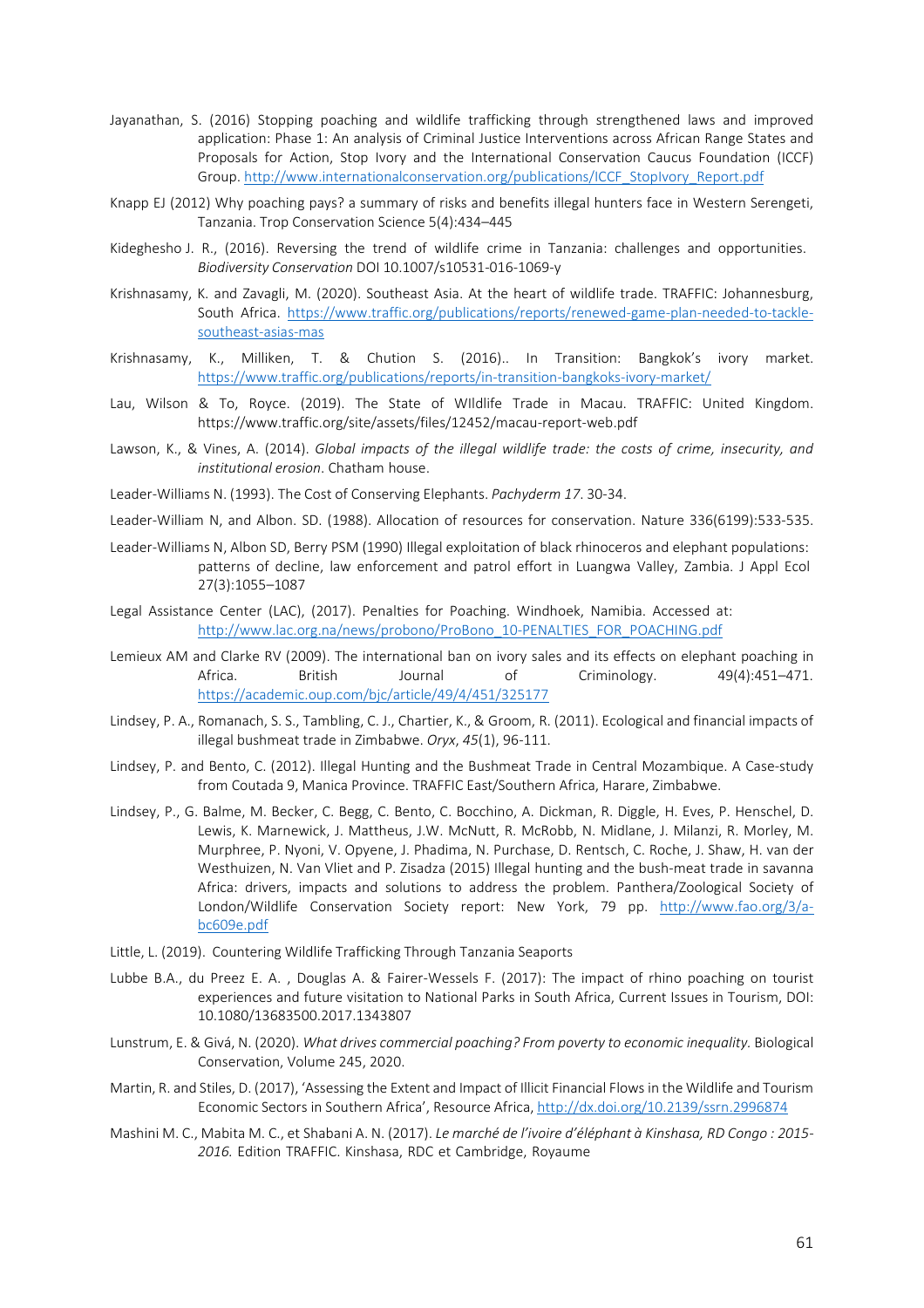Uni.http[s://www.traffic.org/site/assets/files/1882/etude\\_sur\\_le\\_marche\\_de\\_livoire\\_a\\_kinshasa.p](http://www.traffic.org/site/assets/files/1882/etude_sur_le_marche_de_livoire_a_kinshasa.p) df

- Mauck, G. (2013) Wildlife Legislation in Sub-Saharan Africa: Criminal Offences, Research project commissioned by the Conservation Action Trust (CAT). https://conservationaction.co.za/wpcontent/uploads/2013/11/Wildlife-Legislation-in-SS-Africa-Nov-13.pdf
- Minnaar A. and Herbig F. (2018). The impact of conservation crime on the south african rural economy: a case study of rhino poaching. *Acta Criminologica: Southern African Journal of Criminology* 31(4)/2018 Special Edition: Rural crime
- Milliken, T. (2014). *Illegal trade in ivory and rhino horn: an assessment to improve law enforcement under the wildlife TRAPS project*. USAID.
- Milliken, T., Shaw, J., & Emslie, R. H. (2012). The South Africa-Viet Nam rhino horn trade nexus: a deadly combination of institutional lapses, corrupt wildlife industry professionals and Asian crime syndicates.
- Moneron, Sade, Armstrong, Adam & Newton, David. (2020). *Beyond the Poaching. Interviews with Convicted Offenders.* TRAFFIC: Johannesburg, South Africa.
- Moneron, Sade; Okes, Nicola & Rademeyer, Julian. (2017). *Pendants, Powder and Pathways. A rapid assessment of smuggling routes and techniques used in the illicit trade in African rhino horn.* TRAFFIC: Johannesburg, South Africa. [https://www.traffic.org/site/assets/files/1313/pendants-powder](https://www.traffic.org/site/assets/files/1313/pendants-powder-pathways.pdf)[pathways.pdf](https://www.traffic.org/site/assets/files/1313/pendants-powder-pathways.pdf)
- Muntifering, J. R., Linklater, W. L., Clark, S. G., Kasaona, J. K., Du Preez, P., Kasaona, K., & Thouless, C. (2017). Harnessing values to save the rhinoceros: insights from Namibia. *Oryx*, *51*(1), 98-105.
- Musing, L., Harris, L., Williams, A., Parry- Jones, R., van Uhm, D., Wyatt, T. (2019). *Corruption and wildlife crime: A focus on caviar trade.* A TRAFFIC, WWF, U4 ACRC, Utrecht University, and Northumbria University report.
- Namibian Association for CBNRM Organisations (NACSO), (2019). State of community conservation report 2018. Accessed at: **Accessed** at: **Accessed** at: **Accessed** at: [http://www.nacso.org.na/sites/default/files/State%20of%20Community%20Conservation%20book](http://www.nacso.org.na/sites/default/files/State%20of%20Community%20Conservation%20book%202018%20web.pdf) [%202018%20web.pdf](http://www.nacso.org.na/sites/default/files/State%20of%20Community%20Conservation%20book%202018%20web.pdf)
- Naidoo, R., Fisher, B., Manica, A. and Balmford, A. (2016), 'Estimating economic losses to tourism in Africa from the illegal killing of elephants', Nature Communications, 7, Article Number: 13379, https://doi.org/10.1038/ncomms13379
- Naro, E. M., Maher, S. M., Muntifering, J. R., Eichenwald, A. J., & Clark, S. G. (2020). Syndicate recruitment, perceptions, and problem solving in Namibian rhinoceros protection. *Biological Conservation*, *243*, 108481.
- Nellemann, C., Henriksen, R., Raxter, P., Ash, N., Mrema, E., 2014. The Environmental Crime Crisis: Threats to Sustainable Development from Illegal Exploitation and Trade in Wildlife and Forest Resources. United Nations Environment Programme (UNEP).
- Nellemann, Christian *(Editor in Chief);* Formo, Rannveig Knutsdatter; Blanc, Julian; Skinner, Diane ; Milliken, Tom & De Meulenaer, Tom. (2013). *Elephants in the Dust. The African Elephant Crisis. A Rapid Response Assessment*[https://www.researchgate.net/publication/304215823\\_Elephants\\_in\\_the\\_dust\\_A\\_UNEP\\_rapid\\_re](https://www.researchgate.net/publication/304215823_Elephants_in_the_dust_A_UNEP_rapid_response_assessment) [sponse\\_assessment](https://www.researchgate.net/publication/304215823_Elephants_in_the_dust_A_UNEP_rapid_response_assessment)
- Newton, D.J. and Chan, J. (1998). *South Africa's Trade in Southern African Succulent Plants.*
- TRAFFIC, WWF and Endangered Wildlife Trus[t.](https://www.traffic.org/site/assets/files/9613/south-africas-trade-in-succulent-plants.pdf) [https://www.traffic.org/site/assets/files/9613/south-africas-trade](https://www.traffic.org/site/assets/files/9613/south-africas-trade-in-succulent-plants.pdf)[in-succulent-plants.pdf](https://www.traffic.org/site/assets/files/9613/south-africas-trade-in-succulent-plants.pdf)
- Nguyen, M. D. T., Indenbaum, R. A., & Willemsen, M. (2018). *From Tusk to Trinket: Persistent illegal ivory markets in Viet Nam.* TRAFFIC, Ha Noi, Viet Na[m https://www.traffic.org/site/assets/files/11494/traps-tusk](https://www.traffic.org/site/assets/files/11494/traps-tusk-to-trinket.pdf)[to-trinket.pdf](https://www.traffic.org/site/assets/files/11494/traps-tusk-to-trinket.pdf)
- Nkoke, S.C., Lagrot J.F., Ringuet, S., and Milliken, T. (2017). *Ivory Markets in Central Africa Market Surveys in Cameroon, Central African Republic, Congo, Democratic Republic of the Congo and Gabon: 2007,*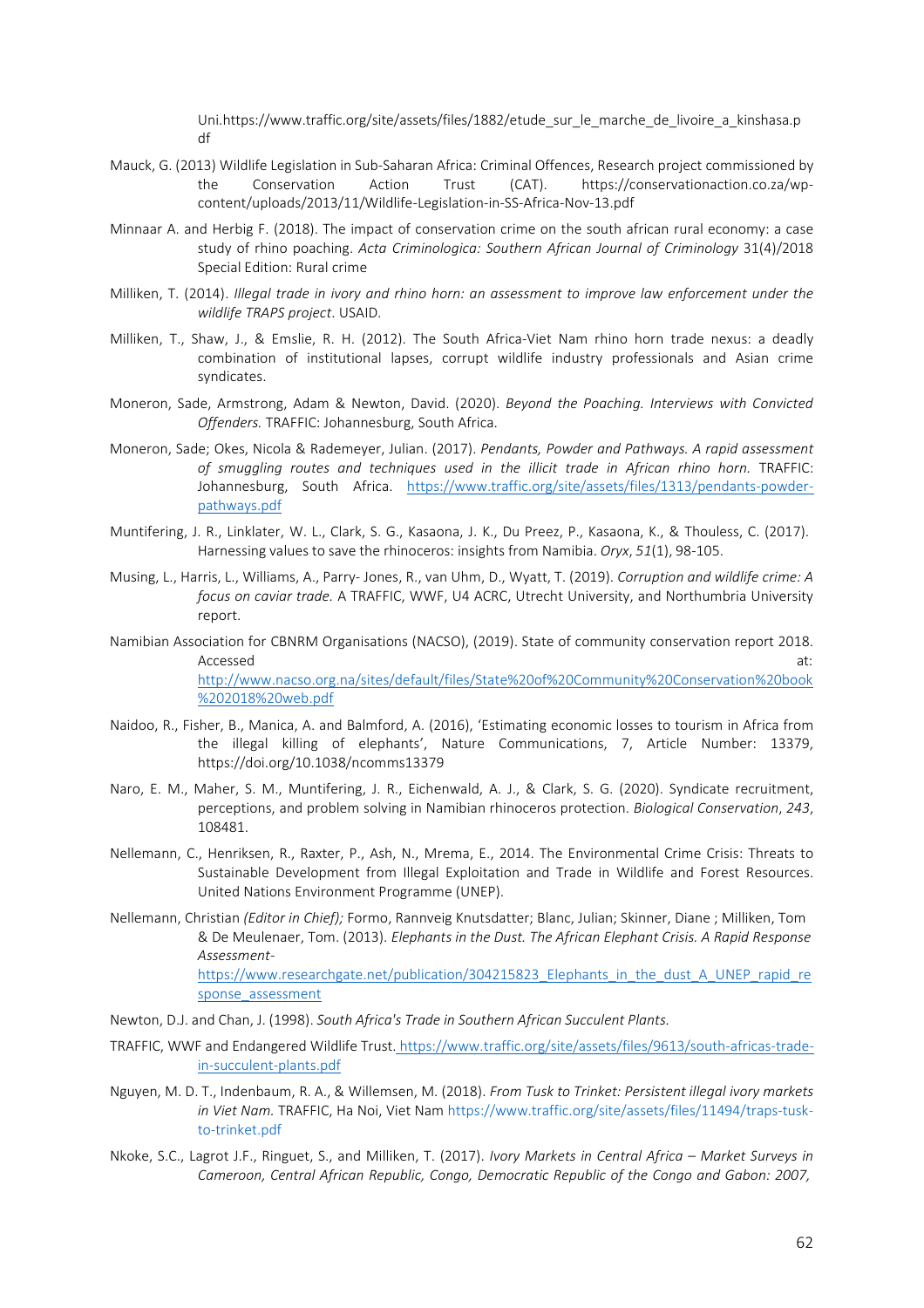*2009, 2014/2015.* TRAFFIC. Yaounde, Cameroon and Cambridge, UK. <https://www.traffic.org/publications/reports/ivory-markets-in-central-africa/>

- OECD (2012) Illegal Trade in Environmentally Sensitive Goods, OECD Trade Policy Studies, OECD: Paris[. http://www.keepeek.com/Digital-Asset-Management/oecd/trade/illegal-trade](http://www.keepeek.com/Digital-Asset-Management/oecd/trade/illegal-trade-inenvironmentally-sensitive-goods_9789264174238-en)[inenvironmentally-sensitive-goods\\_9789264174238-en](http://www.keepeek.com/Digital-Asset-Management/oecd/trade/illegal-trade-inenvironmentally-sensitive-goods_9789264174238-en)
- Okes N., Bürgener M., Moneron S., Rademeyer J. (2018). Empty Shells: An assessment of abalone poaching and trade from southern Africa, accessed at: [https://www.traffic.org/site/assets/files/11065/empty\\_shells.pdf](https://www.traffic.org/site/assets/files/11065/empty_shells.pdf)
- Ondoua, Gervais; Moundjim; Eustache Beodo,Mambo Marindo, Jean Claude; Jiagho, Rémi; Usongo, Leonard; Williamson, Liz, (2017). A*n Assessment of Poaching and Wildlife Trafficking in the Garamba-Bili-Chinko Transboundary Landscape.* TRAFFIC: Johannesburg, South Africa. [https://www.traffic.org/publications/reports/poaching-and-wildlife-trafficking-in-the-garamba-bili](https://www.traffic.org/publications/reports/poaching-and-wildlife-trafficking-in-the-garamba-bili-chinko-landscape/)[chinko-landscape/](https://www.traffic.org/publications/reports/poaching-and-wildlife-trafficking-in-the-garamba-bili-chinko-landscape/)
- Outhwaite, Willow & Brown, Lauren. (2018). *Eastward Bound. Analysis of CITES-listed flora and fauna exports from Africa to East and Southeast Asia.* TRAFFIC: Johannesburg, South Africa. <https://www.traffic.org/publications/reports/eastward-bound/>
- Outhwaite, Willow. (2020). *Accessing, harvesting and trading in wildlife: Corruption in the use of permits and allocation of access rights.* Targeting Natural Resource Corruption (TNRC) Topic Brief. https[://www.traffic.org/site/assets/files/13282/topic-brief-accessing-harvesting-and-trading-in](http://www.traffic.org/site/assets/files/13282/topic-brief-accessing-harvesting-and-trading-in-)wildlife-corruption-in-the-use-of-permits-and-allocation-of-access-rights.pdf
- Price, R. (2017a). National and Regional Legal Frameworks to control the Illegal Wildlife Trade in Sub Saharan Africa.
- Price, R. (2017b). Economic Drivers and Effects of the Illegal Wildlife Trade in Sub-Saharan Africa.
- Quammen, David. (2019). *How one of Africa's great parks is rebounding from war.* National Geographic. https[://www.nationalgeographic.com/magazine/2019/05/mozambique-gorongosa-national-park](http://www.nationalgeographic.com/magazine/2019/05/mozambique-gorongosa-national-park-)wildlife-rebound/
- Smith, L. O. and Porsch, L. (2015), The Costs of Illegal Wildlife Trade: Elephant and Rhino, EFFACE Quantitative Analysis, Berlin: Ecologic Institute, <https://efface.eu/sites/default/files/EFFACE%20D3.2c%20->
- Stiles, Daniel. (2009). A*n assessment of the illegal ivory trade in Viet Nam.* TRAFFIC Southeast Asia,Petaling Jaya, Selangor, Malaysia. https[://www.traffic.org/site/assets/files/4034/illegal\\_ivory\\_in\\_viet\\_nam.pdf](http://www.traffic.org/site/assets/files/4034/illegal_ivory_in_viet_nam.pdf)
- Stiles, Daniel. (2009). *The Elephant Ivory Trade in Thailand.* TRAFFIC Southeast Asia: Petaling Jaya, Selangor, Malaysia. <https://www.traffic.org/site/assets/files/3278/elephant-ivory-trade-thailand.pdf>
- Southern African Development Community SADC (2015), Law Enforcement And Anti-Poaching Strategy, SADC Report
- Taylor, A., Brebner, K., Coetzee, R., Davies-Mostert, H. T., Lindsey, P. A., & t'Sas-Rolfes, M. (2014). The viability of legalising trade in rhino horn in South Africa. *Pretoria, South Africa: Department of Environmental Affairs. [Google Scholar]*, 1-108.
- TRAFFIC. (2011a). *South African measures to restrict cycad trade inadequate. [https://www.traffic.org/news/south](https://www.traffic.org/news/south-african-measures-to-restrict-cycad-trade-inadequate/)[african-measures-to-restrict-cycad-trade-inadequate/](https://www.traffic.org/news/south-african-measures-to-restrict-cycad-trade-inadequate/)*
- TRAFFIC. (2011b). *Living fossils' used as trade case studies.* https:[//www.traffic.org/news/living-fossils-used-as](http://www.traffic.org/news/living-fossils-used-as-)trade-case-studies/
- TRAFFIC. (2020). *Africa's Illegal Wildlife Trade*. *Bi-annual Wildlife Enforcement Newsletter*  https[://www.traffic.org/what-we-do/projects-and-approaches/supporting-law-enforcement/retta/](http://www.traffic.org/what-we-do/projects-and-approaches/supporting-law-enforcement/retta/)
- United Nations Office on Drugs and Crime (UNODC). (2013a). *Transnational Organized Crime in East Asia and the Pacific: A Threat Assessment.* United Nations Office on Drugs and Crime: Regional Office for Southeast Asia and the Pacific [https://www.unodc.org/res/cld/bibliography/transnational](https://www.unodc.org/res/cld/bibliography/transnational-organized-crime-in-east-asia-and-the-pacific-a-threat-assessment_html/TOCTA_EAP_web.pdf)[organized-crime-in-east-asia-and-the-pacific-a-threat-assessment\\_html/TOCTA\\_EAP\\_web.pdf''](https://www.unodc.org/res/cld/bibliography/transnational-organized-crime-in-east-asia-and-the-pacific-a-threat-assessment_html/TOCTA_EAP_web.pdf)
- United Nations Office on Drugs and Crime (UNODC). (2013b). *Transnational Organized Crime in Eastern Africa: A Threat Assessment.* [https://www.unodc.org/documents/data-and](https://www.unodc.org/documents/data-and-analysis/Studies/TOC_East_Africa_2013.pdf)[analysis/Studies/TOC\\_East\\_Africa\\_2013.pdf](https://www.unodc.org/documents/data-and-analysis/Studies/TOC_East_Africa_2013.pdf)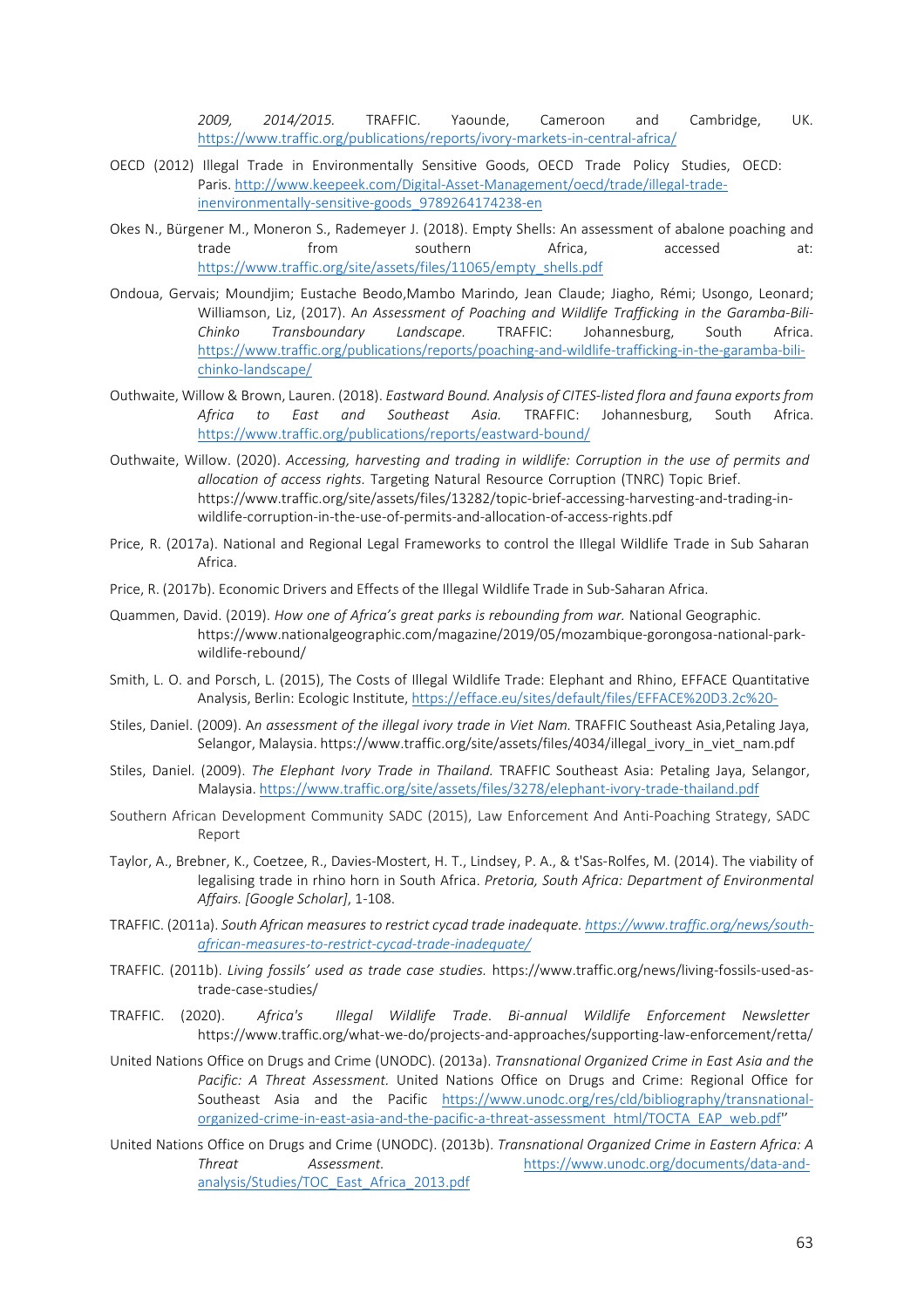- United Nations Office on Drugs and Crime (UNODC). (2020) *World Wildlife Crime Report. Trafficking in protected species.* https[://www.unodc.org/documents/data-and](http://www.unodc.org/documents/data-and-)analysis/wildlife/2020/World\_Wildlife\_Report\_2020\_9July.pdf
- United Nations Office on Drugs and Crime. (2016). *World wildlife crime report: Trafficking in protected species*. United Nations Office on Drugs and Crime (UNODC).
- Vandome, C., & Vines, A. (2018). Tackling Illegal Wildlife Trade in Africa: Economic Incentives and Approaches. *The Royal Institute of International Affairs. URL: https[://www.](http://www/) chathamhouse. org/sites/default/files/publications/2018-10-11-VandomeVines-Illegal-wildlife-WEB. pdf (accessed: 09.01. 2020)*.
- Waithaka J., (2020). The impact of covid-19 pandemic on Africa's protected areas operations and programmes. IUCN. Accessed at: Accessed at: https://www.iucn.org/sites/dev/files/content/documents/2020/report\_on\_the\_impact\_of\_covid [19\\_doc\\_july\\_10.pdf](https://www.iucn.org/sites/dev/files/content/documents/2020/report_on_the_impact_of_covid_19_doc_july_10.pdf)
- Wall, D. H. & Nielsen, U. N. (2012) Biodiversity and Ecosystem Services: Is It the Same Below Ground? Nature Education Knowledge3(12):8
- Wangai, P.W. Burkhard, B., Müller,F. (2016).A review of studies on ecosystem services in Africa, International Journal of Sustainable Built Environment, Volume 5, Issue 2,Pages 225-245, ISSN 2212-6090, https://doi.org/10.1016/j.ijsbe.2016.08.005.
- Warchol, Greg & Zupan, Linda & Clack, Willie. (2003). *Transnational Criminality: An Analysis of the Illegal Wildlife Market in Southern Africa.* International Criminal Justice Review. 13. 1-27. https://www.researchgate.net/publication/249770858 Transnational Criminality An Analysis of the Illegal Wildlife Market in Southern Africa
- Waterland, S., Vaughan, J., Lyman, E., & Jurisic, I. (2015). Illegal Wildlife Trade Review, Malawi. *Department of National Parks and Wildlife of Malawi, Lilongwe*.
- Weru, S. (2016) Wildlife protection and trafficking assessment in Kenya: Drivers and trends of transnational wildlife crime in Kenya and its role as a transit point for trafficked species in East Africa, TRAFFIC: Cambridge. [http://www.trafficj.org/publication/16\\_Wildlife\\_Protection\\_and\\_Trafficking\\_Assessme](http://www.trafficj.org/publication/16_Wildlife_Protection_and_Trafficking_Assessment_Kenya.pdf) [nt\\_Kenya.pdf.](http://www.trafficj.org/publication/16_Wildlife_Protection_and_Trafficking_Assessment_Kenya.pdf)
- WildlifeLawAfrica (2019). Penalties in Mozambique Wildlife Legislation. Website. <https://wildlifelawafrica.com/2019/05/01/penalties-in-mozambiques-wildlife-legislation/>
- Williams, V.L., Newton, D.J., Loveridge, A.J. and Macdonald, D.W. (2015). *Bones of Contention: An Assessment of the South African Trade in African Lion Panthera leo Bones and Other Body Parts.* TRAFFIC, Cambridge, UK & WildCRU, Oxford, UK [https://www.traffic.org/site/assets/files/2474/bones\\_of\\_contention\\_report.pdf](https://www.traffic.org/site/assets/files/2474/bones_of_contention_report.pdf)
- World Bank. (2019a). *[Illegal Logging, Fishing and Wildlife Trade: The Costs and How to Combat It. W](http://pubdocs.worldbank.org/en/482771571323560234/WBGReport1017Digital.pdf)orld* Bank, Washington, DC.
- World Bank (2019b). Analysis of international funding to tackle illegal wildlife trade. accessed at: <http://www.appsolutelydigital.com/WildLife/chapter5.html>
- Wyatt, T., & Kushner, A. (2014). Global illicit wildlife product trafficking: Actors, activities, and assessment. *Report for the National Consortium for the Study of Terrorism and Responses to Terrorism, College Park, MD: University of Maryland*.

#### **Articles**

Negative Impact of Poaching on Tourism', Namibian, 2017 accessed at: <https://www.namibian.com.na/172011/archive-read/Negative-Impact-of-Poaching-on-Tourism>

WildAid. Tanzania: Poaching Threatens Tourism Industry Growth. [http://wildaid.org/news/tanzaniapoaching](http://wildaid.org/news/tanzaniapoaching-)threatens-tourism-economy-growth, Aug. 11 (2015). 11.